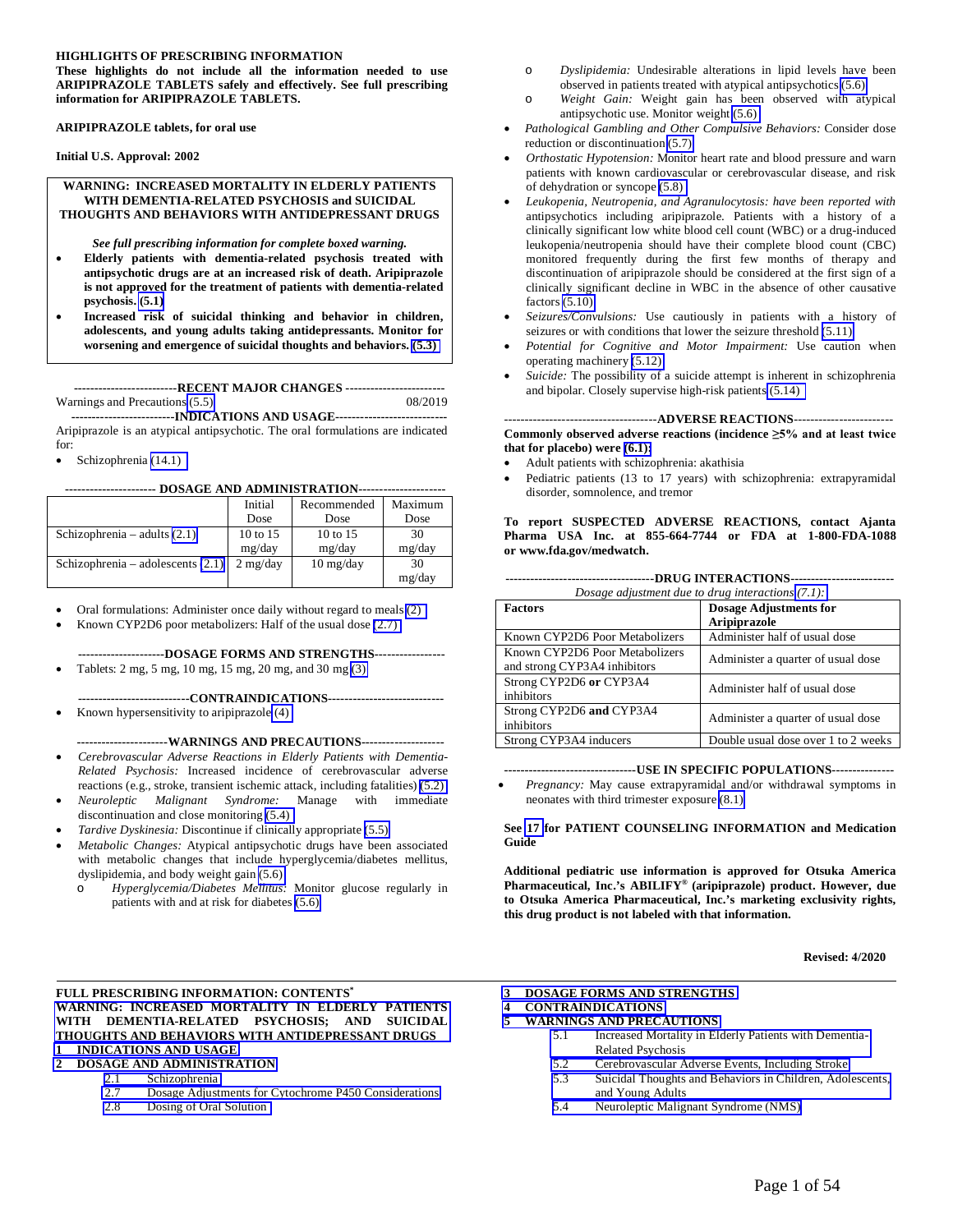- 5.5 Tardive Dyskinesia<br>5.6 Metabolic Changes
- 
- 5.6 Metabolic Changes<br>5.7 Pathological Gambl Pathological Gambling and Other Compulsive Behaviors
- 5.8 [Orthostatic Hypotension](#page-14-0)
- 5.9 [Falls](#page-15-1)
- 5.10 Leukopenia, Neutropenia, and Agranulocytosis<br>5.11 Seizures/Convulsions
- Seizures/Convulsions
- 5.12 Potential for Cognitive and Motor Impairment<br>5.13 Body Temperature Regulation
- 5.13 [Body Temperature Regulation](#page-16-0)
- 
- 5.14 Suicide<br>5.15 Dyspha **Dysphagia**

#### **6 [ADVERSE REACTIONS](#page-16-1)**

- 6.1 [Clinical Trials Experience](#page-17-0) 
	- 6.2 [Postmarketing Experience](#page-25-0)

#### **7 [DRUG INTERACTIONS](#page-25-0)**

- 7.1 [Drugs Having Clinically Important Interactions with](#page-25-0)  Aripiprazole
- 7.2 [Drugs Having No Clinically Important Interactions with](#page-26-0)  Aripiprazole

# **8 [USE IN SPECIFIC POPULATIONS](#page-26-0)**

- Pregnancy
- 8.2 Lactation<br>8.4 Pediatric
- 8.4 Pediatric Use<br>8.5 Geriatric Use
- 8.5 Geriatric Use<br>8.6 CYP2D6 Poo
- 8.6 CYP2D6 Poor Metabolizers<br>8.7 Hepatic and Renal Impairme
- 8.7 Hepatic and Renal Impairment<br>8.8 Other Specific Populations
- Other Specific Populations

# **9 [DRUG ABUSE AND DEPENDENCE](#page-31-0)**

- 9.1 Controlled Substance<br>9.2 Abuse
	- 9.2 Abuse<br>9.3 Depen
	- Dependence
- **10 [OVERDOSAGE](#page-31-0)** 
	- 10.1 [Human Experience](#page-31-0)
	- 10.2 [Management of Overdosage](#page-32-0)
- **11 [DESCRIPTION](#page-32-0)**
- **12 [CLINICAL PHARMACOLOGY](#page-32-0)** 
	- 12.1 [Mechanism of Action](#page-32-0)
	- 12.2 [Pharmacodynamics](#page-33-0)
	- 12.3 [Pharmacokinetics](#page-33-0)
- **13 [NONCLINICAL TOXICOLOGY](#page-37-0)**  13.1 [Carcinogenesis, Mutagenesis, Impairment of Fertility](#page-37-0) 
	- 13.2 [Animal Toxicology and/or Pharmacology](#page-38-1)

### **14 [CLINICAL STUDIES](#page-38-1)**

- 14.1 [Schizophrenia](#page-38-0)  14.2 [Bipolar Disorder](#page-41-0)
- **16 [HOW SUPPLIED/STORAGE AND HANDLING](#page-43-0)** 
	- 16.1 [How Supplied](#page-43-0)
	- 16.2 [Storage](#page-44-1)

#### **17 [PATIENT COUNSELING INFORMATION](#page-44-0)**

\*Sections or subsections omitted from the full prescribing information are not listed.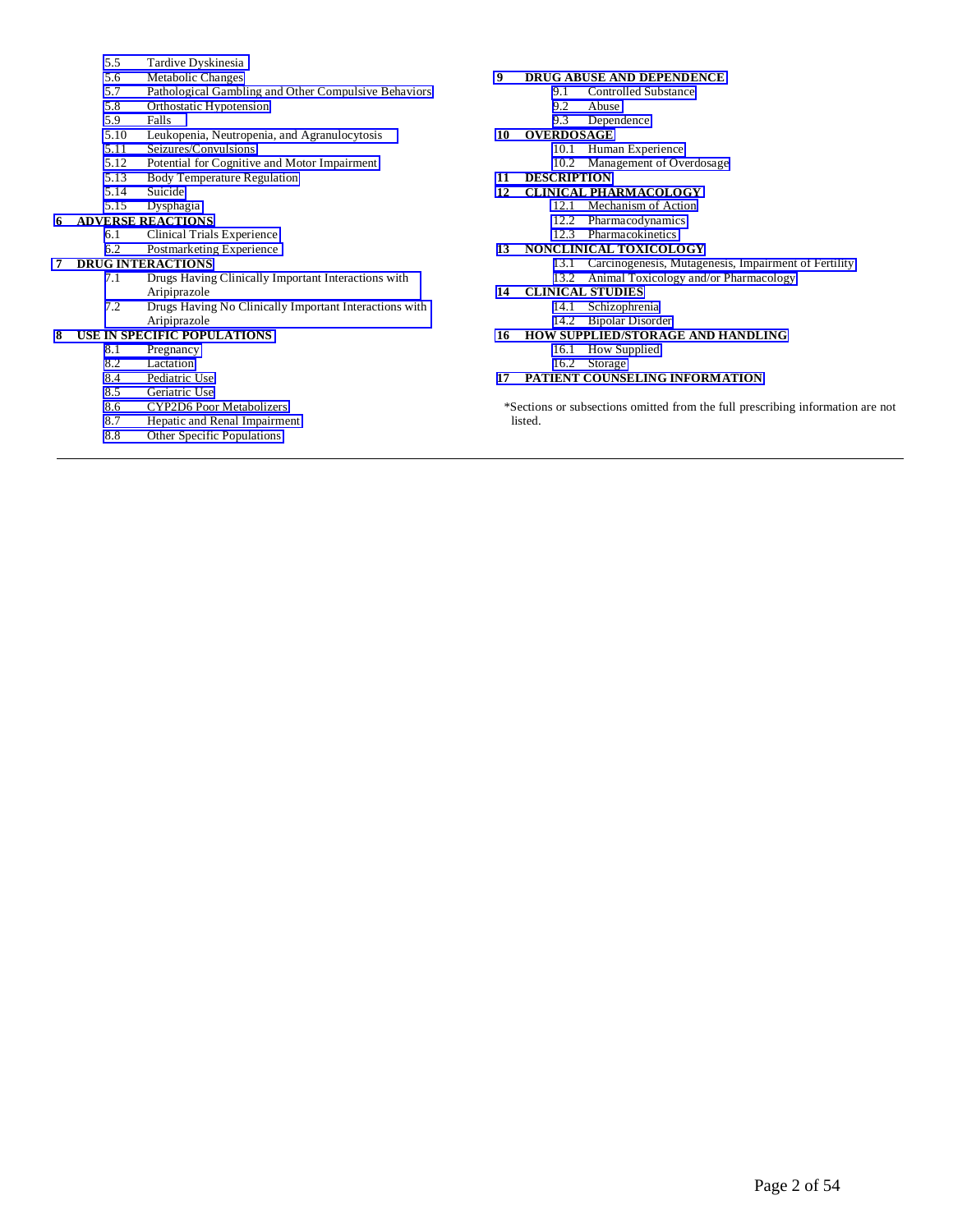### <span id="page-2-1"></span>**FULL PRESCRIBING INFORMATION**

### <span id="page-2-0"></span>**WARNING: INCREASED MORTALITY IN ELDERLY PATIENTS WITH DEMENTIA-RELATED PSYCHOSIS and SUICIDAL THOUGHTS AND BEHAVIORS WITH ANTIDEPRESSANT DRUGS**

**Elderly patients with dementia-related psychosis treated with antipsychotic drugs are at an increased risk of death. Aripiprazole is not approved for the treatment of patients with dementia-related psychosis** *[see Warnings and Precautions [\(5.1\)\].](#page-5-1)* 

**Antidepressants increased the risk of suicidal thoughts and behavior in children, adolescents, and young adults in short-term studies. These studies did not show an increase in the risk of suicidal thoughts and behavior with antidepressant use in patients over age 24; there was a reduction in risk with antidepressant use in patients aged 65 and older** *[see Warnings and Precautions [\(5.3\)](#page-5-0)].* 

**In patients of all ages who are started on antidepressant therapy, monitor closely for worsening, and for emergence of suicidal thoughts and behaviors. Advise families and caregivers of the need for close observation and communication with the prescriber** *[see Warnings and Precautions [\(5.3\)](#page-5-0)].*

### **1 INDICATIONS AND USAGE**

Aripiprazole Oral Tablets are indicated for the treatment of:

Schizophrenia *[see Clinical Studies [\(14.1](#page-38-0))]* 

**Additional pediatric use information is approved for Otsuka America Pharmaceutical, Inc.'s ABILIFY® (aripiprazole) product. However, due to Otsuka America Pharmaceutical, Inc.'s marketing exclusivity rights, this drug product is not labeled with that information.**

### **2 DOSAGE AND ADMINISTRATION**

#### **2.1 Schizophrenia**

#### Adults

The recommended starting and target dose for aripiprazole is 10 or 15 mg/day administered on a once-a-day schedule without regard to meals. Aripiprazole has been systematically evaluated and shown to be effective in a dose range of 10 to 30 mg/day, when administered as the tablet formulation; however, doses higher than 10 or 15 mg/day were not more effective than 10 or 15 mg/day. Dosage increases should generally not be made before 2 weeks, the time needed to achieve steady-state *[see Clinical Studies [\(14.1\)](#page-38-0)]*.

Maintenance Treatment: Maintenance of efficacy in schizophrenia was demonstrated in a trial involving patients with schizophrenia who had been symptomatically stable on other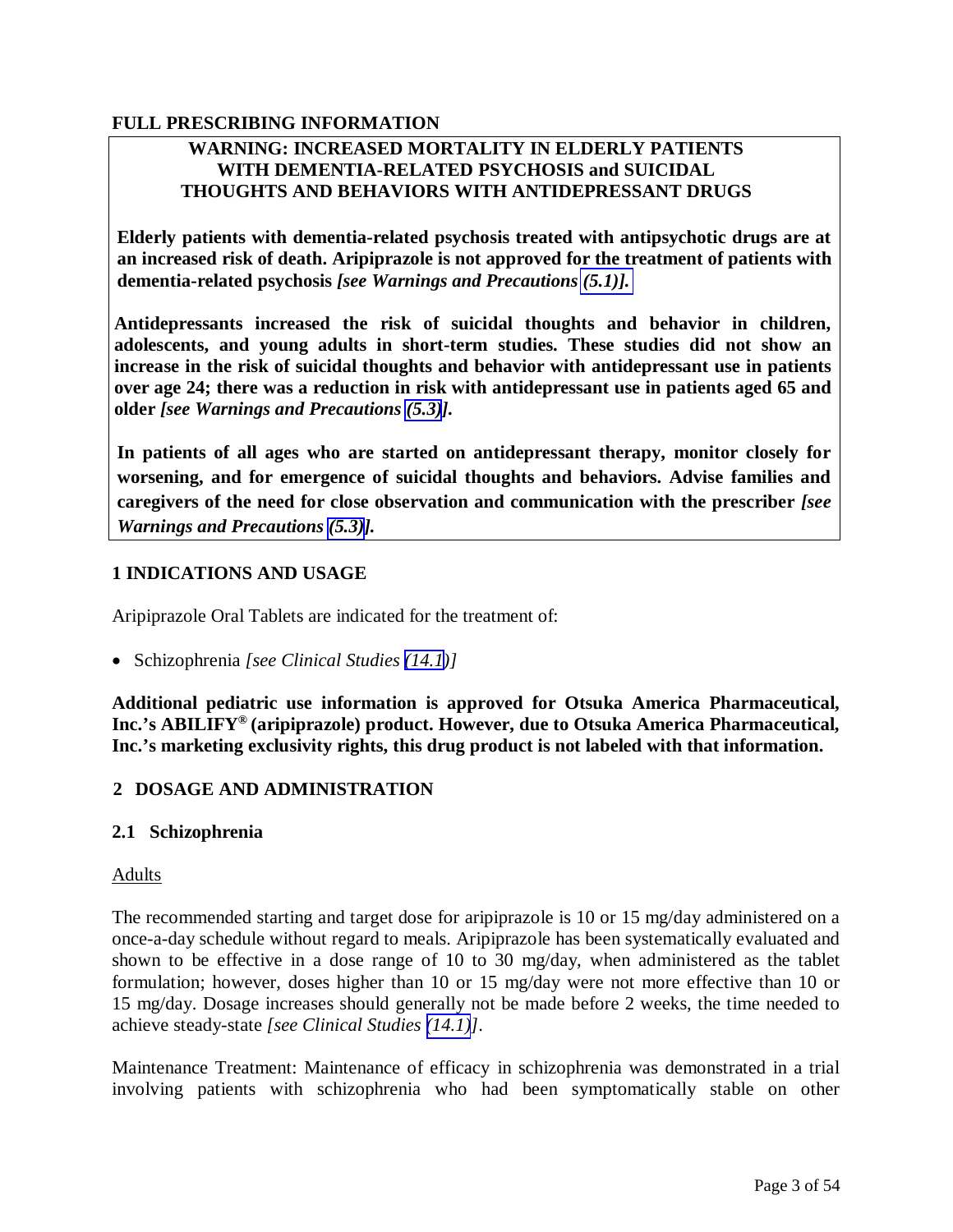<span id="page-3-2"></span><span id="page-3-1"></span><span id="page-3-0"></span>antipsychotic medications for periods of 3 months or longer. These patients were discontinued from those medications and randomized to either aripiprazole 15 mg/day or placebo, and observed for relapse *[see Clinical Studies [\(14.1\)\]](#page-38-0)*. Patients should be periodically reassessed to determine the continued need for maintenance treatment.

### Adolescents

The recommended target dose of aripiprazole is 10 mg/day. Aripiprazole was studied in adolescent patients 13 to 17 years of age with schizophrenia at daily doses of 10 mg and 30 mg. The starting daily dose of the tablet formulation in these patients was 2 mg, which was titrated to 5 mg after 2 days and to the target dose of 10 mg after 2 additional days. Subsequent dose increases should be administered in 5 mg increments. The 30 mg/day dose was not shown to be more efficacious than the 10 mg/day dose. Aripiprazole can be administered without regard to meals *[see Clinical Studies [\(14.1\)](#page-38-0)]*. Patients should be periodically reassessed to determine the need for maintenance treatment.

### Switching from Other Antipsychotics

There are no systematically collected data to specifically address switching patients with schizophrenia from other antipsychotics to aripiprazole or concerning concomitant administration with other antipsychotics. While immediate discontinuation of the previous antipsychotic treatment may be acceptable for some patients with schizophrenia, more gradual discontinuation may be most appropriate for others. In all cases, the period of overlapping antipsychotic administration should be minimized.

**Additional pediatric use information is approved for Otsuka America Pharmaceutical, Inc.'s ABILIFY® (aripiprazole) product. However, due to Otsuka America Pharmaceutical, Inc.'s marketing exclusivity rights, this drug product is not labeled with that information.** 

### **2.7 Dosage Adjustments for Cytochrome P450 Considerations**

Dosage adjustments are recommended in patients who are known CYP2D6 poor metabolizers and in patients taking concomitant CYP3A4 inhibitors or CYP2D6 inhibitors or strong CYP3A4 inducers (see [Table 2\).](#page-4-0) When the coadministered drug is withdrawn from the combination therapy, aripiprazole dosage should then be adjusted to its original level. When the coadministered CYP3A4 inducer is withdrawn, aripiprazole dosage should be reduced to the original level over 1 to 2 weeks. Patients who may be receiving a combination of strong, moderate, and weak inhibitors of CYP3A4 and CYP2D6 (e.g., a strong CYP3A4 inhibitor and a moderate CYP2D6 inhibitor or a moderate CYP3A4 inhibitor with a moderate CYP2D6 inhibitor), the dosing may be reduced to one-quarter (25%) of the usual dose initially and then adjusted to achieve a favorable clinical response.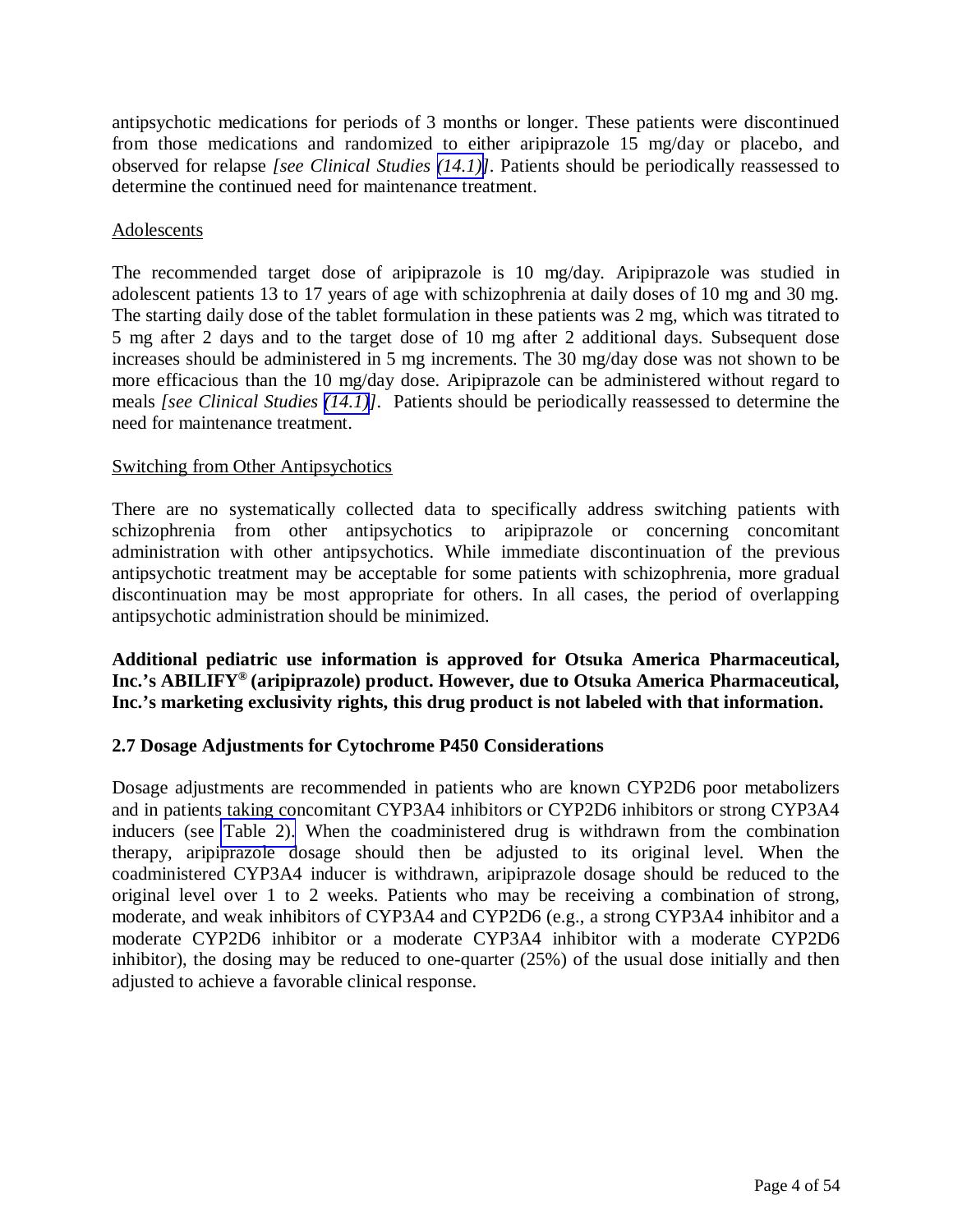### <span id="page-4-1"></span><span id="page-4-0"></span>**Table 2: Dose Adjustments for Aripiprazole in Patients who are known CYP2D6 Poor Metabolizers and Patients Taking Concomitant CYP2D6 Inhibitors, 3A4 Inhibitors, and/or CYP3A4 Inducers**

| <b>Factors</b>                                                                                                           | <b>Dosage Adjustments for Aripiprazole</b> |  |
|--------------------------------------------------------------------------------------------------------------------------|--------------------------------------------|--|
| Known CYP2D6 Poor Metabolizers                                                                                           | Administer half of usual dose              |  |
| taking<br>Known CYP2D6 Poor Metabolizers<br>concomitant strong CYP3A4 inhibitors (e.g.,<br>itraconazole, clarithromycin) | Administer a quarter of usual dose         |  |
| Strong CYP2D6 (e.g., quinidine, fluoxetine,<br>paroxetine) or CYP3A4 inhibitors (e.g.,<br>itraconazole, clarithromycin)  | Administer half of usual dose              |  |
| Strong CYP2D6 and CYP3A4 inhibitors                                                                                      | Administer a quarter of usual dose         |  |
| Strong CYP3A4 inducers (e.g.,<br>carbamazepine, rifampin)                                                                | Double usual dose over 1 to 2 weeks        |  |

### **2.8 Dosing of Oral Solution**

The oral solution can be substituted for tablets on a mg-per-mg basis up to the 25 mg dose level. Patients receiving 30 mg tablets should receive 25 mg of the solution *[see Clinical Pharmacology [\(12.3\)\]](#page-33-0)*.

### **3 DOSAGE FORMS AND STRENGTHS**

Aripiprazole tablets, USP are available as described in Table 3.

| <b>Tablet</b>   | <b>Tablet</b>             | <b>Tablet</b>   |
|-----------------|---------------------------|-----------------|
| <b>Strength</b> | <b>Color/Shape</b>        | <b>Markings</b> |
| $2 \text{ mg}$  | white                     | "AZ"            |
|                 | round                     | and " $1$ "     |
|                 | yellow                    | "AZ"            |
| 5 <sub>mg</sub> | slightly mottled round    | and " $2$ "     |
|                 | pink                      | " $AZ$ "        |
| $10 \text{ mg}$ | slightly mottled round    | and "3"         |
|                 | pink                      | "AZ"            |
| $15 \text{ mg}$ | slightly mottled square   | and "4"         |
|                 | pink                      |                 |
| $20 \text{ mg}$ | slightly mottled modified | " $AZ5"$        |
|                 | rectangular               |                 |
| $30 \text{ mg}$ | pink                      | " $AZ6"$        |
|                 | slightly mottled round    |                 |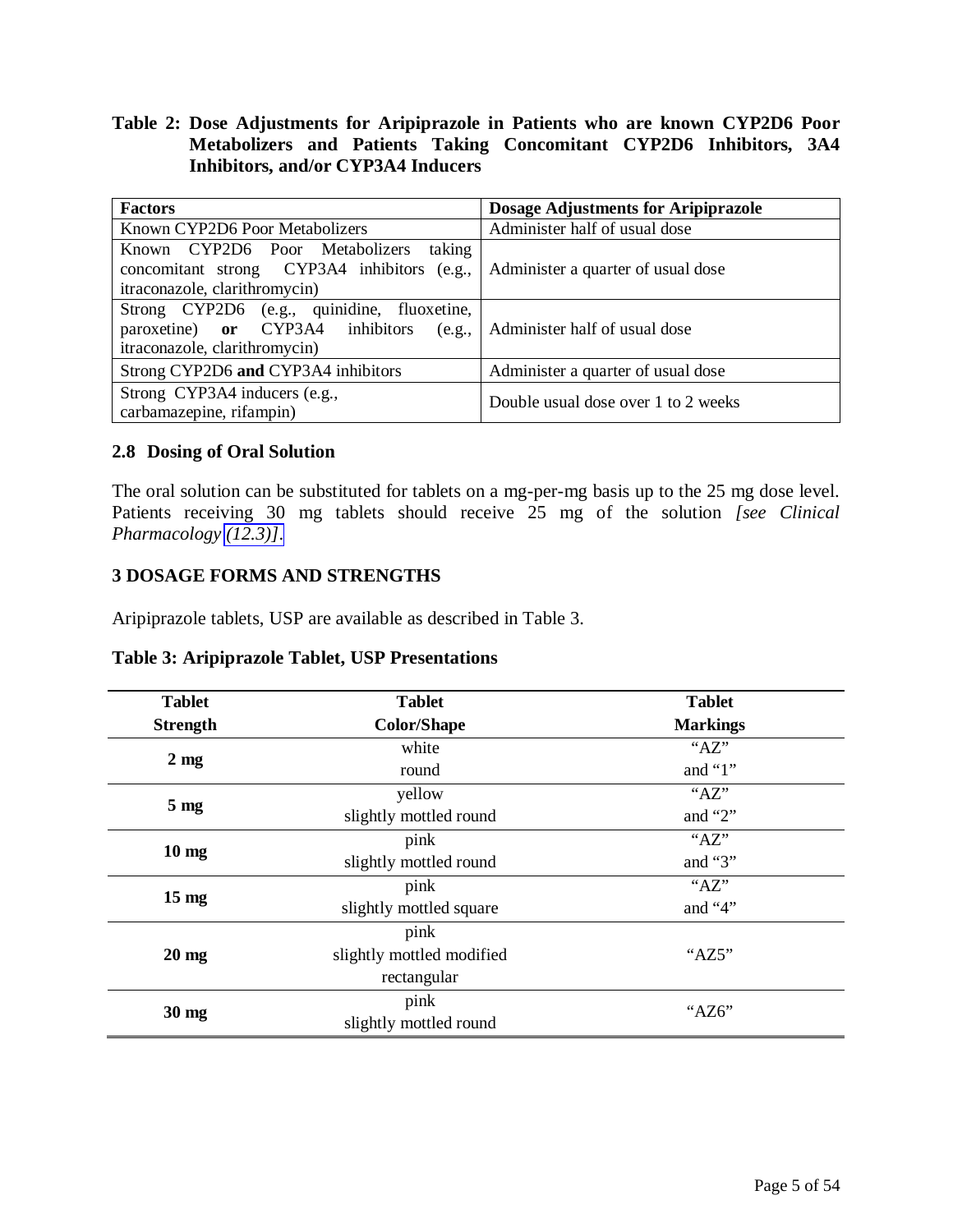### <span id="page-5-2"></span><span id="page-5-1"></span><span id="page-5-0"></span>**4 CONTRAINDICATIONS**

Aripiprazole is contraindicated in patients with a history of a hypersensitivity reaction to aripiprazole. Reactions have ranged from pruritus/urticaria to anaphylaxis *[see Adverse Reactions [\(6.2\)\].](#page-25-0)* 

### **5 WARNINGS AND PRECAUTIONS**

#### **5.1 Increased Mortality in Elderly Patients with Dementia-Related Psychosis**

#### Increased Mortality

**Elderly patients with dementia-related psychosis treated with antipsychotic drugs are at an increased risk of death. Aripiprazole is not approved for the treatment of patients with dementia-related psychosis** *[see [Boxed Warning\].](#page-2-0)*

#### *Safety Experience in Elderly Patients with Psychosis Associated with Alzheimer's Disease*

In three, 10-week, placebo-controlled studies of aripiprazole in elderly patients with psychosis associated with Alzheimer's disease (n=938; mean age: 82.4 years; range: 56-99 years), the adverse reactions that were reported at an incidence of  $\geq$ 3% and aripiprazole incidence at least twice that for placebo were lethargy [placebo 2%, aripiprazole 5%], somnolence (including sedation) [placebo 3%, aripiprazole 8%], and incontinence (primarily, urinary incontinence) [placebo 1%, aripiprazole 5%], excessive salivation [placebo 0%, aripiprazole 4%], and lightheadedness [placebo 1%, aripiprazole 4%].

The safety and efficacy of aripiprazole in the treatment of patients with psychosis associated with dementia have not been established. If the prescriber elects to treat such patients with aripiprazole, assess for the emergence of difficulty swallowing or excessive somnolence, which could predispose to accidental injury or aspiration *[see [Boxed Warning\].](#page-2-0)* 

### **5.2 Cerebrovascular Adverse Events, Including Stroke**

In placebo-controlled clinical studies (two flexible dose and one fixed dose study) of dementiarelated psychosis, there was an increased incidence of cerebrovascular adverse events (e.g., stroke, transient ischemic attack), including fatalities, in aripiprazole-treated patients (mean age: 84 years; range: 78 to 88 years). In the fixed-dose study, there was a statistically significant dose response relationship for cerebrovascular adverse events in patients treated with aripiprazole. Aripiprazole is not approved for the treatment of patients with dementia-related psychosis *[see [Boxed Warning\].](#page-2-0)* 

#### **5.3 Suicidal Thoughts and Behaviors in Children, Adolescents, and Young Adults**

Patients with major depressive disorder (MDD), both adult and pediatric, may experience worsening of their depression and/or the emergence of suicidal ideation and behavior (suicidality) or unusual changes in behavior, whether or not they are taking antidepressant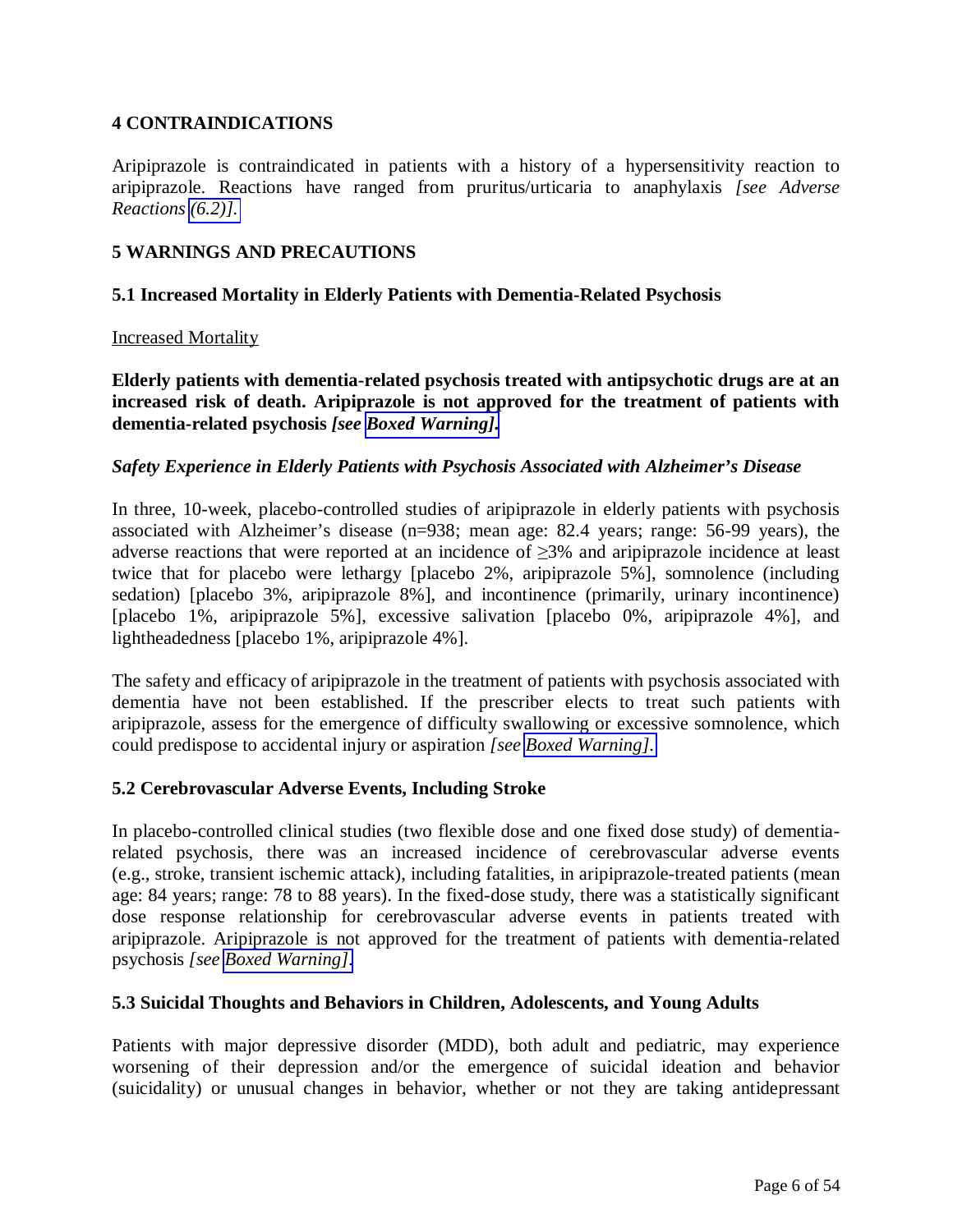medications, and this risk may persist until significant remission occurs. Suicide is a known risk of depression and certain other psychiatric disorders, and these disorders themselves are the strongest predictors of suicide. There has been a long-standing concern, however, that antidepressants may have a role in inducing worsening of depression and the emergence of suicidality in certain patients during the early phases of treatment. Pooled analyses of short-term, placebo-controlled trials of antidepressant drugs (SSRIs and others) showed that these drugs increase the risk of suicidal thinking and behavior (suicidality) in children, adolescents, and young adults (ages 18-24) with MDD and other psychiatric disorders. Short-term studies did not show an increase in the risk of suicidality with antidepressants compared to placebo in adults beyond age 24; there was a reduction with antidepressants compared to placebo in adults aged 65 and older.

The pooled analyses of placebo-controlled trials in children and adolescents with MDD, Obsessive Compulsive Disorder (OCD), or other psychiatric disorders included a total of 24 short-term trials of 9 antidepressant drugs in over 4400 patients. The pooled analyses of placebocontrolled trials in adults with MDD or other psychiatric disorders included a total of 295 shortterm trials (median duration of 2 months) of 11 antidepressant drugs in over 77,000 patients. There was considerable variation in risk of suicidality among drugs, but a tendency toward an increase in the younger patients for almost all drugs studied. There were differences in absolute risk of suicidality across the different indications, with the highest incidence in MDD. The risk differences (drug vs. placebo), however, were relatively stable within age strata and across indications. These risk differences (drug-placebo difference in the number of cases of suicidality per 1000 patients treated) are provided in Table 5.

| <b>Age Range</b> | Drug-Placebo Difference in Number of Cases of<br><b>Suicidality per 1000 Patients Treated</b> |
|------------------|-----------------------------------------------------------------------------------------------|
|                  | <b>Increases Compared to Placebo</b>                                                          |
| <18              | 14 additional cases                                                                           |
| 18-24            | 5 additional cases                                                                            |
|                  | <b>Decreases Compared to Placebo</b>                                                          |
| $25 - 64$        | 1 fewer case                                                                                  |
| >65              | 6 fewer cases                                                                                 |

| l'able |  |
|--------|--|
|--------|--|

No suicides occurred in any of the pediatric trials. There were suicides in the adult trials, but the number was not sufficient to reach any conclusion about drug effect on suicide.

It is unknown whether the suicidality risk extends to longer-term use, i.e., beyond several months. However, there is substantial evidence from placebo-controlled maintenance trials in adults with depression that the use of antidepressants can delay the recurrence of depression.

**All patients being treated with antidepressants for any indication should be monitored appropriately and observed closely for clinical worsening, suicidality, and unusual changes in behavior, especially during the initial few months of a course of drug therapy, or at times of dose changes, either increases or decreases.**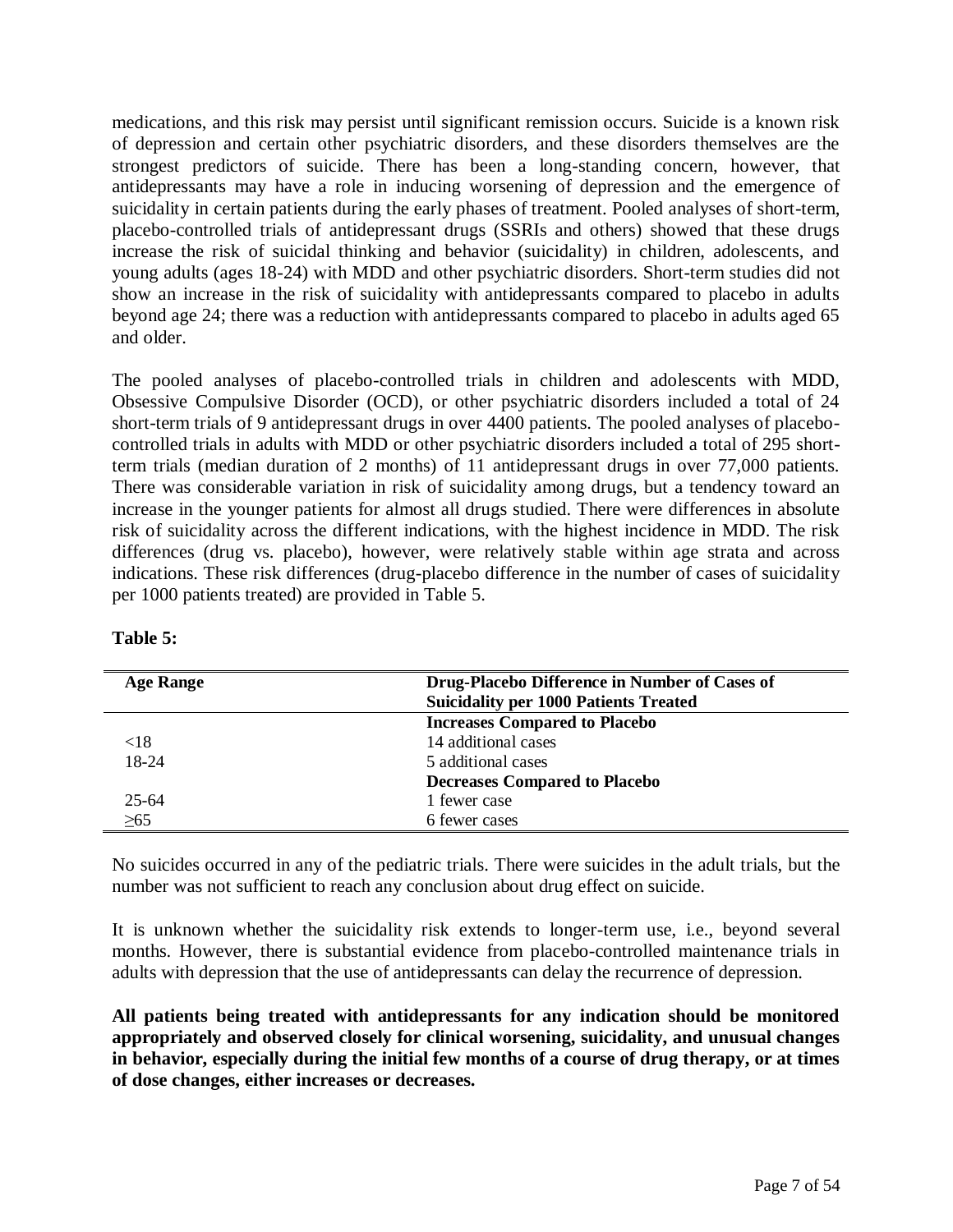<span id="page-7-1"></span><span id="page-7-0"></span>The following symptoms, anxiety, agitation, panic attacks, insomnia, irritability, hostility, aggressiveness, impulsivity, akathisia (psychomotor restlessness), hypomania, and mania, have been reported in adult and pediatric patients being treated with antidepressants for MDD as well as for other indications, both psychiatric and nonpsychiatric. Although a causal link between the emergence of such symptoms and either the worsening of depression and/or the emergence of suicidal impulses has not been established, there is concern that such symptoms may represent precursors to emerging suicidality.

Consideration should be given to changing the therapeutic regimen, including possibly discontinuing the medication, in patients whose depression is persistently worse, or who are experiencing emergent suicidality or symptoms that might be precursors to worsening depression or suicidality, especially if these symptoms are severe, abrupt in onset, or were not part of the patient's presenting symptoms.

**Families and caregivers of patients being treated with antidepressants for major depressive disorder or other indications, both psychiatric and nonpsychiatric, should be alerted about the need to monitor patients for the emergence of agitation, irritability, unusual changes in behavior, and the other symptoms described above, as well as the emergence of suicidality, and to report such symptoms immediately to healthcare providers. Such monitoring should include daily observation by families and caregivers. Prescriptions for aripiprazole should be written for the smallest quantity of tablets consistent with good patient management, in order to reduce the risk of overdose.** 

**Screening Patients for Bipolar Disorder:** A major depressive episode may be the initial presentation of bipolar disorder. It is generally believed (though not established in controlled trials) that treating such an episode with an antidepressant alone may increase the likelihood of precipitation of a mixed/manic episode in patients at risk for bipolar disorder. Whether any of the symptoms described above represent such a conversion is unknown. However, prior to initiating treatment with an antidepressant, patients with depressive symptoms should be adequately screened to determine if they are at risk for bipolar disorder; such screening should include a detailed psychiatric history, including a family history of suicide, bipolar disorder, and depression.

It should be noted that aripiprazole is not approved for use in treating depression in the pediatric population.

### **5.4 Neuroleptic Malignant Syndrome (NMS)**

A potentially fatal symptom complex sometimes referred to as Neuroleptic Malignant Syndrome (NMS) may occur with administration of antipsychotic drugs, including aripiprazole. Rare cases of NMS occurred during aripiprazole treatment in the worldwide clinical database. Clinical manifestations of NMS are hyperpyrexia, muscle rigidity, altered mental status, and evidence of autonomic instability (irregular pulse or blood pressure, tachycardia, diaphoresis, and cardiac dysrhythmia). Additional signs may include elevated creatine phosphokinase, myoglobinuria (rhabdomyolysis), and acute renal failure.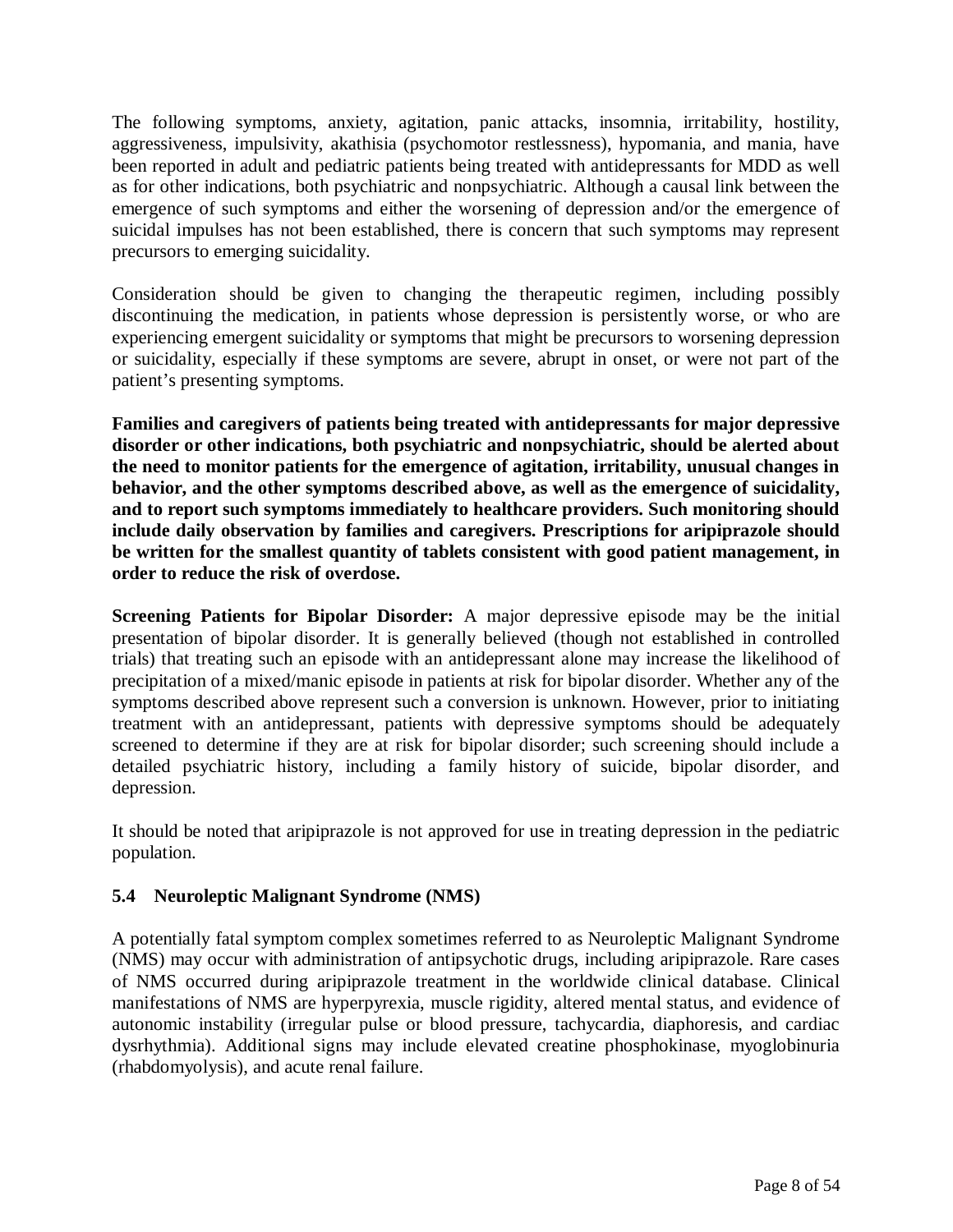<span id="page-8-2"></span><span id="page-8-1"></span><span id="page-8-0"></span>The diagnostic evaluation of patients with this syndrome is complicated. In arriving at a diagnosis, it is important to exclude cases where the clinical presentation includes both serious medical illness (e.g., pneumonia, systemic infection) and untreated or inadequately treated extrapyramidal signs and symptoms (EPS). Other important considerations in the differential diagnosis include central anticholinergic toxicity, heat stroke, drug fever, and primary central nervous system pathology.

The management of NMS should include: 1) immediate discontinuation of antipsychotic drugs and other drugs not essential to concurrent therapy; 2) intensive symptomatic treatment and medical monitoring; and 3) treatment of any concomitant serious medical problems for which specific treatments are available. There is no general agreement about specific pharmacological treatment regimens for uncomplicated NMS.

If a patient requires antipsychotic drug treatment after recovery from NMS, the potential reintroduction of drug therapy should be carefully considered. The patient should be carefully monitored, since recurrences of NMS have been reported.

# **5.5 Tardive Dyskinesia**

A syndrome of potentially irreversible, involuntary, dyskinetic movements may develop in patients treated with antipsychotic drugs. Although the prevalence of the syndrome appears to be highest among the elderly, especially elderly women, it is impossible to rely upon prevalence estimates to predict, at the inception of antipsychotic treatment, which patients are likely to develop the syndrome. Whether antipsychotic drug products differ in their potential to cause tardive dyskinesia is unknown.

The risk of developing tardive dyskinesia and the likelihood that it will become irreversible are believed to increase as the duration of treatment and the total cumulative dose of antipsychotic drugs administered to the patient increase. However, the syndrome can develop, although much less commonly, after relatively brief treatment periods at low doses.

Tardive dyskinesia may remit, partially or completely, if antipsychotic treatment is withdrawn. Antipsychotic treatment, itself, however, may suppress (or partially suppress) the signs and symptoms of the syndrome and, thereby, may possibly mask the underlying process. The effect that symptomatic suppression has upon the long-term course of the syndrome is unknown.

Given these considerations, aripiprazole should be prescribed in a manner that is most likely to minimize the occurrence of tardive dyskinesia. Chronic antipsychotic treatment should generally be reserved for patients who suffer from a chronic illness that (1) is known to respond to antipsychotic drugs and (2) for whom alternative, equally effective, but potentially less harmful treatments are not available or appropriate. In patients who do require chronic treatment, the smallest dose and the shortest duration of treatment producing a satisfactory clinical response should be sought. The need for continued treatment should be reassessed periodically.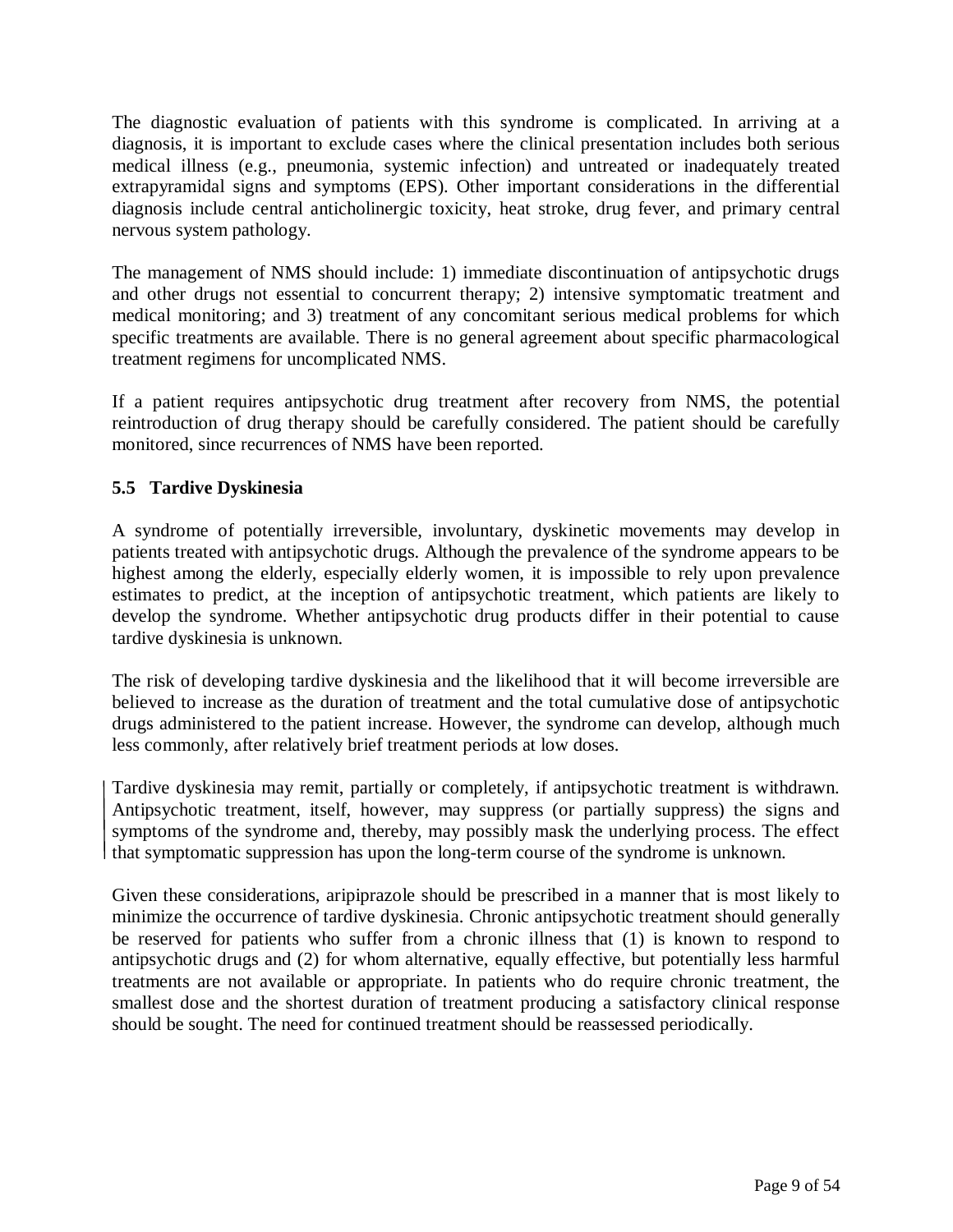<span id="page-9-1"></span><span id="page-9-0"></span>If signs and symptoms of tardive dyskinesia appear in a patient on aripiprazole, drug discontinuation should be considered. However, some patients may require treatment with aripiprazole despite the presence of the syndrome.

### **5.6 Metabolic Changes**

Atypical antipsychotic drugs have been associated with metabolic changes that include hyperglycemia/diabetes mellitus, dyslipidemia, and body weight gain. While all drugs in the class have been shown to produce some metabolic changes, each drug has its own specific risk profile.

### Hyperglycemia/Diabetes Mellitus

Hyperglycemia, in some cases extreme and associated with ketoacidosis or hyperosmolar coma or death, has been reported in patients treated with atypical antipsychotics. There have been reports of hyperglycemia in patients treated with aripiprazole *[see Adverse Reactions [\(6.1,](#page-17-0) [6.2\)](#page-25-0)].*  Assessment of the relationship between atypical antipsychotic use and glucose abnormalities is complicated by the possibility of an increased background risk of diabetes mellitus in patients with schizophrenia and the increasing incidence of diabetes mellitus in the general population. Given these confounders, the relationship between atypical antipsychotic use and hyperglycemia-related adverse events is not completely understood. However, epidemiological studies suggest an increased risk of hyperglycemia-related adverse reactions in patients treated with the atypical antipsychotics. Because aripiprazole was not marketed at the time these studies were performed, it is not known if aripiprazole is associated with this increased risk. Precise risk estimates for hyperglycemia-related adverse reactions in patients treated with atypical antipsychotics are not available.

Patients with an established diagnosis of diabetes mellitus who are started on atypical antipsychotics should be monitored regularly for worsening of glucose control. Patients with risk factors for diabetes mellitus (e.g., obesity, family history of diabetes) who are starting treatment with atypical antipsychotics should undergo fasting blood glucose testing at the beginning of treatment and periodically during treatment. Any patient treated with atypical antipsychotics should be monitored for symptoms of hyperglycemia including polydipsia, polyuria, polyphagia, and weakness. Patients who develop symptoms of hyperglycemia during treatment with atypical antipsychotics should undergo fasting blood glucose testing. In some cases, hyperglycemia has resolved when the atypical antipsychotic was discontinued; however, some patients required continuation of anti-diabetic treatment despite discontinuation of the suspect drug.

### Adults

In an analysis of 13 placebo-controlled monotherapy trials in adults, primarily with schizophrenia or another disorder, the mean change in fasting glucose in aripiprazole-treated patients (+4.4 mg/dL; median exposure 25 days; N=1057) was not significantly different than in placebo-treated patients  $(+2.5 \text{ mg/dL})$ ; median exposure 22 days; N=799). [Table 6](#page-10-0) shows the proportion of aripiprazole-treated patients with normal and borderline fasting glucose at baseline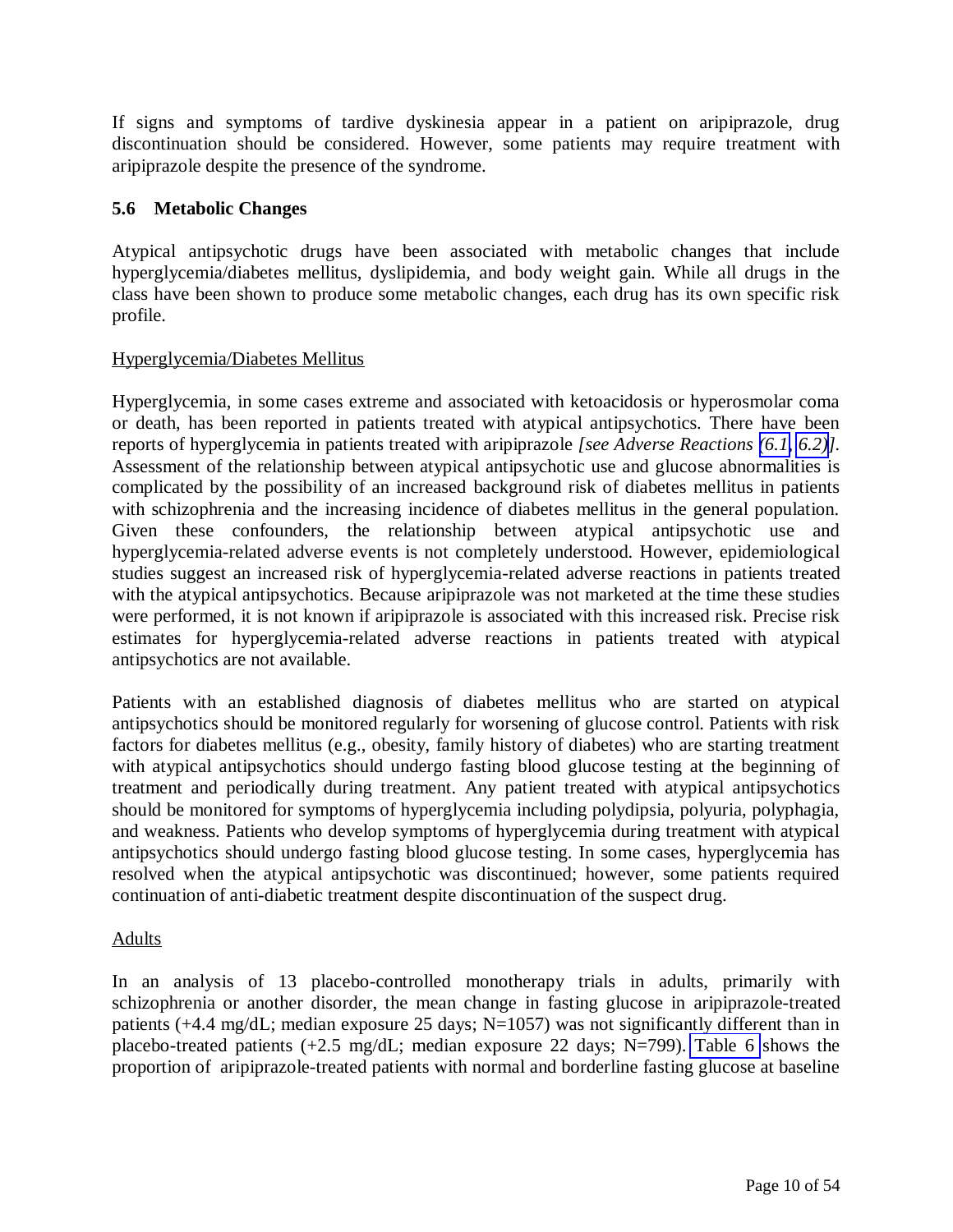<span id="page-10-0"></span>(median exposure 25 days) that had treatment-emergent high fasting glucose measurements compared to placebo-treated patients (median exposure 22 days).

| <b>Fasting</b><br><b>Glucose</b> | <b>Category Change</b><br>(at least once)<br>from Baseline | <b>Treatment</b><br>Arm | n/N    | $\frac{0}{0}$ |
|----------------------------------|------------------------------------------------------------|-------------------------|--------|---------------|
|                                  | Normal to High<br>$\left($ <100 mg/dL to $\geq$ 126 mg/dL) | Aripiprazole            | 31/822 | 3.8           |
|                                  |                                                            | Placebo                 | 22/605 | 3.6           |
|                                  | Borderline to High                                         | Aripiprazole            | 31/176 | 17.6          |
|                                  | $\geq$ 100 mg/dL and <126 mg/dL to<br>$\geq$ 126 mg/dL)    | Placebo                 | 13/142 | 9.2           |

|                       |  |  | Table 6: Changes in Fasting Glucose From Placebo-Controlled Monotherapy Trials in |  |
|-----------------------|--|--|-----------------------------------------------------------------------------------|--|
| <b>Adult Patients</b> |  |  |                                                                                   |  |

At 24 weeks, the mean change in fasting glucose in aripiprazole-treated patients was not significantly different than in placebo-treated patients  $[+2.2 \text{ mg/dL} (n=42)$  and  $+9.6 \text{ mg/dL}$ (n=28), respectively].

#### Pediatric Patients and Adolescents

In an analysis of two placebo-controlled trials in adolescents with schizophrenia (13 to 17 years) and pediatric patients with another disorder (10 to 17 years), the mean change in fasting glucose in aripiprazole-treated patients (+4.8 mg/dL; with a median exposure of 43 days; N=259) was not significantly different than in placebo-treated patients (+1.7 mg/dL; with a median exposure of 42 days; N=123).

Table 8 shows the proportion of patients with changes in fasting glucose levels from the pooled adolescent schizophrenia and other pediatric patients (median exposure of 42 or 43 days).

|                            |  | Table 8: Changes in Fasting Glucose From Placebo-Controlled Trials in Pediatric and |  |
|----------------------------|--|-------------------------------------------------------------------------------------|--|
| <b>Adolescent Patients</b> |  |                                                                                     |  |

| <b>Category Change (at least</b><br>once)from Baseline     | <b>Indication</b>                            | <b>Treatment</b><br>Arm | n/N   | $\frac{6}{6}$ |
|------------------------------------------------------------|----------------------------------------------|-------------------------|-------|---------------|
| <b>Fasting Glucose</b>                                     | Pooled Schizophrenia                         | Aripiprazole            | 2/236 | 0.8           |
| Normal to High<br>$\left($ <100 mg/dL to $\geq$ 126 mg/dL) | and Another Disorder                         | Placebo                 | 2/110 | 1.8           |
| <b>Fasting Glucose</b><br>Borderline to High               | Pooled Schizophrenia<br>and Another Disorder | Aripiprazole            | 1/22  | 4.5           |
| $\geq$ 100 mg/dL and <126 mg/dL to<br>$\geq$ 126 mg/dL)    |                                              | Placebo                 | 0/12  | $\Omega$      |

At 12 weeks in the pooled adolescent schizophrenia and other pediatric disorder trials, the mean change in fasting glucose in aripiprazole-treated patients was not significantly different than in placebo-treated patients [+2.4 mg/dL (n=81) and +0.1 mg/dL (n=15), respectively].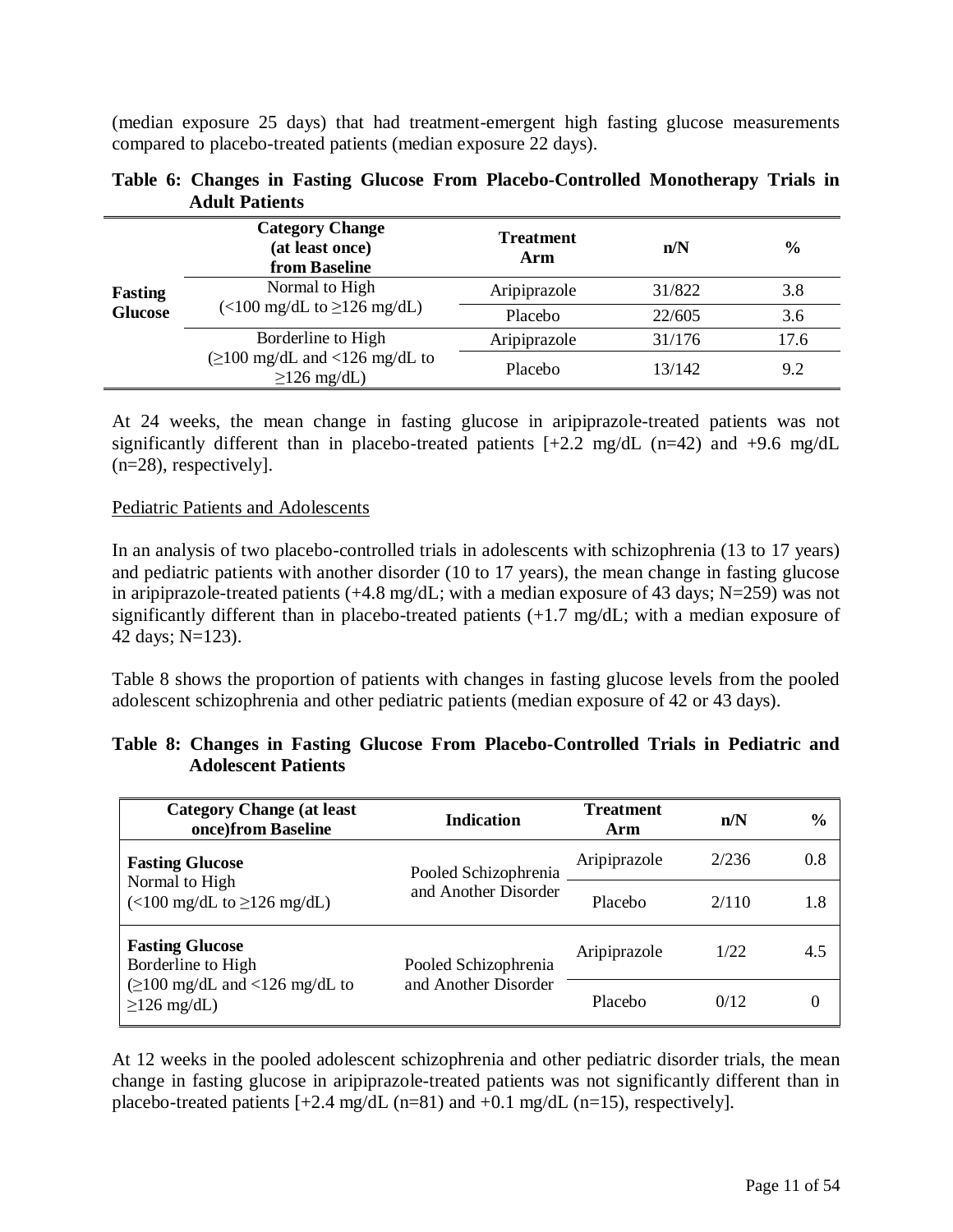### Dyslipidemia

Undesirable alterations in lipids have been observed in patients treated with atypical antipsychotics.

There were no significant differences between aripiprazole- and placebo-treated patients in the proportion with changes from normal to clinically significant levels for fasting/nonfasting total cholesterol, fasting triglycerides, fasting LDLs, and fasting/nonfasting HDLs. Analyses of patients with at least 12 or 24 weeks of exposure were limited by small numbers of patients.

#### Adults

Table 9 shows the proportion of adult patients, primarily from pooled schizophrenia and other monotherapy placebo-controlled trials, with changes in total cholesterol (pooled from 17 trials; median exposure 21 to 25 days), fasting triglycerides (pooled from eight trials; median exposure 42 days), fasting LDL cholesterol (pooled from eight trials; median exposure 39 to 45 days, except for placebo-treated patients with baseline normal fasting LDL measurements, who had median treatment exposure of 24 days) and HDL cholesterol (pooled from nine trials; median exposure 40 to 42 days).

|                                                 | <b>Treatment</b><br>Arm | n/N      | $\frac{0}{0}$ |
|-------------------------------------------------|-------------------------|----------|---------------|
| <b>Total Cholesterol</b>                        | Aripiprazole            | 34/1357  | 2.5           |
| Normal to High                                  |                         |          |               |
| $\left($ <200 mg/dL to $\geq$ 240 mg/dL)        | Placebo                 | 27/973   | 2.8           |
| <b>Fasting Triglycerides</b>                    | Aripiprazole            | 40/539   | 7.4           |
| Normal to High                                  |                         |          |               |
| $\left($ <150 mg/dL to $\geq$ 200 mg/dL)        | Placebo                 | 30/431   | 7.0           |
| <b>Fasting LDL Cholesterol</b>                  | Aripiprazole            | 2/332    | 0.6           |
| Normal to High                                  |                         |          |               |
| $\left($ <100 mg/dL to $\geq$ 160 mg/dL)        | Placebo                 | 2/268    | 0.7           |
| <b>HDL Cholesterol</b>                          | Aripiprazole            | 121/1066 | 11.4          |
| Normal to Low                                   |                         |          |               |
| $(\geq 40 \text{ mg/dL to} < 40 \text{ mg/dL})$ | Placebo                 | 99/794   | 12.5          |

# **Table 9: Changes in Blood Lipid Parameters From Placebo-Controlled Monotherapy Trials in Adults**

In monotherapy trials in adults, the proportion of patients at 12 weeks and 24 weeks with changes from Normal to High in total cholesterol (fasting/nonfasting), fasting triglycerides, and fasting LDL cholesterol were similar between aripiprazole- and placebo-treated patients: at 12 weeks, Total Cholesterol (fasting/nonfasting) 1/71 (1.4%) vs. 3/74 (4.1%); Fasting Triglycerides, 8/62 (12.9%) vs. 5/37 (13.5%); Fasting LDL Cholesterol, 0/34 (0%) vs. 1/25 (4.0%), respectively; and at 24 weeks, Total Cholesterol (fasting/nonfasting), 1/42 (2.4%) vs. 3/37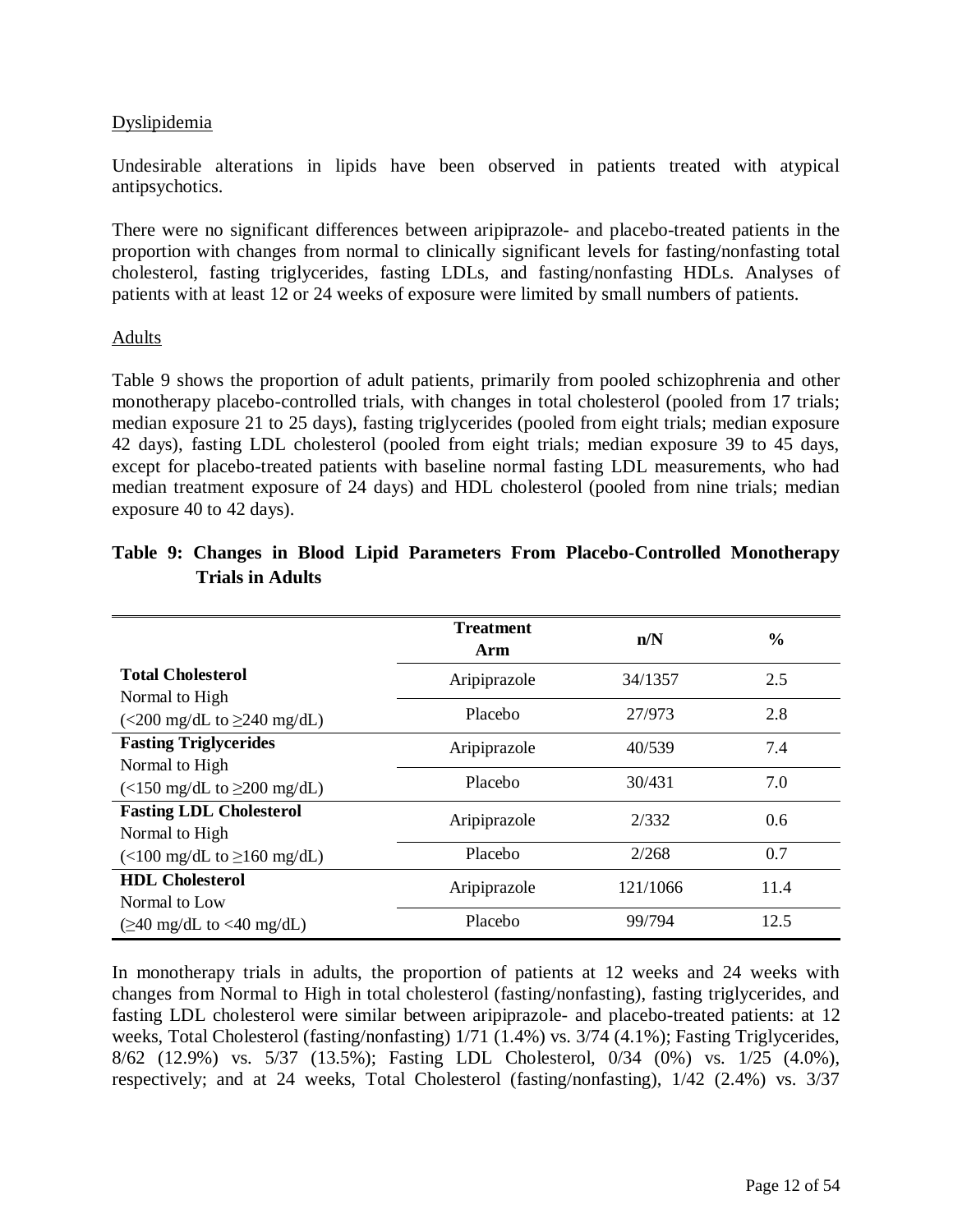(8.1%); Fasting Triglycerides, 5/34 (14.7%) vs. 5/20 (25%); Fasting LDL Cholesterol, 0/22 (0%) vs. 1/18 (5.6%), respectively.

#### Pediatric Patients and Adolescents

Table 11 shows the proportion of adolescents with schizophrenia (13 to 17 years) and pediatric patients with another disorder (10 to 17 years) with changes in total cholesterol and HDL cholesterol (pooled from two placebo-controlled trials; median exposure 42 to 43 days) and fasting triglycerides (pooled from two placebo-controlled trials; median exposure 42 to 44 days).

### **Table 11: Changes in Blood Lipid Parameters From Placebo-Controlled Monotherapy Trials in Pediatric and Adolescent Patients in Schizophrenia and Another Disorder**

|                                                                     | <b>Treatment</b><br>Arm | n/N    | $\frac{6}{6}$ |
|---------------------------------------------------------------------|-------------------------|--------|---------------|
| <b>Total Cholesterol</b><br>Normal to High                          | Aripiprazole            | 3/220  | 1.4           |
| $\left(\langle 170 \text{ mg/dL to } \geq 200 \text{ mg/dL}\right)$ | Placebo                 | 0/116  | 0             |
| <b>Fasting Triglycerides</b>                                        | Aripiprazole            | 7/187  | 3.7           |
| Normal to High<br>$\left($ <150 mg/dL to $\geq$ 200 mg/dL)          | Placebo                 | 4/85   | 4.7           |
| <b>HDL</b> Cholesterol                                              | Aripiprazole            | 27/236 | 11.4          |
| Normal to Low<br>$(\geq 40 \text{ mg/dL to} \leq 40 \text{ mg/dL})$ | Placebo                 | 22/109 | 20.2          |

In monotherapy trials of adolescents with schizophrenia and pediatric patients with another disorder, the proportion of patients at 12 weeks and 24 weeks with changes from Normal to High in total cholesterol (fasting/nonfasting), fasting triglycerides, and fasting LDL cholesterol were similar between aripiprazole- and placebo-treated patients: at 12 weeks, Total Cholesterol (fasting/nonfasting), 0/57 (0%) vs. 0/15 (0%); Fasting Triglycerides, 2/72 (2.8%) vs. 1/14 (7.1%), respectively; and at 24 weeks, Total Cholesterol (fasting/nonfasting), 0/36 (0%) vs. 0/12 (0%); Fasting Triglycerides, 1/47 (2.1%) vs. 1/10 (10.0%), respectively.

### Weight Gain

Weight gain has been observed with atypical antipsychotic use. Clinical monitoring of weight is recommended.

### Adults

In an analysis of 13 placebo-controlled monotherapy trials, primarily from pooled schizophrenia patients and patients with another disorder, with a median exposure of 21 to 25 days, the mean change in body weight in aripiprazole-treated patients was  $+0.3$  kg (N=1673) compared to  $-0.1$ kg (N=1100) in placebo-controlled patients. At 24 weeks, the mean change from baseline in body weight in aripiprazole-treated patients was  $-1.5$  kg (n=73) compared to  $-0.2$  kg (n=46) in placebo-treated patients.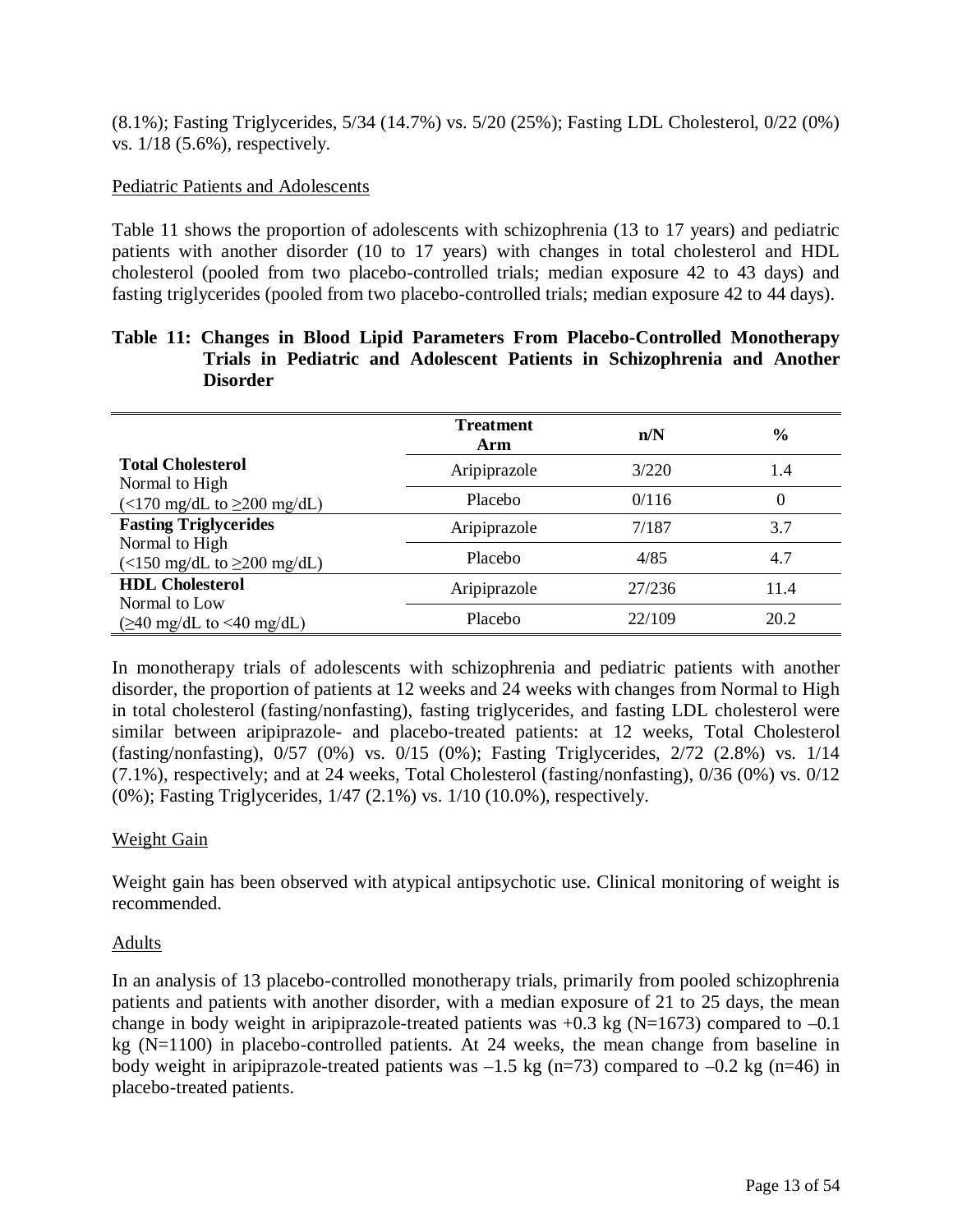Table 14 shows the percentage of adult patients with weight gain  $\geq 7\%$  of body weight by indication.

|                         | <b>Indication</b>                                           | <b>Treatment</b><br>Arm | N   | <b>Patients</b><br>$n\left(\frac{0}{0}\right)$ |
|-------------------------|-------------------------------------------------------------|-------------------------|-----|------------------------------------------------|
| Weight gain $\geq 7\%$  | Schizophrenia <sup>*</sup><br>Another Disorder <sup>†</sup> | Aripiprazole            | 852 | 69(8.1)                                        |
| of                      |                                                             | Placebo                 | 379 | 12(3.2)                                        |
| body weight             |                                                             | Aripiprazole            | 719 | 16(2.2)                                        |
|                         |                                                             | Placebo                 | 598 | 16(2.7)                                        |
| *4 to 6 weeks duration. | <sup>†</sup> 3 weeks duration.                              |                         |     |                                                |

### **Table 14: Percentage of Patients From Placebo-Controlled Trials in Adult Patients with Weight Gain ≥ 7% of Body Weight**

### Pediatric Patients and Adolescents

In an analysis of two placebo-controlled trials in adolescents with schizophrenia (13 to 17 years) and pediatric patients with another disorder (10 to 17 years) with median exposure of 42 to 43 days, the mean change in body weight in aripiprazole-treated patients was  $+1.6$  kg (N=381) compared to  $+0.3$  kg (N=187) in placebo-treated patients. At 24 weeks, the mean change from baseline in body weight in aripiprazole-treated patients was  $+5.8$  kg (n=62) compared to  $+1.4$  kg (n=13) in placebo-treated patients.

Table 15 shows the percentage of pediatric and adolescent patients with weight gain  $\geq$ 7% of body weight by indication.

|  |  |  | Table 15: Percentage Of Patients From Placebo-Controlled Monotherapy Trials in |  |  |
|--|--|--|--------------------------------------------------------------------------------|--|--|
|  |  |  | Pediatric and Adolescent Patients with Weight Gain $\geq 7\%$ of Body Weight   |  |  |

|                                          | <b>Treatment</b>                              |              |     | <b>Patients</b>             |  |
|------------------------------------------|-----------------------------------------------|--------------|-----|-----------------------------|--|
|                                          | Indication                                    | Arm          | N   | $n\left(\frac{0}{0}\right)$ |  |
| Weight gain $\geq 7\%$<br>of body weight | Pooled Schizophrenia<br>and Another Disorder* | Aripiprazole | 381 | 20(5.2)                     |  |
|                                          |                                               | Placebo      | 187 | 3(1.6)                      |  |
| *4-6 weeks duration.                     |                                               |              |     |                             |  |

In an open-label trial that enrolled patients from the two placebo-controlled trials of adolescents with schizophrenia (13 to 17 years) and pediatric patients with another disorder (10 to 17 years), 73.2% of patients (238/325) completed 26 weeks of therapy with aripiprazole. After 26 weeks, 32.8% of patients gained  $\geq$ 7% of their body weight, not adjusted for normal growth. To adjust for normal growth, z-scores were derived (measured in standard deviations [SD]), which normalize for the natural growth of pediatric patients and adolescents by comparisons to age- and gender-matched population standards. A z-score change <0.5 SD is considered not clinically significant. After 26 weeks, the mean change in z-score was 0.09 SD.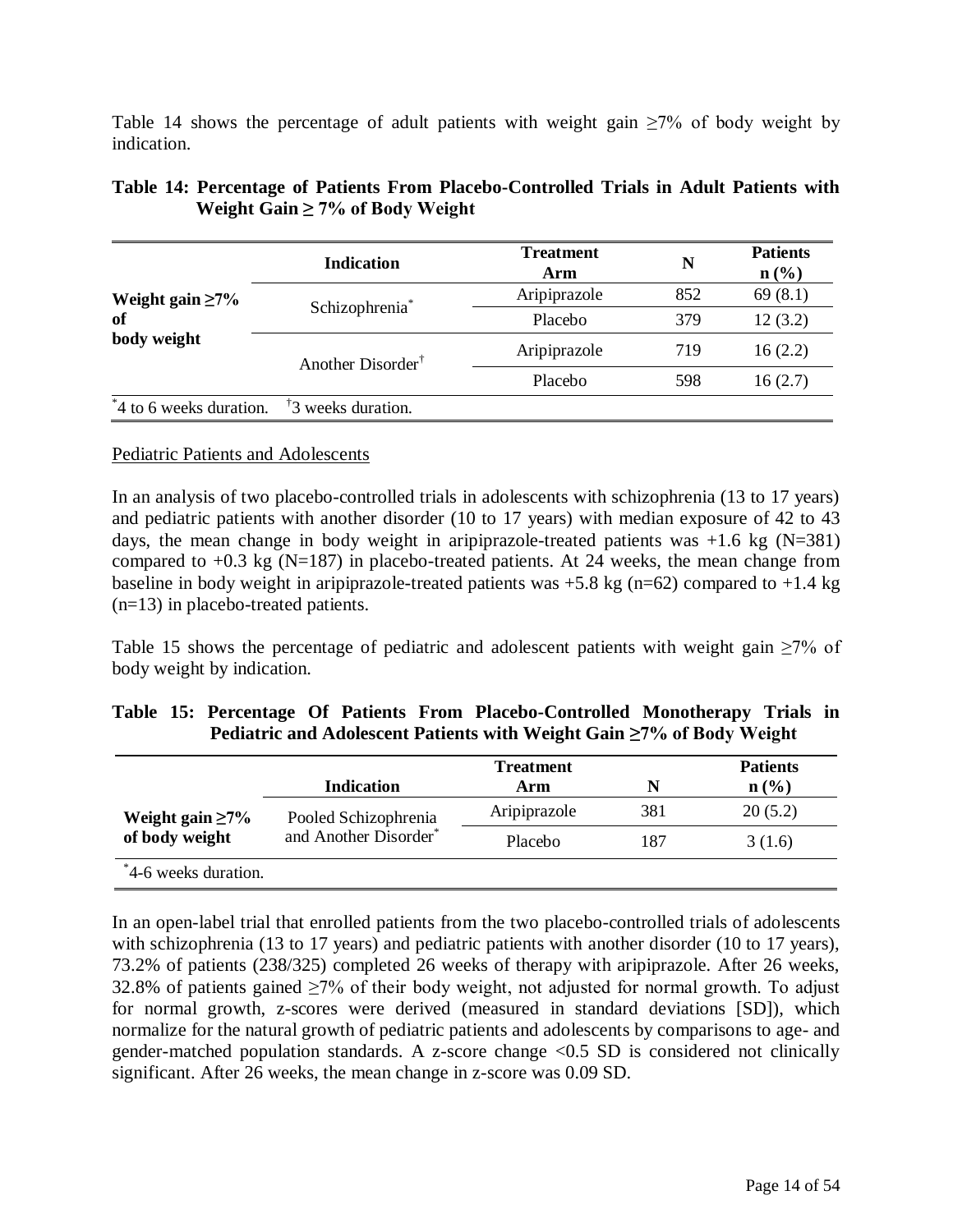<span id="page-14-2"></span><span id="page-14-1"></span><span id="page-14-0"></span>When treating pediatric patients for any indication, weight gain should be monitored and assessed against that expected for normal growth.

**Additional pediatric use information is approved for Otsuka America Pharmaceutical, Inc.'s ABILIFY® (aripiprazole) product. However, due to Otsuka America Pharmaceutical, Inc.'s marketing exclusivity rights, this drug product is not labeled with that information.** 

### **5.7 Pathological Gambling and Other Compulsive Behaviors**

Post-marketing case reports suggest that patients can experience intense urges, particularly for gambling, and the inability to control these urges while taking aripiprazole. Other compulsive urges, reported less frequently, include: sexual urges, shopping, eating or binge eating, and other impulsive or compulsive behaviors. Because patients may not recognize these behaviors as abnormal, it is important for prescribers to ask patients or their caregivers specifically about the development of new or intense gambling urges, compulsive sexual urges, compulsive shopping, binge or compulsive eating, or other urges while being treated with aripiprazole. It should be noted that impulse-control symptoms can be associated with the underlying disorder. In some cases, although not all, urges were reported to have stopped when the dose was reduced or the medication was discontinued. Compulsive behaviors may result in harm to the patient and others if not recognized. Consider dose reduction or stopping the medication if a patient develops such urges.

### **5.8 Orthostatic Hypotension**

Aripiprazole may cause orthostatic hypotension, perhaps due to its  $\alpha_1$ -adrenergic receptor antagonism. The incidence of orthostatic hypotension-associated events from short-term, placebo-controlled trials of adult patients on oral aripiprazole (n=2467) included (aripiprazole incidence, placebo incidence) orthostatic hypotension (1%, 0.3%), postural dizziness (0.5%, 0.3%), and syncope  $(0.5\%, 0.4\%)$ ; of pediatric patients 6 to 18 years of age  $(n=732)$  on oral aripiprazole included orthostatic hypotension (0.5%, 0%), postural dizziness (0.4%, 0%), and syncope (0.2%, 0%) *[see Adverse Reactions [\(6.1\)](#page-17-0)].*

The incidence of a significant orthostatic change in blood pressure (defined as a decrease in systolic blood pressure >20 mmHg accompanied by an increase in heart rate >25 bpm when comparing standing to supine values) for aripiprazole was not meaningfully different from placebo (Aripiprazole incidence, placebo incidence): in adult oral aripiprazole-treated patients (4%, 2%), in pediatric oral aripiprazole-treated patients aged 6 to 18 years (0.4%, 1%).

Aripiprazole should be used with caution in patients with known cardiovascular disease (history of myocardial infarction or ischemic heart disease, heart failure, or conduction abnormalities), cerebrovascular disease, or conditions which would predispose patients to hypotension (dehydration, hypovolemia, and treatment with antihypertensive medications) *[see Drug Interactions [\(7.1\)\].](#page-25-0)*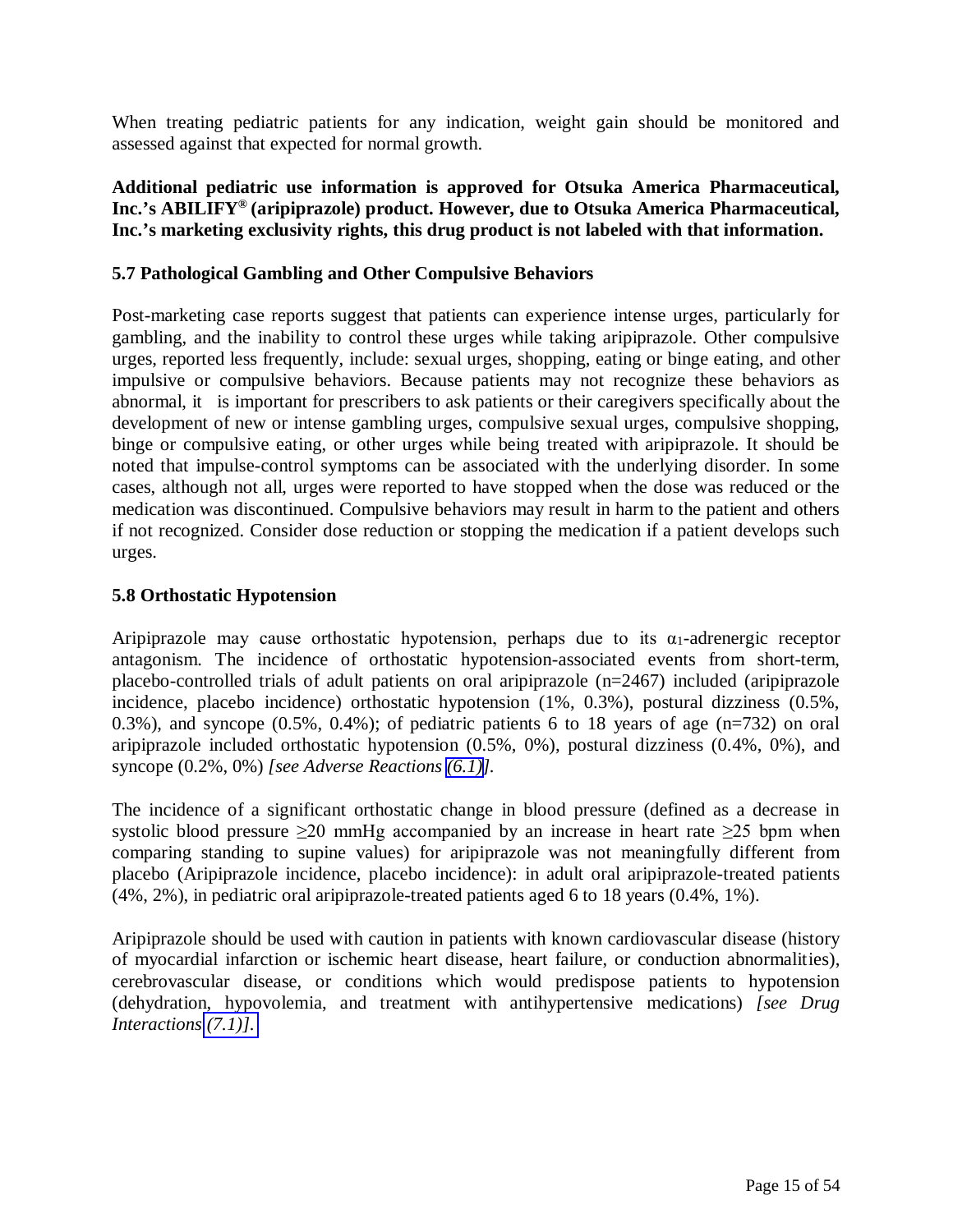### <span id="page-15-2"></span><span id="page-15-1"></span><span id="page-15-0"></span>**5.9 Falls**

Antipsychotics, including aripiprazole, may cause somnolence, postural hypotension, motor and sensory instability, which may lead to falls and, consequently, fractures or other injuries. For patients with diseases, conditions, or medications that could exacerbate these effects, complete fall risk assessments when initiating antipsychotic treatment and recurrently for patients on longterm antipsychotic therapy.

### **5.10 Leukopenia, Neutropenia, and Agranulocytosis**

In clinical trials and/or postmarketing experience, events of leukopenia and neutropenia have been reported temporally related to antipsychotic agents, including aripiprazole. Agranulocytosis has also been reported.

Possible risk factors for leukopenia/neutropenia include pre-existing low white blood cell count (WBC)/absolute neutrophil count (ANC) and history of drug-induced leukopenia/neutropenia. In patients with a history of a clinically significant low WBC/ANC or drug-induced leukopenia/neutropenia, perform a complete blood count (CBC) frequently during the first few months of therapy. In such patients, consider discontinuation of aripiprazole at the first sign of a clinically significant decline in WBC in the absence of other causative factors.

Monitor patients with clinically significant neutropenia for fever or other symptoms or signs of infection and treat promptly if such symptoms or signs occur. Discontinue aripiprazole in patients with severe neutropenia (absolute neutrophil count <1000/mm<sup>3</sup>) and follow their WBC counts until recovery.

### **5.11 Seizures/Convulsions**

In short-term, placebo-controlled trials, patients with a history of seizures excluded seizures/convulsions occurred in 0.1% (3/2467) of undiagnosed adult patients treated with oral aripiprazole, in 0.1% (1/732) of pediatric patients (6 to 18 years).

As with other antipsychotic drugs, aripiprazole should be used cautiously in patients with a history of seizures or with conditions that lower the seizure threshold. Conditions that lower the seizure threshold may be more prevalent in a population of 65 years or older.

### **5.12 Potential for Cognitive and Motor Impairment**

Aripiprazole, like other antipsychotics, may have the potential to impair judgment, thinking, or motor skills. For example, in short-term, placebo-controlled trials, somnolence (including sedation) was reported as follows (aripiprazole incidence, placebo incidence): in adult patients  $(n=2467)$  treated with oral aripiprazole (11%, 6%), and in pediatric patients ages 6 to 17 (n=611) (24%, 6%). Somnolence (including sedation) led to discontinuation in 0.3% (8/2467) of adult patients and 3% (20/732) of pediatric patients (6 to 18 years) on oral aripiprazole in short-term, placebo-controlled trials.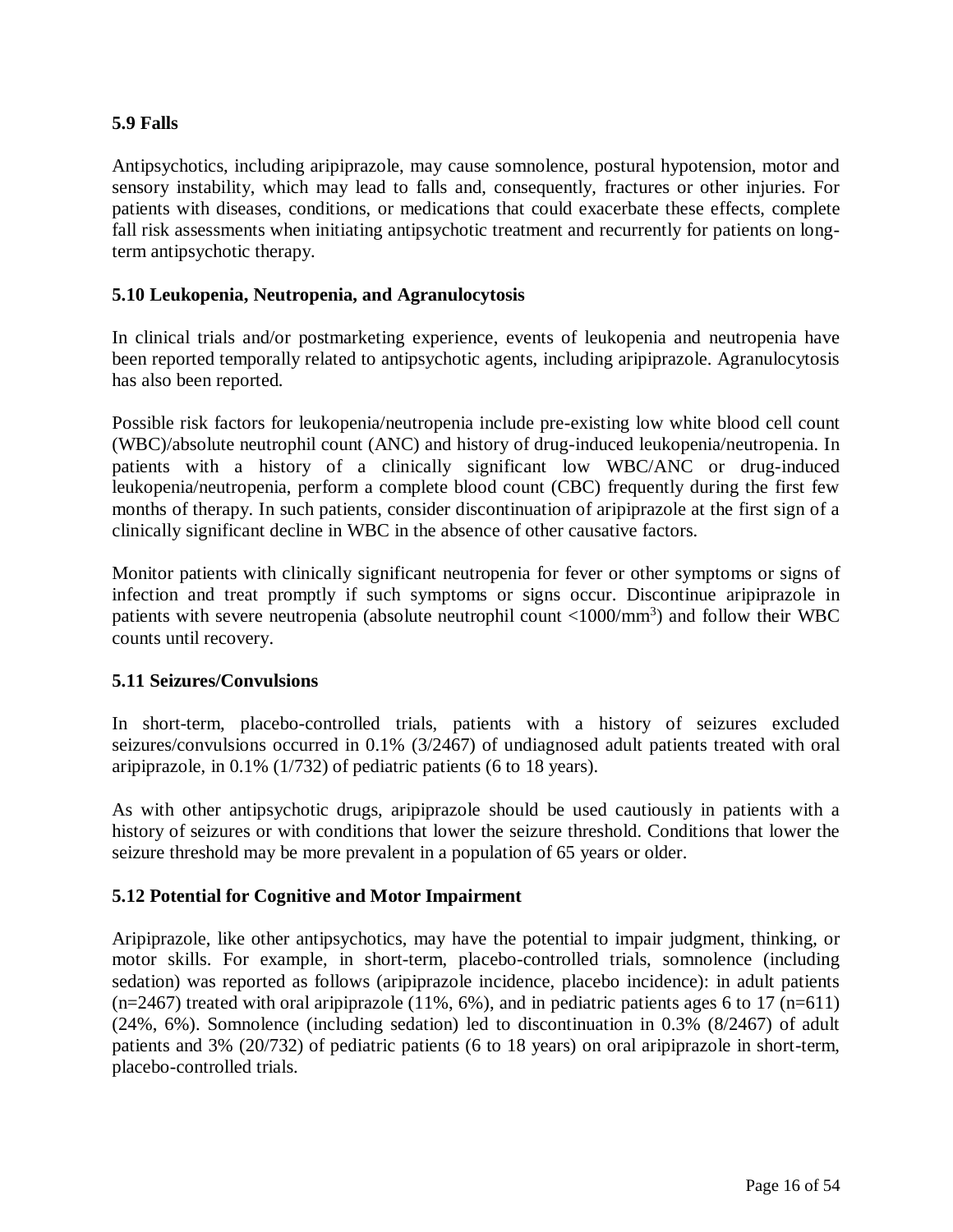<span id="page-16-2"></span><span id="page-16-1"></span><span id="page-16-0"></span>Despite the relatively modest increased incidence of these events compared to placebo, patients should be cautioned about operating hazardous machinery, including automobiles, until they are reasonably certain that therapy with aripiprazole does not affect them adversely.

### **5.13 Body Temperature Regulation**

Disruption of the body's ability to reduce core body temperature has been attributed to antipsychotic agents. Appropriate care is advised when prescribing aripiprazole for patients who will be experiencing conditions which may contribute to an elevation in core body temperature, (e.g., exercising strenuously, exposure to extreme heat, receiving concomitant medication with anticholinergic activity, or being subject to dehydration) *[see Adverse Reactions [\(6.2\)\].](#page-25-1)*

# **5.14 Suicide**

The possibility of a suicide attempt is inherent in psychotic illnesses and bipolar disorder and close supervision of high-risk patients should accompany drug therapy. Prescriptions for aripiprazole should be written for the smallest quantity consistent with good patient management in order to reduce the risk of overdose *[see Adverse Reactions [\(6.1,](#page-17-1) [6.2\)\]](#page-25-1)*.

# **5.15 Dysphagia**

Esophageal dysmotility and aspiration have been associated with antipsychotic drug use, including aripiprazole. Aspiration pneumonia is a common cause of morbidity and mortality in elderly patients, in particular those with advanced Alzheimer's dementia. Aripiprazole and other antipsychotic drugs should be used cautiously in patients at risk for aspiration pneumonia *[see Warnings and Precautions [\(5.1\)](#page-5-2) and Adverse Reactions [\(6.2\)\]](#page-25-1)*.

### **6 ADVERSE REACTIONS**

Because clinical trials are conducted under widely varying conditions, adverse reaction rates observed in the clinical trials of a drug cannot be directly compared to rates in the clinical trials of another drug and may not reflect the rates observed in practice.

The following adverse reactions are discussed in more detail in other sections of the labeling:

- Increased Mortality in Elderly Patients with Dementia-Related Psychosis *[see [Boxed Warning](#page-2-1)  and Warnings and Precautions [\(5.1\)\]](#page-5-2)*
- Cerebrovascular Adverse Events, Including Stroke *[see Warnings and Precautions [\(5.2\)\]](#page-5-2)*
- Suicidal Thoughts and Behaviors in Children, Adolescents, and Young Adults *[see [Boxed](#page-2-1)  [Warning](#page-2-1) and Warnings and Precautions [\(5.3\)\]](#page-5-2)*
- Neuroleptic Malignant Syndrome (NMS) *[see Warnings and Precautions [\(5.4\)\]](#page-7-1)*
- Tardive Dyskinesia *[see Warnings and Precautions [\(5.5\)\]](#page-8-2)*
- Metabolic Changes *[see Warnings and Precautions [\(5.6\)\]](#page-9-1)*
- Pathological Gambling and Other Compulsive Behaviors *[see Warnings and Precautions [\(5.7\)\]](#page-14-2)*
- Orthostatic Hypotension *[see Warnings and Precautions [\(5.8\)\]](#page-14-2)*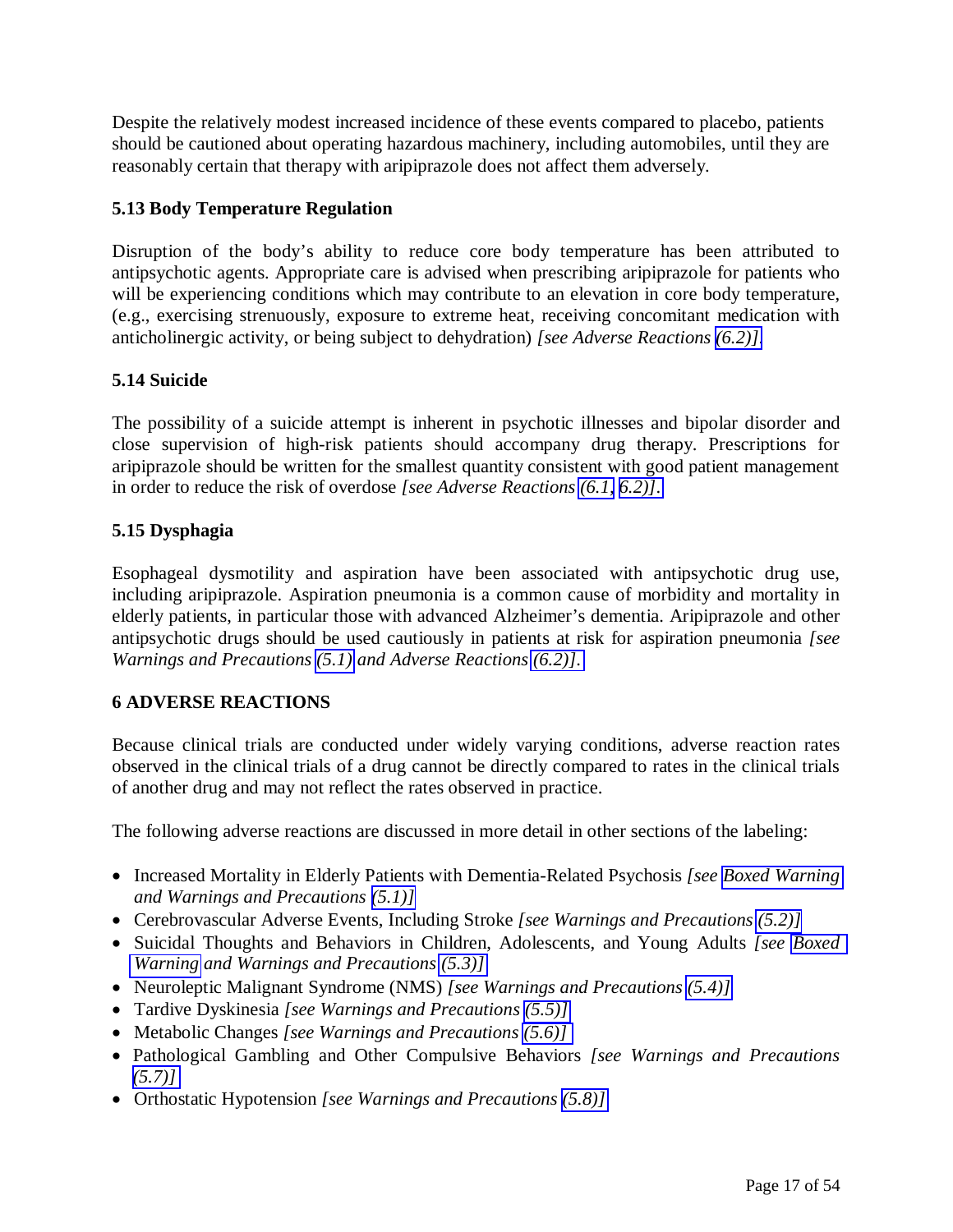- <span id="page-17-1"></span><span id="page-17-0"></span>Falls *[see Warnings and Precautions [\(5.9\)\]](#page-15-1)*
- Leukopenia, Neutropenia, and Agranulocytosis *[see Warnings and Precautions [\(5.10\)\]](#page-15-2)*
- Seizures/Convulsions *[see Warnings and Precautions [\(5.11\)\]](#page-15-2)*
- Potential for Cognitive and Motor Impairment *[see Warnings and Precautions [\(5.12\)\]](#page-15-2)*
- Body Temperature Regulation *[see Warnings and Precautions [\(5.13\)\]](#page-16-2)*
- Suicide *[see Warnings and Precautions [\(5.14\)\]](#page-16-2)*
- Dysphagia *[see Warnings and Precautions [\(5.15\)\]](#page-16-2)*

The most common adverse reactions in adult patients in clinical trials  $(\geq 10\%)$  were nausea, vomiting, constipation, headache, dizziness, akathisia, anxiety, insomnia, and restlessness.

The most common adverse reactions in the pediatric clinical trials  $(\geq 10\%)$  were somnolence, headache, vomiting, extrapyramidal disorder, fatigue, increased appetite, insomnia, nausea, nasopharyngitis, and weight increased.

Aripiprazole has been evaluated for safety in 13,543 adult patients who participated in multipledose, clinical trials in schizophrenia, other indications, Dementia of the Alzheimer's type, Parkinson's disease, and alcoholism, and who had approximately 7619 patient-years of exposure to oral aripiprazole and 749 patients with exposure to aripiprazole injection. A total of 3390 patients were treated with oral aripiprazole for at least 180 days and 1933 patients treated with oral aripiprazole had at least 1 year of exposure.

Aripiprazole has been evaluated for safety in 1,686 patients (6 to 18 years) who participated in multiple-dose, clinical trials in schizophrenia, or other indications and who had approximately 1,342 patient-years of exposure to oral aripiprazole. A total of 959 pediatric patients were treated with oral aripiprazole for at least 180 days and 556 pediatric patients treated with oral aripiprazole had at least 1 year of exposure.

The conditions and duration of treatment with aripiprazole included (in overlapping categories) double-blind, comparative and noncomparative open-label studies, inpatient and outpatient studies, fixed- and flexible-dose studies, and short- and longer-term exposure.

**Additional pediatric use information is approved for Otsuka America Pharmaceutical, Inc.'s ABILIFY® (aripiprazole) product. However, due to Otsuka America Pharmaceutical, Inc.'s marketing exclusivity rights, this drug product is not labeled with that information.**

### **6.1 Clinical Trials Experience**

#### Adult Patients with Schizophrenia

The following findings are based on a pool of five placebo-controlled trials (four 4-week and one 6-week) in which oral aripiprazole was administered in doses ranging from 2 to 30 mg/day.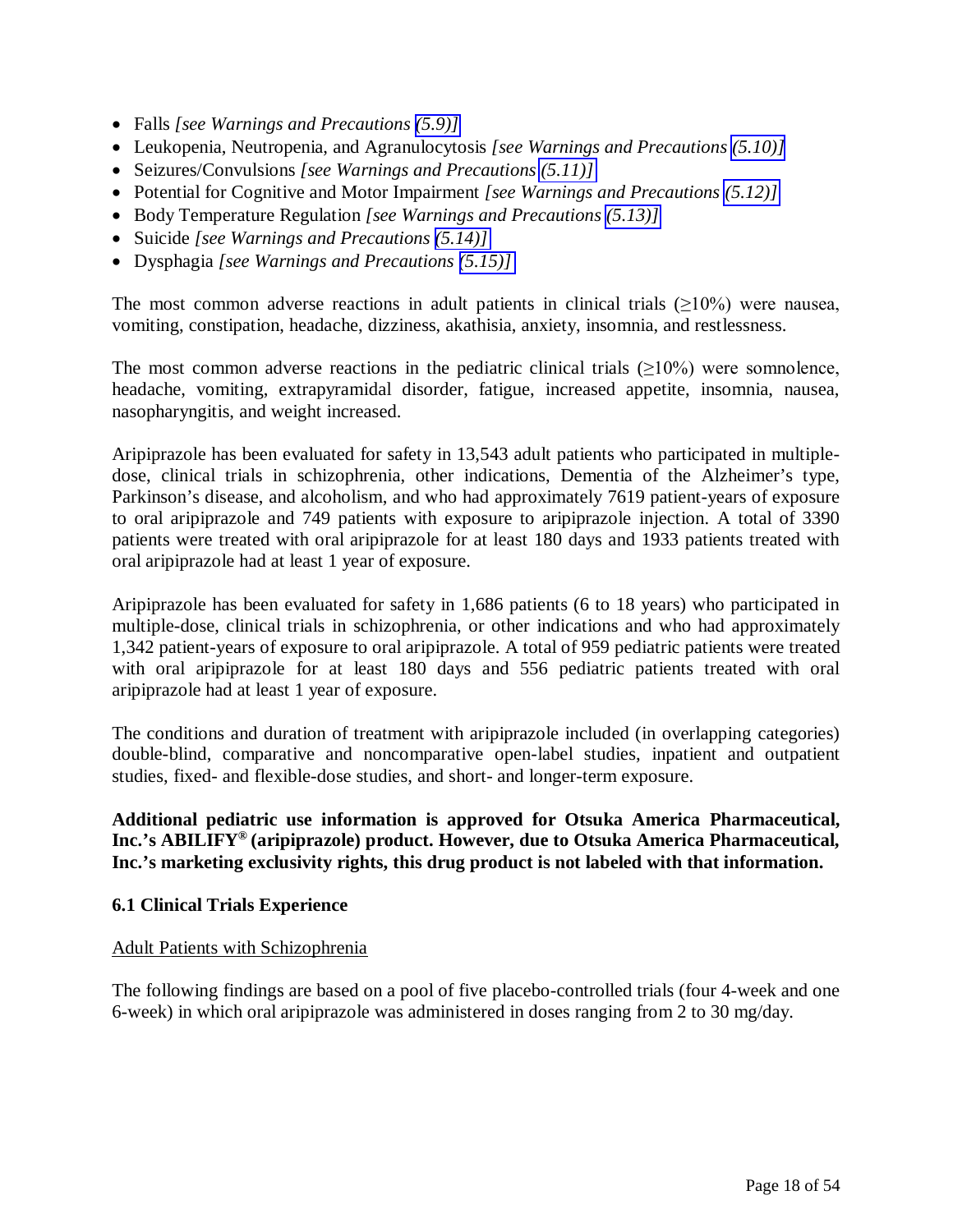### *Commonly Observed Adverse Reactions*

The only commonly observed adverse reaction associated with the use of aripiprazole in patients with schizophrenia (incidence of 5% or greater and aripiprazole incidence at least twice that for placebo) was akathisia (aripiprazole 8%; placebo 4%).

#### Less Common Adverse Reactions in Adults

Table 17 enumerates the pooled incidence, rounded to the nearest percent, of adverse reactions that occurred during acute therapy (up to 6 weeks in schizophrenia and up to 3 weeks in another disorder), including only those reactions that occurred in 2% or more of patients treated with aripiprazole (doses  $\geq$ 2 mg/day) and for which the incidence in patients treated with aripiprazole was greater than the incidence in patients treated with placebo in the combined dataset.

|                                                             | <b>Percentage of Patients Reporting Reaction</b> |                          |  |
|-------------------------------------------------------------|--------------------------------------------------|--------------------------|--|
| <b>System Organ Class</b>                                   | Aripiprazole                                     | <b>Placebo</b>           |  |
| <b>Preferred Term</b>                                       | $(n=1843)$                                       | $(n=1166)$               |  |
| <b>Eye Disorders</b>                                        |                                                  |                          |  |
| <b>Blurred Vision</b>                                       | 3                                                | $\mathbf{1}$             |  |
| <b>Gastrointestinal Disorders</b>                           |                                                  |                          |  |
| Nausea                                                      | 15                                               | 11                       |  |
| Constipation                                                | 11                                               | 7                        |  |
| Vomiting                                                    | 11                                               | 6                        |  |
| Dyspepsia                                                   | 9                                                | 7                        |  |
| Dry Mouth                                                   | 5                                                | 4                        |  |
| Toothache                                                   | 4                                                | 3                        |  |
| <b>Abdominal Discomfort</b>                                 | 3                                                | $\overline{c}$           |  |
| <b>Stomach Discomfort</b>                                   | 3                                                | $\overline{2}$           |  |
| <b>General Disorders and Administration Site Conditions</b> |                                                  |                          |  |
| Fatigue                                                     | 6                                                | $\overline{\mathcal{A}}$ |  |
| Pain                                                        | 3                                                | $\overline{2}$           |  |
| <b>Musculoskeletal and Connective Tissue Disorders</b>      |                                                  |                          |  |
| <b>Musculoskeletal Stiffness</b>                            | 4                                                | 3                        |  |
| Pain in Extremity                                           | 4                                                | $\overline{c}$           |  |
| Myalgia                                                     | $\overline{c}$                                   | $\mathbf{1}$             |  |
| <b>Muscle Spasms</b>                                        | $\overline{2}$                                   | 1                        |  |
| <b>Nervous System Disorders</b>                             |                                                  |                          |  |
| Headache                                                    | 27                                               | 23                       |  |
| <b>Dizziness</b>                                            | 10                                               | 7                        |  |
| Akathisia                                                   | 10                                               | 4                        |  |
| Sedation                                                    | 7                                                | 4                        |  |
| Extrapyramidal Disorder                                     | 5                                                | 3                        |  |
| Tremor                                                      | 5                                                | $\overline{\mathbf{3}}$  |  |
| Somnolence                                                  | 5                                                | $\overline{3}$           |  |
| <b>Psychiatric Disorders</b>                                |                                                  |                          |  |

### **Table 17: Adverse Reactions in Short-Term, Placebo-Controlled Trials in Adult Patients Treated with Oral Aripiprazole**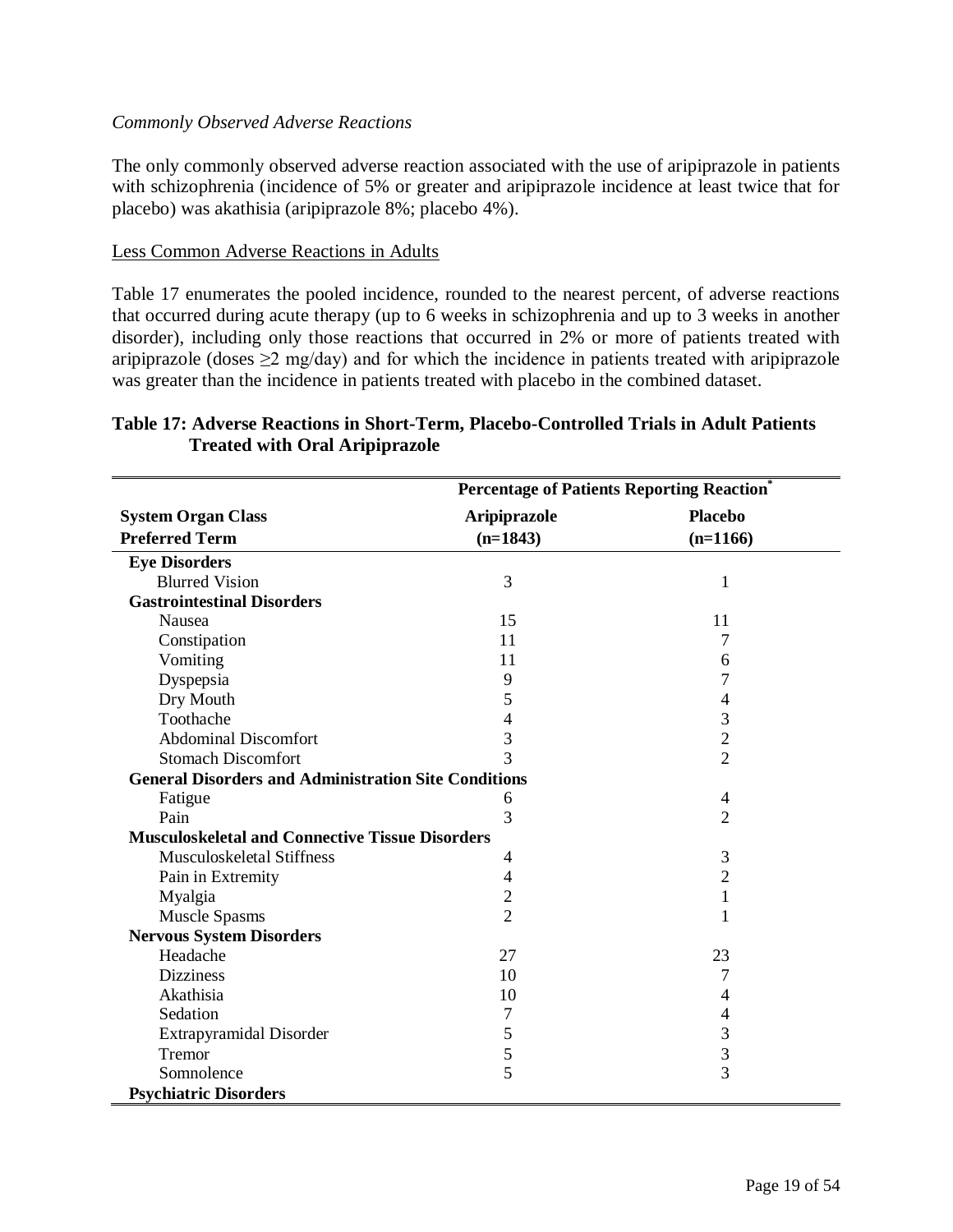| Agitation                                               | 19 |  |
|---------------------------------------------------------|----|--|
| Insomnia                                                | 18 |  |
| Anxiety                                                 | 17 |  |
| Restlessness                                            |    |  |
| <b>Respiratory, Thoracic, and Mediastinal Disorders</b> |    |  |
| Pharyngolaryngeal Pain                                  |    |  |
| Cough                                                   |    |  |
|                                                         |    |  |

\*Adverse reactions reported by at least 2% of patients treated with oral aripiprazole, except adverse reactions which had an incidence equal to or less than placebo.

An examination of population subgroups did not reveal any clear evidence of differential adverse reaction incidence on the basis of age, gender, or race.

#### Pediatric Patients (13 to 17 years) with Schizophrenia

The following findings are based on one 6-week, placebo-controlled trial in which oral aripiprazole was administered in doses ranging from 2 to 30 mg/day.

### *Adverse Reactions Associated with Discontinuation of Treatment*

The incidence of discontinuation due to adverse reactions between aripiprazole-treated and placebo-treated pediatric patients (13 to 17 years) was 5% and 2%, respectively.

#### *Commonly Observed Adverse Reactions*

Commonly observed adverse reactions associated with the use of aripiprazole in adolescent patients with schizophrenia (incidence of 5% or greater and aripiprazole incidence at least twice that for placebo) were extrapyramidal disorder, somnolence, and tremor.

Less Common Adverse Reactions in Pediatric Patients (6 to 18 years) with Schizophrenia, or Other Indications

Table 22 enumerates the pooled incidence, rounded to the nearest percent, of adverse reactions that occurred during acute therapy (up to 6 weeks in schizophrenia, up to 4 weeks in one indication, up to 8 weeks in another indication, and up to 10 weeks in another disorder), including only those reactions that occurred in 2% or more of pediatric patients treated with aripiprazole (doses  $\geq$ 2 mg/day) and for which the incidence in patients treated with aripiprazole was greater than the incidence in patients treated with placebo.

### **Table 22: Adverse Reactions in Short-Term, Placebo-Controlled Trials of Pediatric Patients (6 to 18 years) Treated with Oral Aripiprazole**

|                           | <b>Percentage of Patients Reporting Reaction</b> |                |  |
|---------------------------|--------------------------------------------------|----------------|--|
| <b>System Organ Class</b> | <b>Aripiprazole</b>                              | <b>Placebo</b> |  |
| <b>Preferred Term</b>     | $(n=732)$                                        | $(n=370)$      |  |
| <b>Eye Disorders</b>      |                                                  |                |  |
| <b>Blurred Vision</b>     |                                                  |                |  |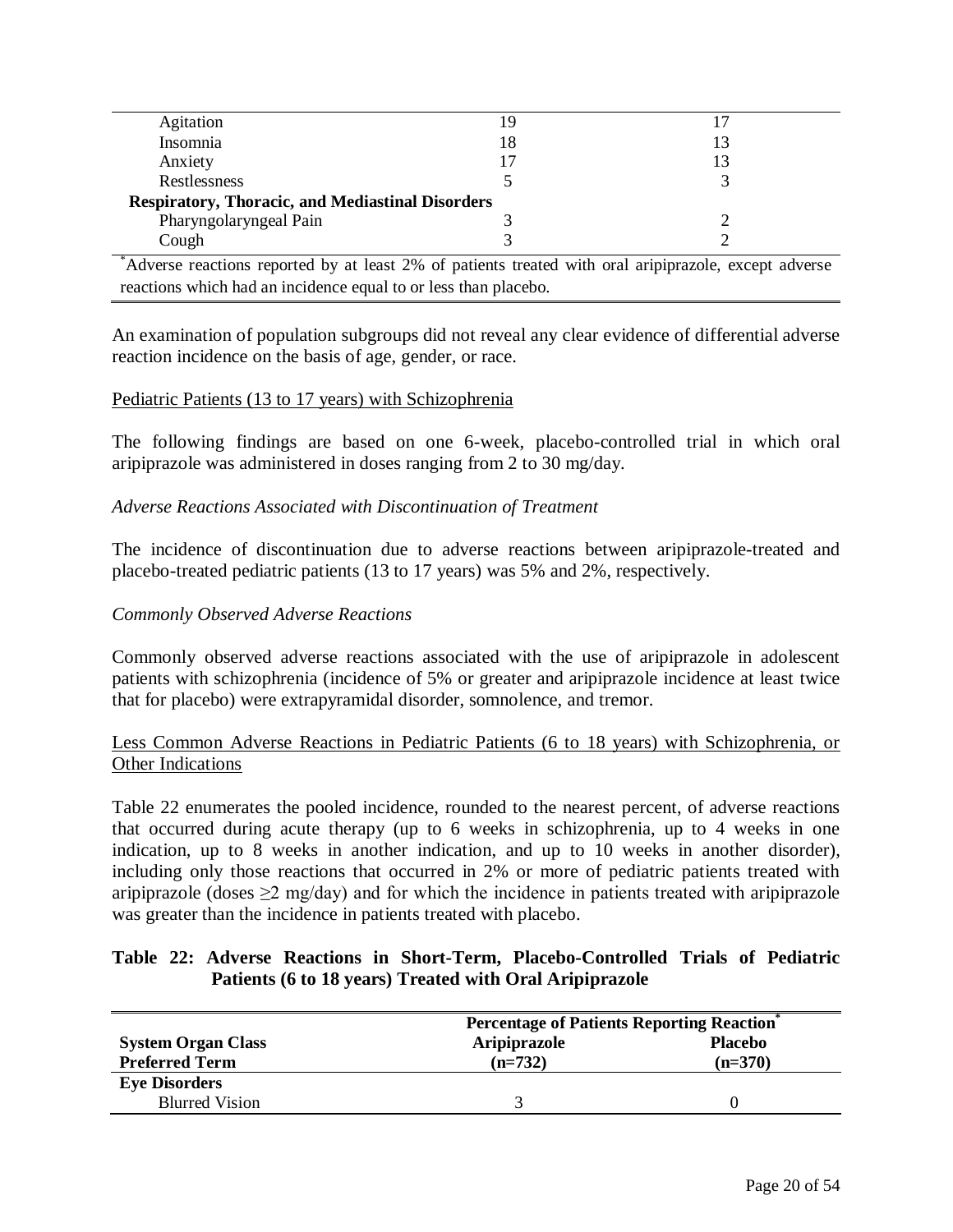| <b>Gastrointestinal Disorders</b>                                                                                                                                                 |                |                |  |  |  |
|-----------------------------------------------------------------------------------------------------------------------------------------------------------------------------------|----------------|----------------|--|--|--|
| <b>Abdominal Discomfort</b>                                                                                                                                                       | $\overline{2}$ | 1              |  |  |  |
| Vomiting                                                                                                                                                                          | 8              | 7              |  |  |  |
| Nausea                                                                                                                                                                            | 8              | 4              |  |  |  |
| Diarrhea                                                                                                                                                                          | 4              | 3              |  |  |  |
| Salivary Hypersecretion                                                                                                                                                           | $\overline{4}$ | 1              |  |  |  |
| Abdominal Pain Upper                                                                                                                                                              | 3              | $\overline{2}$ |  |  |  |
| Constipation                                                                                                                                                                      | $\overline{2}$ | $\overline{2}$ |  |  |  |
| <b>General Disorders and Administration Site Conditions</b>                                                                                                                       |                |                |  |  |  |
| Fatigue                                                                                                                                                                           | 10             | $\overline{2}$ |  |  |  |
| Pyrexia                                                                                                                                                                           | $\overline{4}$ | $\mathbf{1}$   |  |  |  |
| Irritability                                                                                                                                                                      | $\overline{2}$ | 1              |  |  |  |
| Asthenia                                                                                                                                                                          | $\overline{2}$ | $\mathbf{1}$   |  |  |  |
| <b>Infections and Infestations</b>                                                                                                                                                |                |                |  |  |  |
| Nasopharyngitis                                                                                                                                                                   | 6              | 3              |  |  |  |
| <b>Investigations</b>                                                                                                                                                             |                |                |  |  |  |
| Weight Increased                                                                                                                                                                  | 3              | 1              |  |  |  |
| <b>Metabolism and Nutrition Disorders</b>                                                                                                                                         |                |                |  |  |  |
| <b>Increased Appetite</b>                                                                                                                                                         | $\overline{7}$ | 3              |  |  |  |
| Decreased Appetite                                                                                                                                                                | 5              | 4              |  |  |  |
| <b>Musculoskeletal and Connective Tissue Disorders</b>                                                                                                                            |                |                |  |  |  |
| Musculoskeletal Stiffness                                                                                                                                                         | $\mathfrak{2}$ | 1              |  |  |  |
| Muscle Rigidity                                                                                                                                                                   | $\overline{2}$ | 1              |  |  |  |
| <b>Nervous System Disorders</b>                                                                                                                                                   |                |                |  |  |  |
| Somnolence                                                                                                                                                                        | 16             | 4              |  |  |  |
| Headache                                                                                                                                                                          | 12             | 10             |  |  |  |
| Sedation                                                                                                                                                                          | 9              | $\overline{2}$ |  |  |  |
| Tremor                                                                                                                                                                            | 9              | 1              |  |  |  |
| Extrapyramidal Disorder                                                                                                                                                           | 6              | 1              |  |  |  |
| Akathisia                                                                                                                                                                         | 6              | 4              |  |  |  |
| Drooling                                                                                                                                                                          | 3              | 0              |  |  |  |
| Lethargy                                                                                                                                                                          | 3              | 0              |  |  |  |
| <b>Dizziness</b>                                                                                                                                                                  | 3              | $\overline{c}$ |  |  |  |
| Dystonia                                                                                                                                                                          | $\overline{2}$ | $\mathbf{1}$   |  |  |  |
| <b>Respiratory, Thoracic, and Mediastinal Disorders</b>                                                                                                                           |                |                |  |  |  |
| Epistaxis                                                                                                                                                                         | $\overline{2}$ | 1              |  |  |  |
| <b>Skin and Subcutaneous Tissue Disorders</b>                                                                                                                                     |                |                |  |  |  |
| Rash                                                                                                                                                                              | $\overline{2}$ | 1              |  |  |  |
| Adverse reactions reported by at least 2% of pediatric patients treated with oral aripiprazole, except adverse reactions which<br>had an incidence equal to or less than placebo. |                |                |  |  |  |

# **Dose-Related Adverse Reactions**

### *Schizophrenia*

Dose response relationships for the incidence of treatment-emergent adverse events were evaluated from four trials in adult patients with schizophrenia comparing various fixed doses (2, 5, 10, 15, 20, and 30 mg/day) of oral aripiprazole to placebo. This analysis, stratified by study, indicated that the only adverse reaction to have a possible dose response relationship, and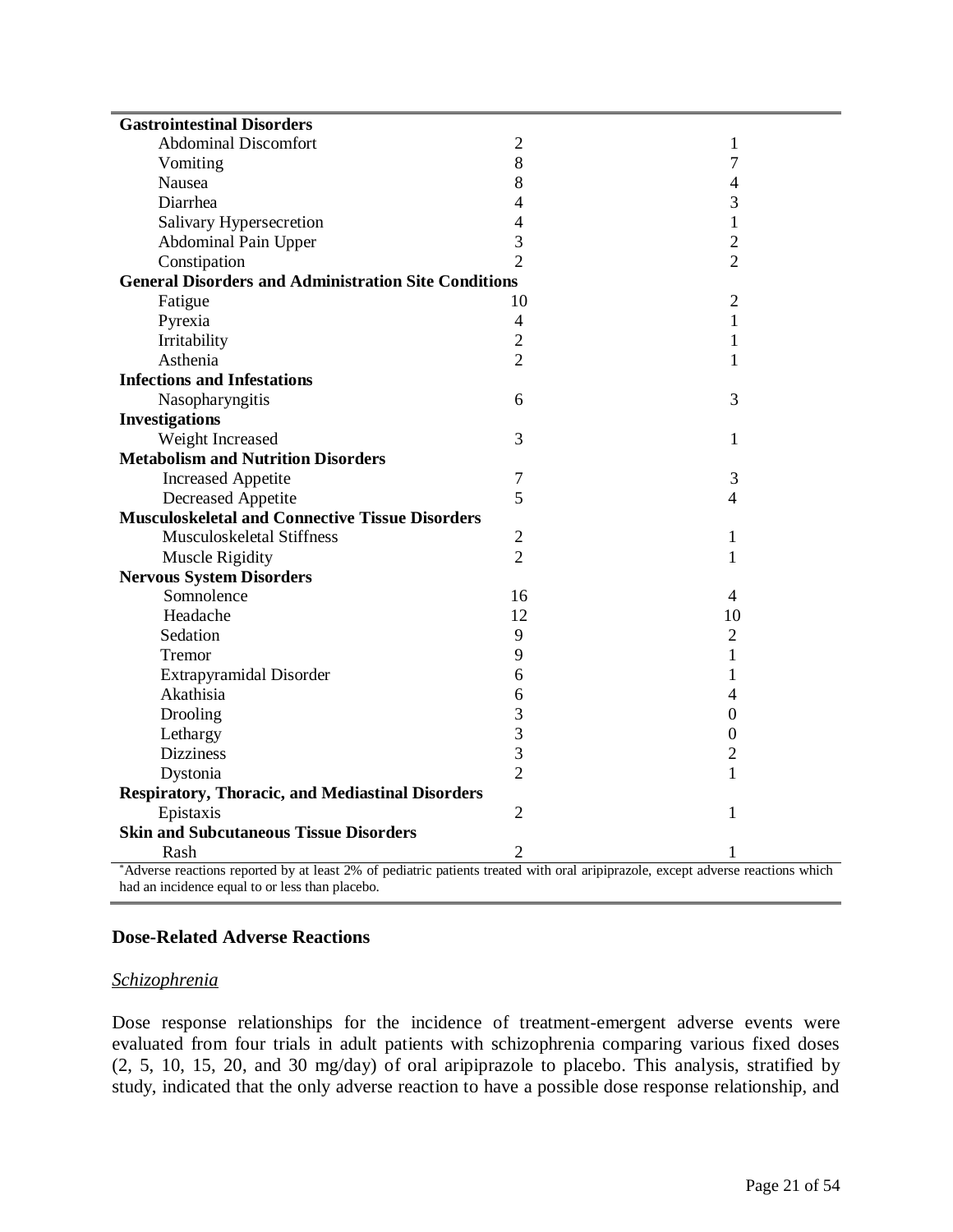then most prominent only with 30 mg, was somnolence [including sedation]; (incidences were placebo, 7.1%; 10 mg, 8.5%; 15 mg, 8.7%; 20 mg, 7.5%; 30 mg, 12.6%).

In the study of pediatric patients (13 to 17 years of age) with schizophrenia, three common adverse reactions appeared to have a possible dose response relationship: extrapyramidal disorder (incidences were placebo, 5.0%; 10 mg, 13.0%; 30 mg, 21.6%); somnolence (incidences were placebo, 6.0%; 10 mg, 11.0%; 30 mg, 21.6%); and tremor (incidences were placebo, 2.0%; 10 mg, 2.0%; 30 mg, 11.8%).

### **Extrapyramidal Symptoms**

### *Schizophrenia*

In short-term, placebo-controlled trials in schizophrenia in adults, the incidence of reported EPSrelated events, excluding events related to akathisia, for aripiprazole-treated patients was 13% vs. 12% for placebo; and the incidence of akathisia-related events for aripiprazole-treated patients was 8% vs. 4% for placebo. In the short-term, placebo-controlled trial of schizophrenia in pediatric patients (13 to 17 years), the incidence of reported EPS-related events, excluding events related to akathisia, for aripiprazole-treated patients was 25% vs. 7% for placebo; and the incidence of akathisia-related events for aripiprazole-treated patients was 9% vs. 6% for placebo.

Objectively collected data from those trials was collected on the Simpson Angus Rating Scale (for EPS), the Barnes Akathisia Scale (for akathisia), and the Assessments of Involuntary Movement Scales (for dyskinesias). In the adult schizophrenia trials, the objectively collected data did not show a difference between aripiprazole and placebo, with the exception of the Barnes Akathisia Scale (aripiprazole, 0.08; placebo,  $-0.05$ ). In the pediatric (13 to 17 years) schizophrenia trial, the objectively collected data did not show a difference between aripiprazole and placebo, with the exception of the Simpson Angus Rating Scale (aripiprazole, 0.24; placebo,  $-0.29$ ).

Similarly, in a long-term (26-week), placebo-controlled trial of schizophrenia in adults, objectively collected data on the Simpson Angus Rating Scale (for EPS), the Barnes Akathisia Scale (for akathisia), and the Assessments of Involuntary Movement Scales (for dyskinesias) did not show a difference between aripiprazole and placebo.

### *Dystonia*

Symptoms of dystonia, prolonged abnormal contractions of muscle groups, may occur in susceptible individuals during the first few days of treatment. Dystonic symptoms include: spasm of the neck muscles, sometimes progressing to tightness of the throat, swallowing difficulty, difficulty breathing, and/or protrusion of the tongue. While these symptoms can occur at low doses, they occur more frequently and with greater severity with high potency and at higher doses of first generation antipsychotic drugs. An elevated risk of acute dystonia is observed in males and younger age groups.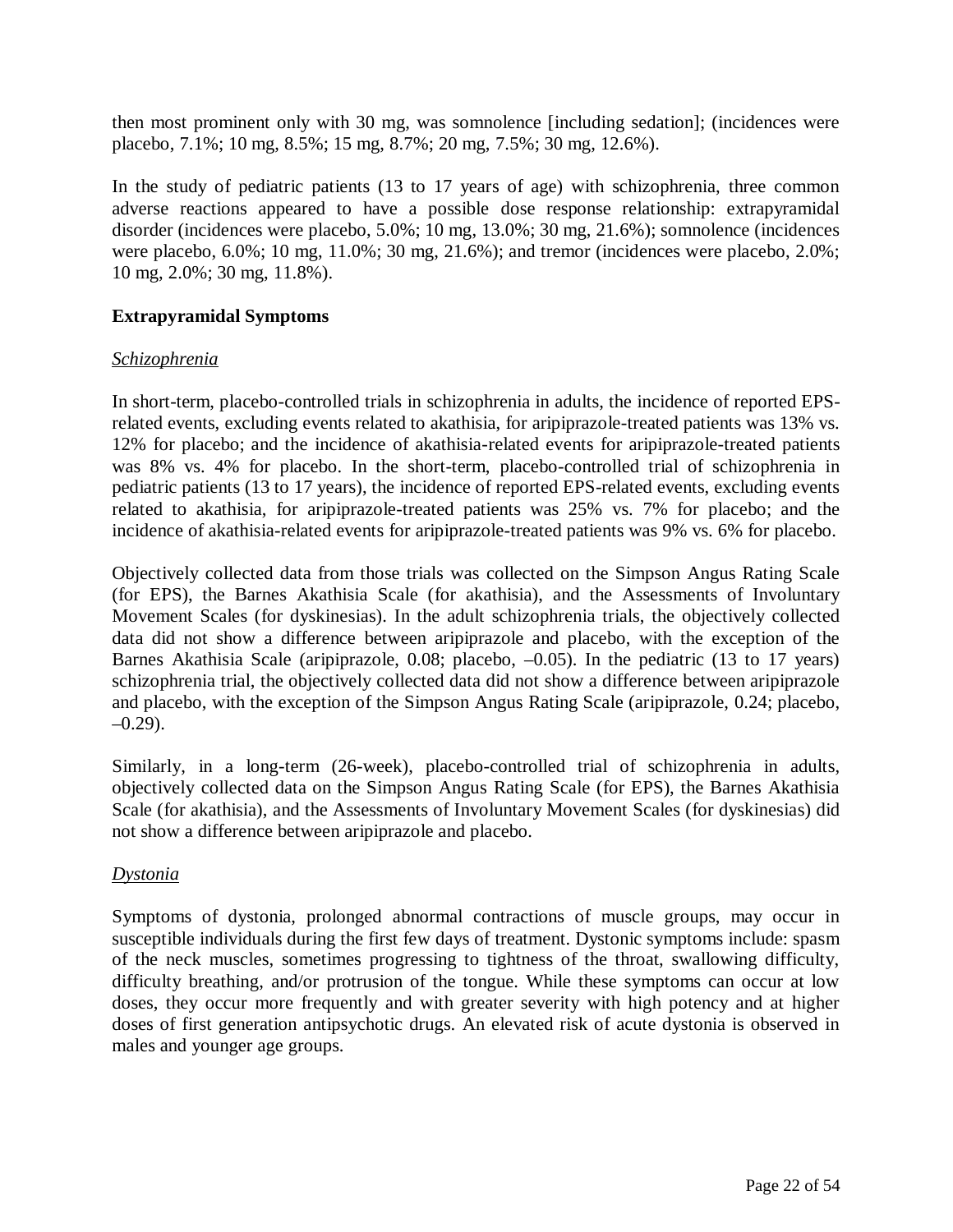### Additional Findings Observed in Clinical Trials

### *Adverse Reactions in Long-Term, Double-Blind, Placebo-Controlled Trials*

The adverse reactions reported in a 26-week, double-blind trial comparing oral aripiprazole and placebo in patients with schizophrenia were generally consistent with those reported in the shortterm, placebo-controlled trials, except for a higher incidence of tremor [8% (12/153) for aripiprazole vs. 2% (3/153) for placebo]. In this study, the majority of the cases of tremor were of mild intensity (8/12 mild and 4/12 moderate), occurred early in therapy (9/12  $\leq$ 49 days), and were of limited duration (7/12  $\leq$ 10 days). Tremor infrequently led to discontinuation (<1%) of aripiprazole. In addition, in a long-term (52-week), active-controlled study, the incidence of tremor was 5% (40/859) for aripiprazole.

#### Other Adverse Reactions Observed During the Premarketing Evaluation of Aripiprazole

The following listing does not include reactions: 1) already listed in previous tables or elsewhere in labeling, 2) for which a drug cause was remote, 3) which were so general as to be uninformative, 4) which were not considered to have significant clinical implications, or 5) which occurred at a rate equal to or less than placebo.

Reactions are categorized by body system according to the following definitions: *frequent*  adverse reactions are those occurring in at least 1/100 patients; *infrequent* adverse reactions are those occurring in 1/100 to 1/1000 patients; *rare* reactions are those occurring in fewer than 1/1000 patients:

### Adults - Oral Administration

### *Blood and Lymphatic System Disorders:*

*rare* - thrombocytopenia

### *Cardiac Disorders:*

*infrequent* – bradycardia, palpitations, *rare* – atrial flutter, cardio-respiratory arrest, atrioventricular block, atrial fibrillation, angina pectoris, myocardial ischemia, myocardial infarction, cardiopulmonary failure

### *Eye Disorders:*

*infrequent* – photophobia; *rare* - diplopia

### *Gastrointestinal Disorders:*

 *infrequent* - gastroesophageal reflux disease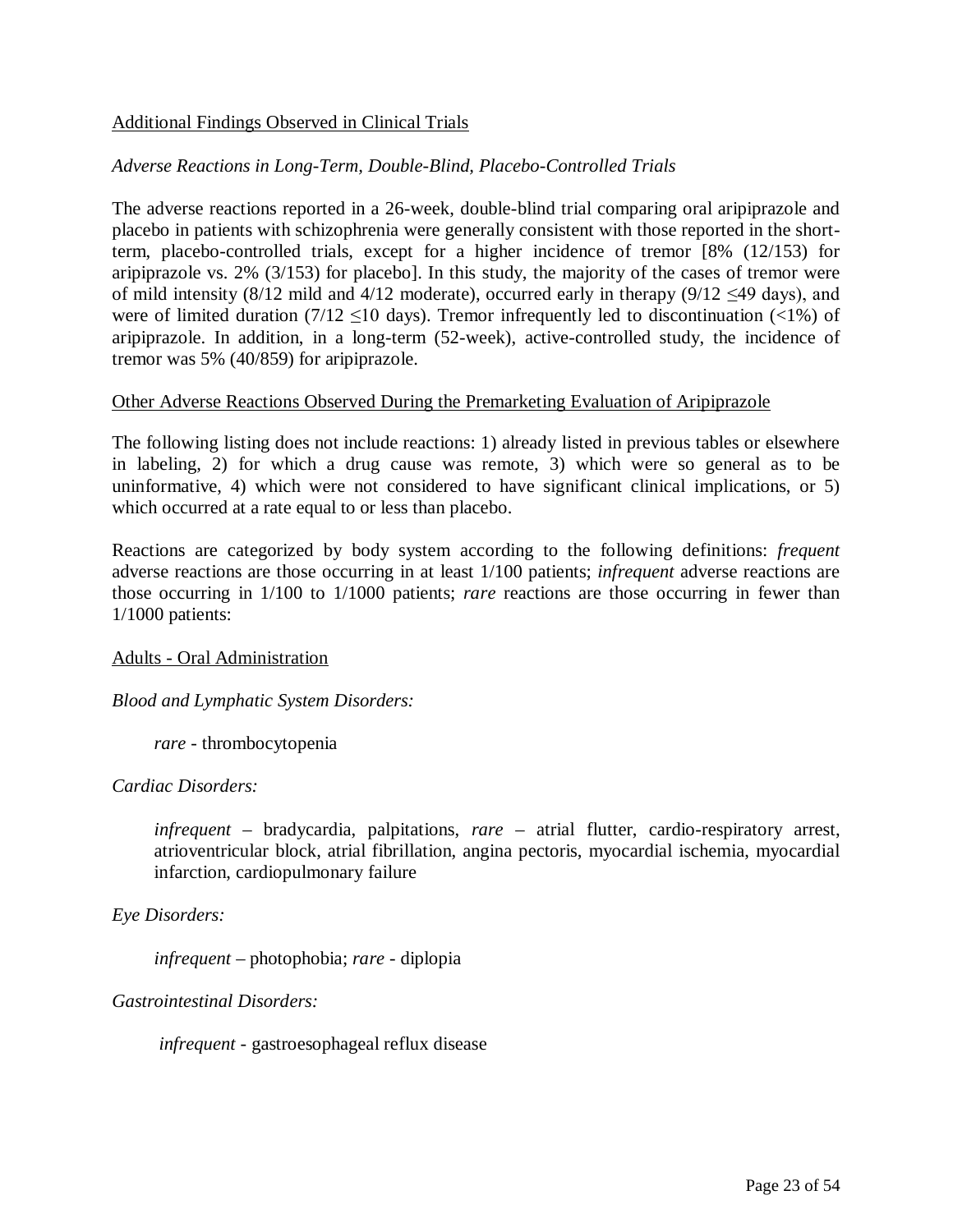*General Disorders and Administration Site Conditions:* 

*frequent* - asthenia; *infrequent –* peripheral edema, chest pain; *rare* – face edema

*Hepatobiliary Disorders:* 

*rare* - hepatitis, jaundice

*Immune System Disorders:* 

*rare* - hypersensitivity

*Injury, Poisoning, and Procedural Complications:* 

*infrequent* – fall; *rare* – heat stroke

*Investigations:* 

 *frequent* - weight decreased, *infrequent* - hepatic enzyme increased, blood glucose increased, blood lactate dehydrogenase increased, gamma glutamyl transferase increased; *rare* – blood prolactin increased, blood urea increased, blood creatinine increased, blood bilirubin increased, electrocardiogram QT prolonged, glycosylated hemoglobin increased

*Metabolism and Nutrition Disorders:* 

*frequent –* anorexia; *rare -* hypokalemia, hyponatremia, hypoglycemia

*Musculoskeletal and Connective Tissue Disorders:* 

*infrequent* - muscular weakness, muscle tightness; *rare* – rhabdomyolysis, mobility decreased

*Nervous System Disorders:* 

*infrequent -* parkinsonism, memory impairment, cogwheel rigidity, hypokinesia, bradykinesia; *rare* – akinesia, coordination abnormal, speech disorder, Grand Mal convulsion; <*1/10,000 patients -* choreoathetosis

*Psychiatric Disorders:* 

*infrequent –* aggression, loss of libido, delirium; *rare* – libido increased, anorgasmia, tic, homicidal ideation, catatonia, sleep walking

*Renal and Urinary Disorders:* 

*rare* - urinary retention, nocturia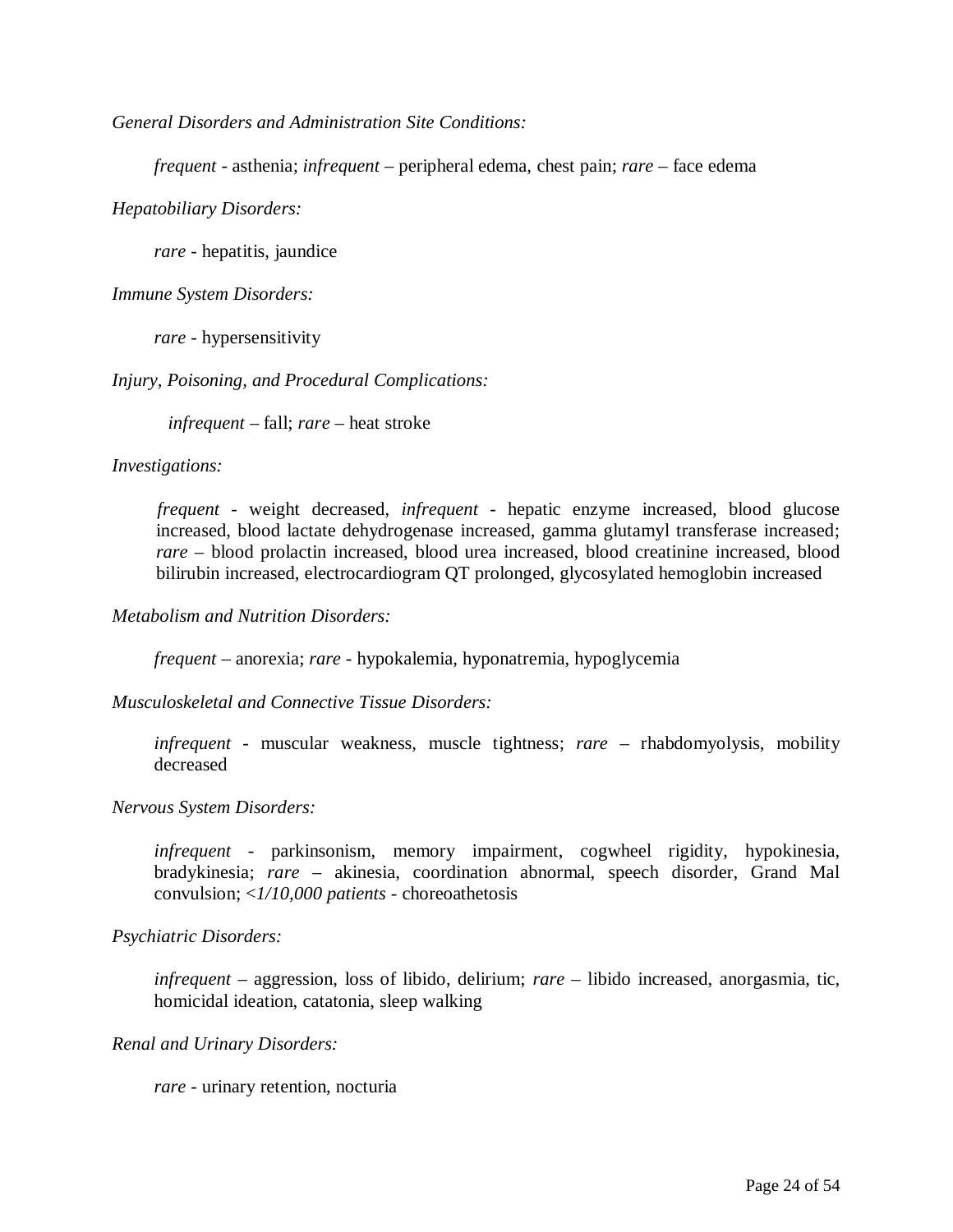*Reproductive System and Breast Disorders:* 

*infrequent* - erectile dysfunction; *rare* – gynaecomastia, menstruation irregular, amenorrhea, breast pain, priapism

*Respiratory, Thoracic, and Mediastinal Disorders:* 

*infrequent -*nasal congestion, dyspnea

*Skin and Subcutaneous Tissue Disorders:* 

*infrequent -* rash, hyperhidrosis, pruritus, photosensitivity reaction, alopecia; *rare*  urticaria

*Vascular Disorders:* 

*infrequent* – hypotension, hypertension

#### Pediatric Patients - Oral Administration

Most adverse events observed in the pooled database of 1,686 pediatric patients, aged 6 to 18 years, were also observed in the adult population. Additional adverse reactions observed in the pediatric population are listed below.

*Eye Disorders* 

*infrequent -* oculogyric crisis

*Gastrointestinal Disorders:* 

*infrequent -*tongue dry, tongue spasm

*Investigations:* 

*frequent -* blood insulin increased

*Nervous System Disorders:* 

*infrequent -* sleep talking

*Renal and Urinary Disorders* 

*frequent –* enuresis

*Skin and Subcutaneous Tissue Disorders:* 

*infrequent -* hirsutism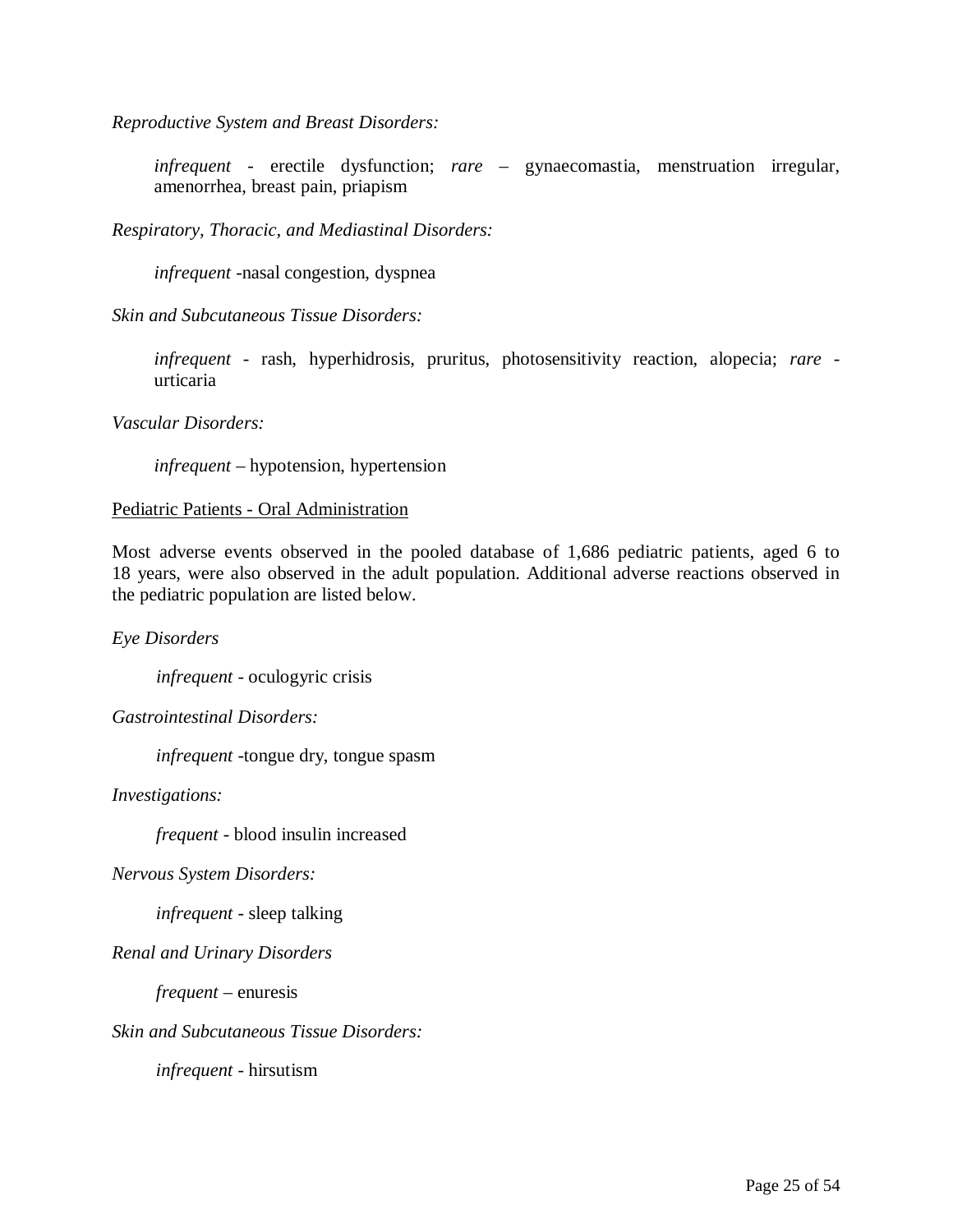<span id="page-25-1"></span><span id="page-25-0"></span>**Additional pediatric use information is approved for Otsuka America Pharmaceutical, Inc.'s ABILIFY® (aripiprazole) product. However, due to Otsuka America Pharmaceutical, Inc.'s marketing exclusivity rights, this drug product is not labeled with that information.**

### **6.2 Postmarketing Experience**

The following adverse reactions have been identified during post-approval use of aripiprazole. Because these reactions are reported voluntarily from a population of uncertain size, it is not always possible to establish a causal relationship to drug exposure: occurrences of allergic reaction (anaphylactic reaction, angioedema, laryngospasm, pruritus/urticaria, or oropharyngeal spasm), pathological gambling, hiccups, blood glucose fluctuation, oculogyric crisis, and drug reaction with eosinophilia and systemic symptoms (DRESS).

### **7 DRUG INTERACTIONS**

### **7.1 Drugs Having Clinically Important Interactions with Aripiprazole**

| <b>Concomitant Drug</b>                                                                                                                                                            | <b>Clinical Rationale</b>                                                                                                                                                                                                                                                                                                             | <b>Clinical Recommendation</b>                                                                                                                                                                     |
|------------------------------------------------------------------------------------------------------------------------------------------------------------------------------------|---------------------------------------------------------------------------------------------------------------------------------------------------------------------------------------------------------------------------------------------------------------------------------------------------------------------------------------|----------------------------------------------------------------------------------------------------------------------------------------------------------------------------------------------------|
| <b>Name or Drug Class</b>                                                                                                                                                          |                                                                                                                                                                                                                                                                                                                                       |                                                                                                                                                                                                    |
| Strong CYP3A4<br><b>Inhibitors</b><br>(e.g.,<br>itraconazole,<br>clarithromycin)<br><b>or</b><br>strong<br>CYP2D6<br>inhibitors<br>(e.g.,<br>quinidine, fluoxetine,<br>paroxetine) | The concomitant use of aripiprazole with<br>strong CYP3A4 or CYP2D6 inhibitors<br>increased the exposure of aripiprazole<br>compared to the use of aripiprazole alone<br>[see Clinical Pharmacology (12.3)].                                                                                                                          | With<br>concomitant<br>of<br>use<br>aripiprazole with<br>a<br>strong<br>CYP3A4 inhibitor or CYP2D6<br>inhibitor, reduce the aripiprazole<br>dosage [see Dosage<br>and<br>Administration (2.7)].    |
| CYP3A4<br>Strong<br>Inducers<br>(e.g.,<br>carbamazepine,<br>rifampin)                                                                                                              | The concomitant use of aripiprazole and<br>carbamazepine decreased the exposure of<br>aripiprazole compared to the use of<br>aripiprazole alone [see<br>Clinical<br>Pharmacology (12.3)].                                                                                                                                             | With<br>concomitant<br>of<br>use<br>aripiprazole<br>with<br>a<br>strong<br>CYP3A4 inducer,<br>consider<br>increasing the<br>aripiprazole<br>dosage [see<br>Dosage<br>and<br>Administration (2.7)]. |
| Antihypertensive<br>Drugs                                                                                                                                                          | Due to its alpha adrenergic antagonism,<br>aripiprazole has the potential to enhance<br>the effect of certain antihypertensive<br>agents.                                                                                                                                                                                             | Monitor<br>blood<br>pressure<br>and<br>adjust dose accordingly [see<br>Warnings and Precautions (5.8)].                                                                                            |
| Benzodiazepines<br>(e.g., lorazepam)                                                                                                                                               | The intensity of sedation was greater with<br>the combination of oral aripiprazole and<br>lorazepam as compared to that observed<br>with aripiprazole alone. The orthostatic<br>hypotension observed was greater with the<br>combination as compared to that observed<br>with lorazepam alone [see Warnings and<br>Precautions (5.8)] | Monitor<br>sedation<br>blood<br>and<br>Adjust<br>pressure.<br>dose<br>accordingly.                                                                                                                 |

#### **Table 25: Clinically Important Drug Interactions with Aripiprazole:**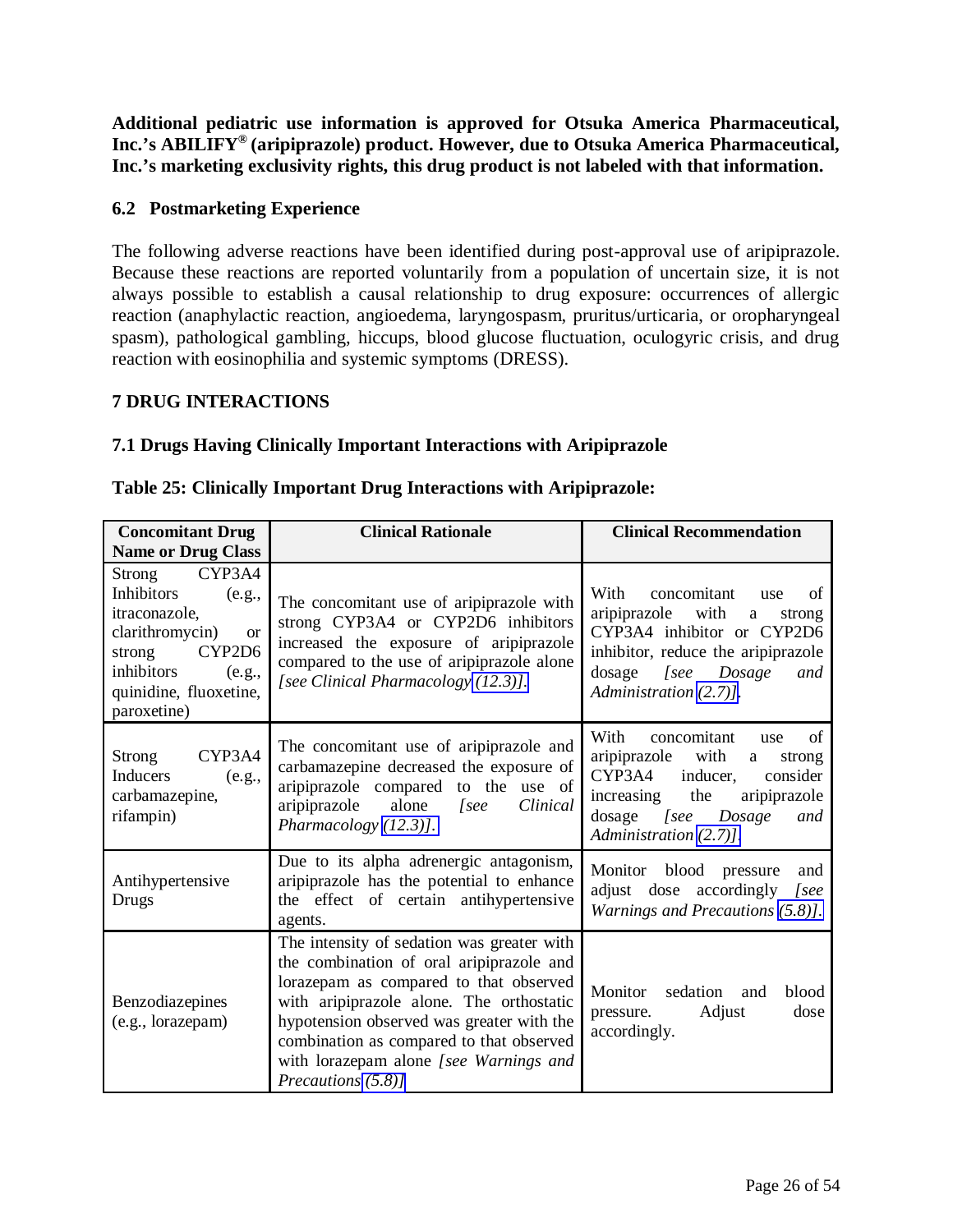### <span id="page-26-0"></span>**7.2 Drugs Having No Clinically Important Interactions with Aripiprazole**

Based on pharmacokinetic studies, no dosage adjustment of aripiprazole is required when administered concomitantly with famotidine, valproate, lithium, lorazepam.

In addition, no dosage adjustment is necessary for substrates of CYP2D6 (e.g., dextromethorphan, fluoxetine, paroxetine, or venlafaxine), CYP2C9 (e.g., warfarin), CYP2C19 (e.g., omeprazole, warfarin, escitalopram), or CYP3A4 (e.g., dextromethorphan) when coadministered with aripiprazole. Additionally, no dosage adjustment is necessary for valproate, lithium, lamotrigine, lorazepam, or sertraline when co-administered with aripiprazole *[see Clinical Pharmacology [\(12.3\)\]](#page-33-1)*.

### **8 USE IN SPECIFIC POPULATIONS**

### **8.1 Pregnancy**

#### Pregnancy Exposure Registry

There is a pregnancy exposure registry that monitors pregnancy outcomes in women exposed to atypical antipsychotics, including aripiprazole, during pregnancy. Healthcare providers are encouraged to register patients by contacting the National Pregnancy Registry for Atypical Antipsychotics at 1-866-961-2388 or visit http://womensmentalhealth.org/clinical-andresearchprograms/pregnancyregistry/.

#### Risk Summary

Neonates exposed to antipsychotic drugs, including aripiprazole, during the third trimester of pregnancy are at risk for extrapyramidal and/or withdrawal symptoms following delivery *(see [Clinical Considerations\)](#page-27-0)*. Overall available data from published epidemiologic studies of pregnant women exposed to aripiprazole have not established a drug-associated risk of major birth defects, miscarriage, or adverse maternal or fetal outcomes *(see [Data\)](#page-27-0)*. There are risks to the mother associated with untreated schizophrenia, bipolar I disorder, or major depressive disorder, and with exposure to antipsychotics, including aripiprazole, during pregnancy *(see [Clinical Considerations\)](#page-27-1).* 

In animal reproduction studies, oral and intravenous aripiprazole administration during organogenesis in rats and/or rabbits at doses 10 and 19 times, respectively, the maximum recommended human dose (MRHD) of 30 mg/day based on mg/m<sup>2</sup> body surface area, produced fetal death, decreased fetal weight, undescended testicles, delayed skeletal ossification, skeletal abnormalities, and diaphragmatic hernia. Oral and intravenous aripiprazole administration during the pre- and postnatal period in rats at doses 10 times the MRHD based on  $mg/m<sup>2</sup>$  body surface area, produced prolonged gestation, stillbirths, decreased pup weight, and decreased pup survival *(see [Data\)](#page-27-1)*.

The estimated background risk of major birth defects and miscarriage for the indicated population is unknown. All pregnancies have a background risk of birth defect, loss, or other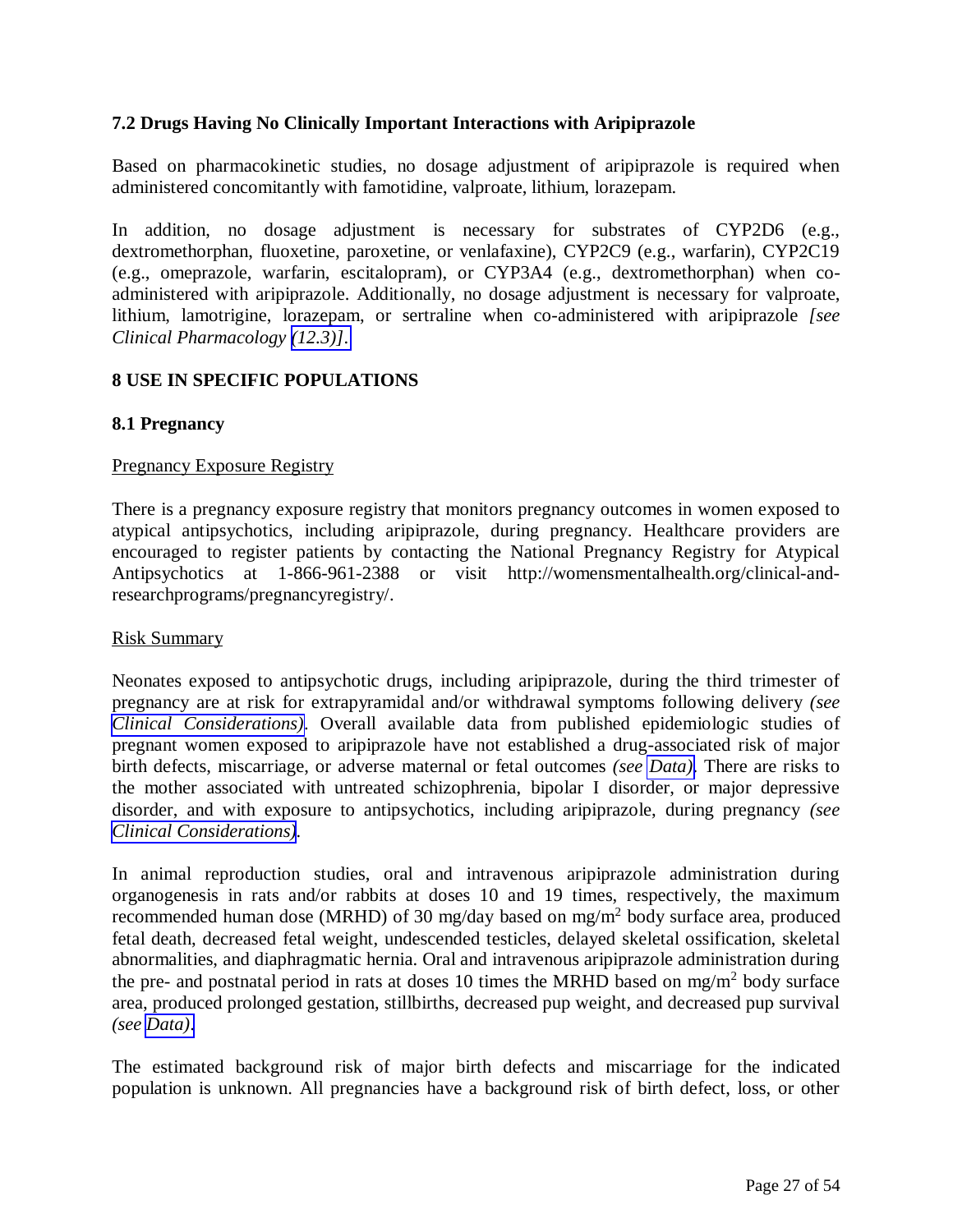<span id="page-27-1"></span><span id="page-27-0"></span>adverse outcomes. In the U.S. general population, the estimated background risk of major birth defects and miscarriage in clinically recognized pregnancies is 2-4% and 15-20%, respectively.

#### Clinical Considerations

### *Disease-associated maternal and/or embryo/fetal risk*

There is a risk to the mother from untreated schizophrenia or bipolar I disorder, including increased risk of relapse, hospitalization, and suicide. Schizophrenia and bipolar I disorder are associated with increased adverse perinatal outcomes, including preterm birth. It is not known if this is a direct result of the illness or other comorbid factors.

A prospective, longitudinal study followed 201 pregnant women with a history of major depressive disorder who were euthymic and taking antidepressants at the beginning of pregnancy. The women who discontinued antidepressants during pregnancy were more likely to experience a relapse of major depression than women who continued antidepressants. Consider the risk of untreated depression when discontinuing or changing treatment with antidepressant medication during pregnancy and postpartum.

### *Fetal/Neonatal Adverse Reactions*

Extrapyramidal and/or withdrawal symptoms, including agitation, hypertonia, hypotonia, tremor, somnolence, respiratory distress and feeding disorder have been reported in neonates who were exposed to antipsychotic drugs (including aripiprazole) during the third trimester of pregnancy. These symptoms have varied in severity. Monitor neonates for extrapyramidal and/or withdrawal symptoms, and manage symptoms appropriately. Some neonates recovered within hours or days without specific treatment; others required prolonged hospitalization.

### Data

### *Human Data*

Published data from observational studies, birth registries, and case reports on the use of atypical antipsychotics during pregnancy do not report a clear association with antipsychotics and major birth defects. A retrospective study from a Medicaid database of 9258 women exposed to antipsychotics during pregnancy did not indicate an overall increased risk for major birth defects.

#### *Animal Data*

In animal studies, aripiprazole demonstrated developmental toxicity, including possible teratogenic effects in rats and rabbits.

In pregnant rats treated orally with aripiprazole during organogenesis at doses of 3, 10, and 30 mg/kg/day, which are approximately 1, 3 and 10 times the MRHD of 30 mg/day based on mg/m<sup>2</sup> body surface area, a slight prolongation of gestation and delay in fetal development, as evidenced by decreased fetal weight and undescended testes, were observed at 10 times the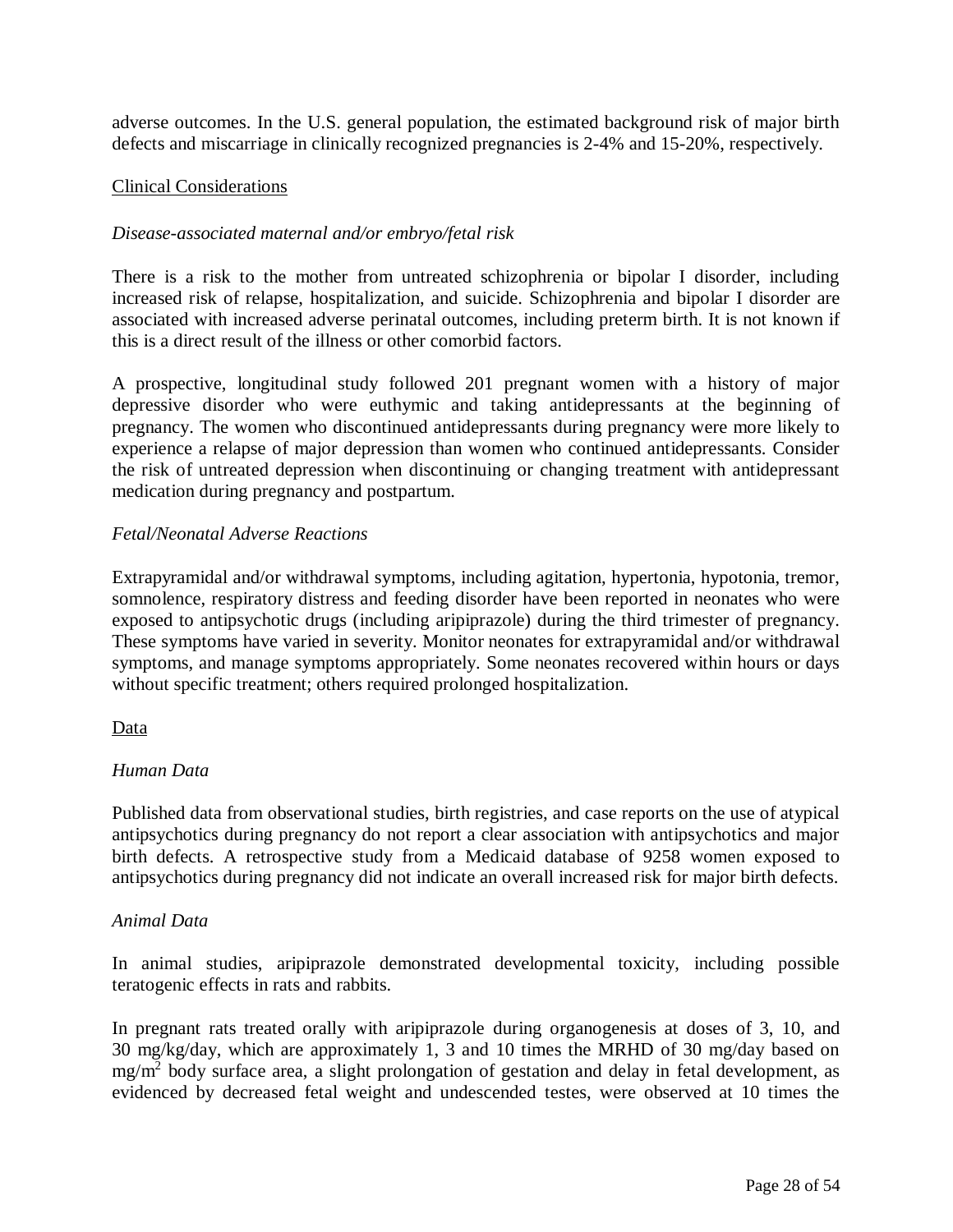<span id="page-28-0"></span>MRHD. Delayed skeletal ossification was observed at 3 and 10 times the MRHD. Delivered offspring had increased incidences of hepatodiaphragmatic nodules and diaphragmatic hernia were observed at 10 times the MRHD (the other dose groups were not examined for these findings). Postnatally, delayed vaginal opening was seen at 3 and 10 times the MRHD. Impaired reproductive performance (decreased fertility rate, corpora lutea, implants, live fetuses, and increased post-implantation loss, likely mediated through effects on female offspring) were observed at 10 times the MRHD; however, there was no evidence to suggest that these developmental effects were secondary to maternal toxicity.

In pregnant rats injected intravenously with aripiprazole during organogenesis at doses of 3, 9, and 27 mg/kg/day, which are 1, 3, and 9 times the MRHD of 30 mg/day based on mg/m<sup>2</sup> body surface area, decreased fetal weight and delayed skeletal ossification were observed at 9 times the MRHD; this dose also caused maternal toxicity.

In pregnant rabbits treated orally with aripiprazole during organogenesis at doses of 10, 30, and 100 mg/kg/day which are 6, 19, and 65 times the MRHD of 30 mg/day based on mg/m<sup>2</sup> body surface area, decreased maternal food consumption, and increased abortions as well as increased fetal mortality were observed at 65 times the MHRD. Decreased fetal weight and increased incidence of fused sternebrae were observed at 19 and 65 times the MRHD.

In pregnant rabbits injected intravenously with aripiprazole during organogenesis at doses of 3, 10, and 30 mg/kg/day, which are 2, 6, and 19 times the MRHD of 30 mg/day based on mg/m<sup>2</sup> body surface area, decreased fetal weight, increased fetal abnormalities (primarily skeletal), and decreased fetal skeletal ossification were observed at 19 times the MRHD; this dose also caused maternal toxicity. The fetal no-effect dose was 10 mg/kg/day, which is 6 times the MRHD.

In rats treated orally with aripiprazole peri- and post-natally from gestation day 17 through postpartum day 21 at doses of 3, 10, and 30 mg/kg/day which are 1, 3, and 10 times the MRHD of 30 mg/day based on mg/m<sup>2</sup> body surface area slight maternal toxicity and slightly prolonged gestation were observed at 10 times the MHRD. An increase in stillbirths and, decreases in pup weight (persisting into adulthood) and survival were also seen at this dose.

In rats injected intravenously with aripiprazole from gestation day 6 through lactation day 20 at doses of 3, 8, and 20 mg/kg/day, which are 1, 3, and 6 times the MRHD of 30 mg/day based on mg/m<sup>2</sup> body surface area, increased stillbirths were observed at 3 and 6 times the MRHD; and decreases in early postnatal pup weight and survival were observed at 6 times the MRHD; these doses also caused some maternal toxicity. There were no effects on postnatal behavioral and reproductive development.

### **8.2 Lactation**

### Risk Summary

Limited data from published literature report the presence of aripiprazole in human breast milk, at relative infant doses ranging between 0.7% to 8.3% of the maternal weight-adjusted dosage.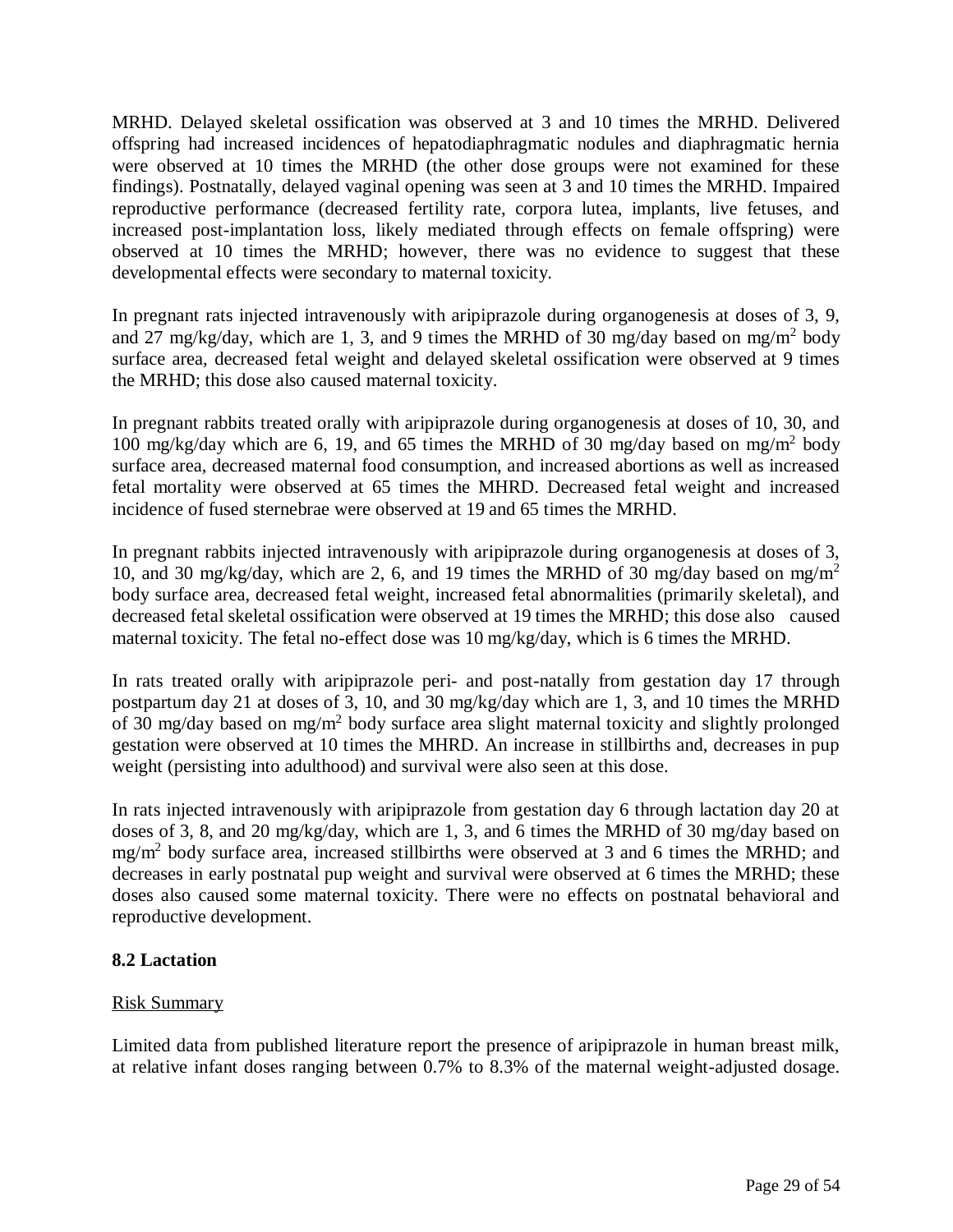<span id="page-29-0"></span>There are reports of poor weight gain in breastfed infants exposed to aripiprazole and reports of inadequate milk supply in lactating women taking aripiprazole.

The development and health benefits of breastfeeding should be considered along with the mother's clinical need for aripiprazole and any potential adverse effects on the breastfed infant from aripiprazole or from the underlying maternal condition.

### **8.4 Pediatric Use**

The pharmacokinetics of aripiprazole and dehydro-aripiprazole in pediatric patients, 10 to 17 years of age, were similar to those in adults after correcting for the differences in body weight *[see Clinical Pharmacology [\(12.3\)\]](#page-33-0)*.

### *Schizophrenia*

Safety and effectiveness in pediatric patients with schizophrenia were established in a 6-week, placebo-controlled clinical trial in 202 pediatric patients aged 13 to 17 years *[see Dosage and Administration [\(2.1\),](#page-2-1) Adverse Reactions [\(6.1\),](#page-17-1) and Clinical Studies [\(14.1\)\]](#page-38-1).* Although maintenance efficacy in pediatric patients has not been systematically evaluated, maintenance efficacy can be extrapolated from adult data along with comparisons of aripiprazole pharmacokinetic parameters in adult and pediatric patients.

**Information describing a clinical study in which efficacy was not demonstrated in patients ages 6 to 17 years is approved for Otsuka America Pharmaceutical, Inc.'s ABILIFY® (aripiprazole). Additional pediatric use information in patients ages 6 to 18 years is approved for Otsuka America Pharmaceutical, Inc.'s ABILIFY® (aripiprazole) product. However, due to Otsuka America Pharmaceutical, Inc.'s marketing exclusivity rights, this drug product is not labeled with that pediatric information.** 

### **Juvenile Animal Studies**

Aripiprazole in juvenile rats caused mortality, CNS clinical signs, impaired memory and learning, and delayed sexual maturation when administered at oral doses of 10, 20, 40 mg/kg/day from weaning (21 days old) through maturity (80 days old). At 40 mg/kg/day, mortality, decreased activity, splayed hind limbs, hunched posture, ataxia, tremors and other CNS signs were observed in both genders. In addition, delayed sexual maturation was observed in males. At all doses and in a dose-dependent manner, impaired memory and learning, increased motor activity, and histopathology changes in the pituitary (atrophy), adrenals (adrenocortical hypertrophy), mammary glands (hyperplasia and increased secretion), and female reproductive organs (vaginal mucification, endometrial atrophy, decrease in ovarian corpora lutea) were observed. The changes in female reproductive organs were considered secondary to the increase in prolactin serum levels. A No Observed Adverse Effect Level (NOAEL) could not be determined and, at the lowest tested dose of 10 mg/kg/day, there is no safety margin relative to the systemic exposures  $(AUC_{0-24})$  for aripiprazole or its major active metabolite in adolescents at the maximum recommended pediatric dose of 15 mg/day. All drug-related effects were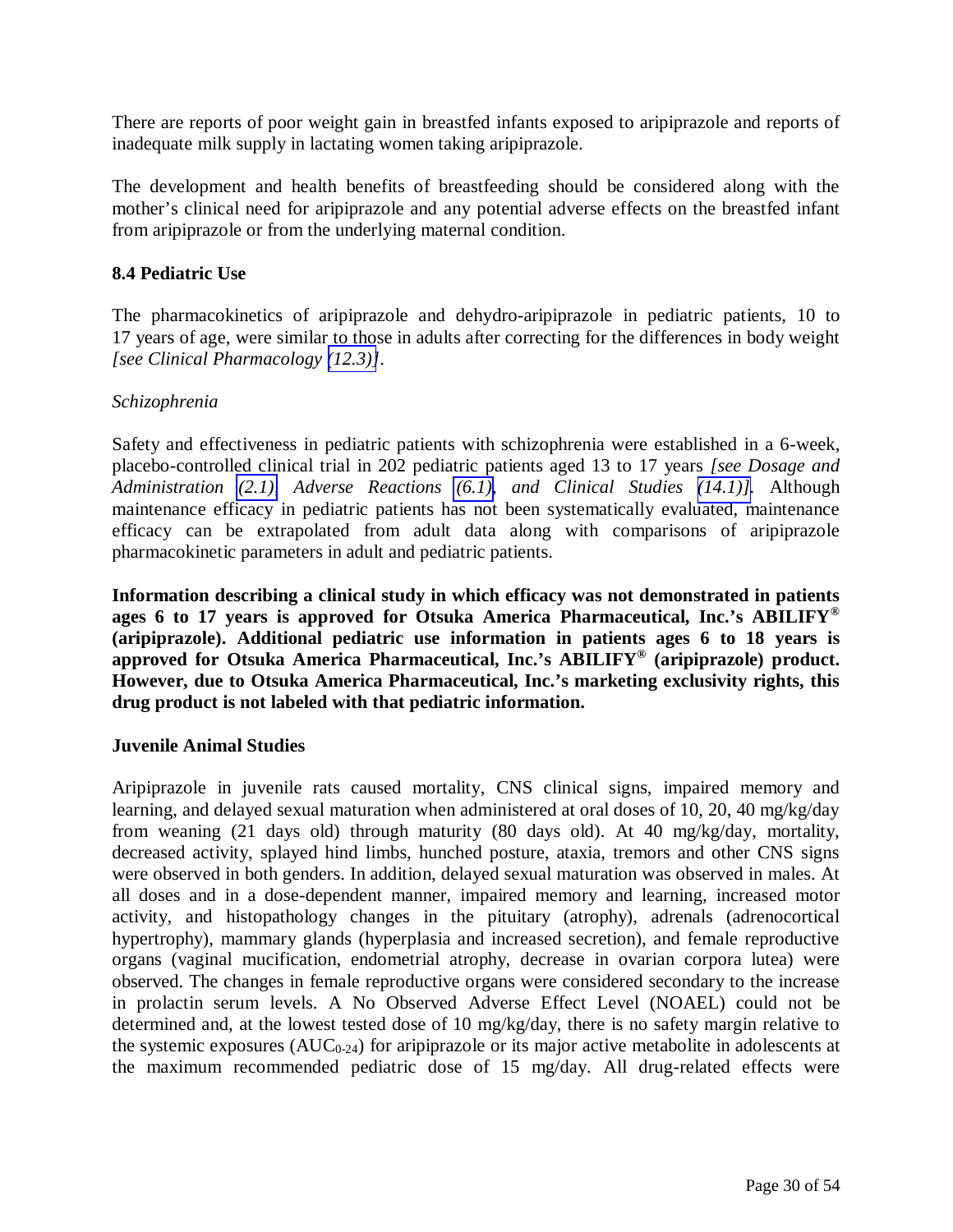<span id="page-30-1"></span><span id="page-30-0"></span>reversible after a 2-month recovery period, and most of the drug effects in juvenile rats were also observed in adult rats from previously conducted studies.

Aripiprazole in juvenile dogs (2 months old) caused CNS clinical signs of tremors, hypoactivity, ataxia, recumbency and limited use of hind limbs when administered orally for 6 months at 3, 10, 30 mg/kg/day. Mean body weight and weight gain were decreased up to 18% in females in all drug groups relative to control values. A NOAEL could not be determined and, at the lowest tested dose of 3 mg/kg/day, there is no safety margin relative to the systemic exposures  $(AUC_{0-24})$  for aripiprazole or its major active metabolite in adolescents at the maximum recommended pediatric dose of 15 mg/day. All drug-related effects were reversible after a 2 month recovery period.

### **8.5 Geriatric Use**

No dosage adjustment is recommended for elderly patients *[see [Boxed Warning](#page-2-1), Warnings and Precautions [\(5.1\),](#page-5-1) and Clinical Pharmacology [\(12.3\)](#page-33-0)]*.

Of the 13,543 patients treated with oral aripiprazole in clinical trials, 1073 (8%) were  $\geq 65$  years old and 799 (6%) were  $\geq$ 75 years old. Placebo-controlled studies of oral aripiprazole in schizophrenia, or other indications did not include sufficient numbers of subjects aged 65 and over to determine whether they respond differently from younger subjects.

Aripiprazole is not approved for the treatment of patients with psychosis associated with Alzheimer's disease *[see [Boxed Warning](#page-2-1) and Warnings and Precautions [\(5.1\)\]](#page-5-1).* 

### **8.6 CYP2D6 Poor Metabolizers**

Dosage adjustment is recommended in known CYP2D6 poor metabolizers due to high aripiprazole concentrations. Approximately 8% of Caucasians and 3–8% of Black/African Americans cannot metabolize CYP2D6 substrates and are classified as poor metabolizers (PM) *[see Dosage and Administration [\(2.7\)](#page-3-2) and Clinical Pharmacology [\(12.3\)](#page-33-0)]*.

### **8.7 Hepatic and Renal Impairment**

No dosage adjustment for aripiprazole tablets are required on the basis of a patient's hepatic function (mild to severe hepatic impairment, Child-Pugh score between 5 and 15), or renal function (mild to severe renal impairment, glomerular filtration rate between 15 and 90 mL/minute) *[see Clinical Pharmacology [\(12.3\)\]](#page-33-0)*.

### **8.8 Other Specific Populations**

No dosage adjustment for aripiprazole tablets are required on the basis of a patient's sex, race, or smoking status *[see Clinical Pharmacology [\(12.3\)\]](#page-33-0)*.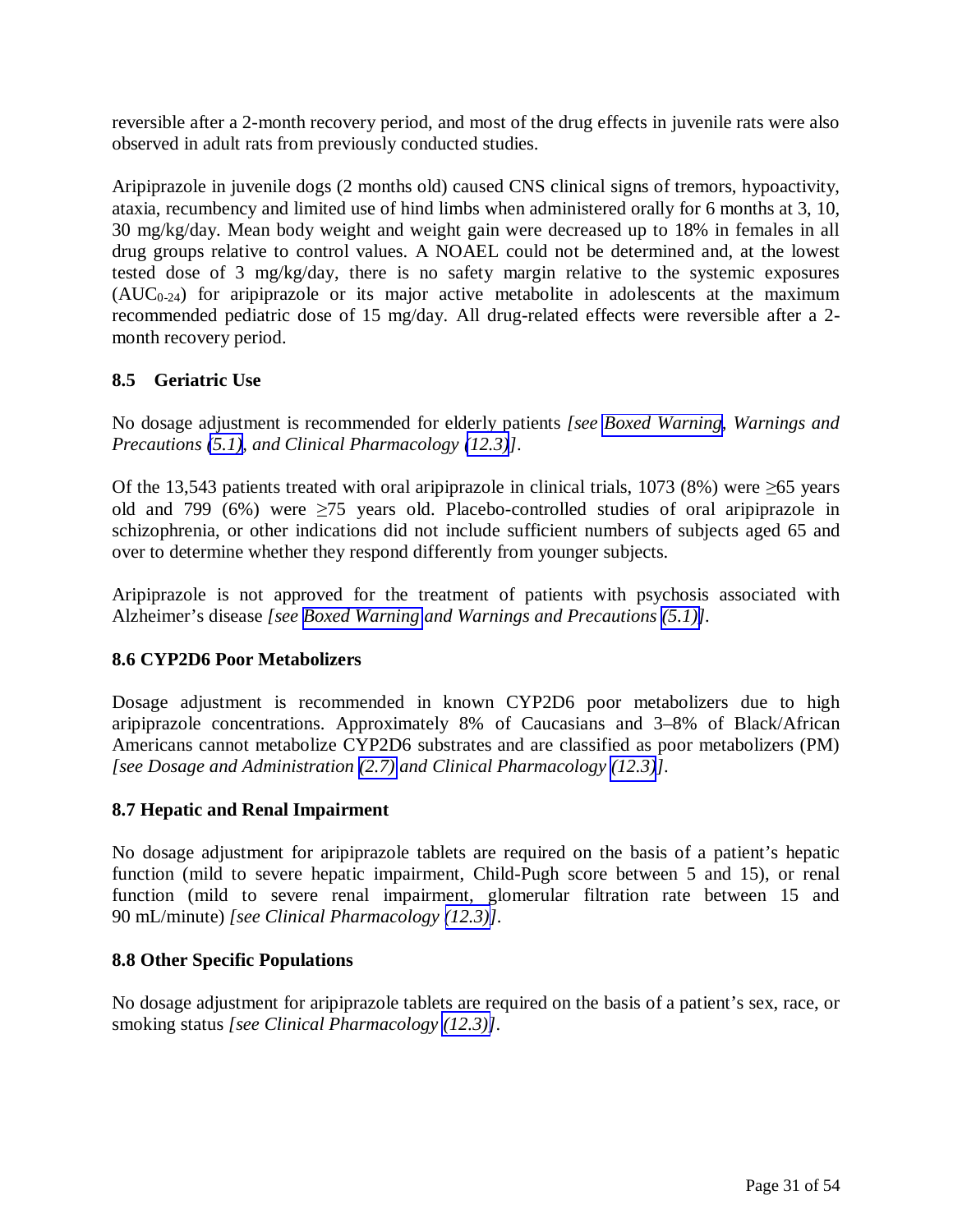### <span id="page-31-0"></span>**9 DRUG ABUSE AND DEPENDENCE**

### **9.1 Controlled Substance**

Aripiprazole is not a controlled substance.

### **9.2 Abuse**

Aripiprazole has not been systematically studied in humans for its potential for abuse, tolerance, or physical dependence. Consequently, patients should be evaluated carefully for a history of drug abuse, and such patients should be observed closely for signs of aripiprazole misuse or abuse (e.g., development of tolerance, increases in dose, drug-seeking behavior).

### **9.3 Dependence**

In physical dependence studies in monkeys, withdrawal symptoms were observed upon abrupt cessation of dosing. While the clinical trials did not reveal any tendency for any drug-seeking behavior, these observations were not systematic and it is not possible to predict on the basis of this limited experience the extent to which a CNS-active drug will be misused, diverted, and/or abused once marketed.

# **10 OVERDOSAGE**

MedDRA terminology has been used to classify the adverse reactions.

### **10.1 Human Experience**

In clinical trials and in postmarketing experience, adverse reactions of deliberate or accidental overdosage with oral aripiprazole have been reported worldwide. These include overdoses with oral aripiprazole alone and in combination with other substances. No fatality was reported with aripiprazole alone. The largest known dose with a known outcome involved acute ingestion of 1260 mg of oral aripiprazole (42 times the maximum recommended daily dose) by a patient who fully recovered. Deliberate or accidental overdosage was also reported in children (age 12 and younger) involving oral aripiprazole ingestions up to 195 mg with no fatalities.

Common adverse reactions (reported in at least 5% of all overdose cases) reported with oral aripiprazole overdosage (alone or in combination with other substances) include vomiting, somnolence, and tremor. Other clinically important signs and symptoms observed in one or more patients with aripiprazole overdoses (alone or with other substances) include acidosis, aggression, aspartate aminotransferase increased, atrial fibrillation, bradycardia, coma, confusional state, convulsion, blood creatine phosphokinase increased, depressed level of consciousness, hypertension, hypokalemia, hypotension, lethargy, loss of consciousness, QRS complex prolonged, QT prolonged, pneumonia aspiration, respiratory arrest, status epilepticus, and tachycardia.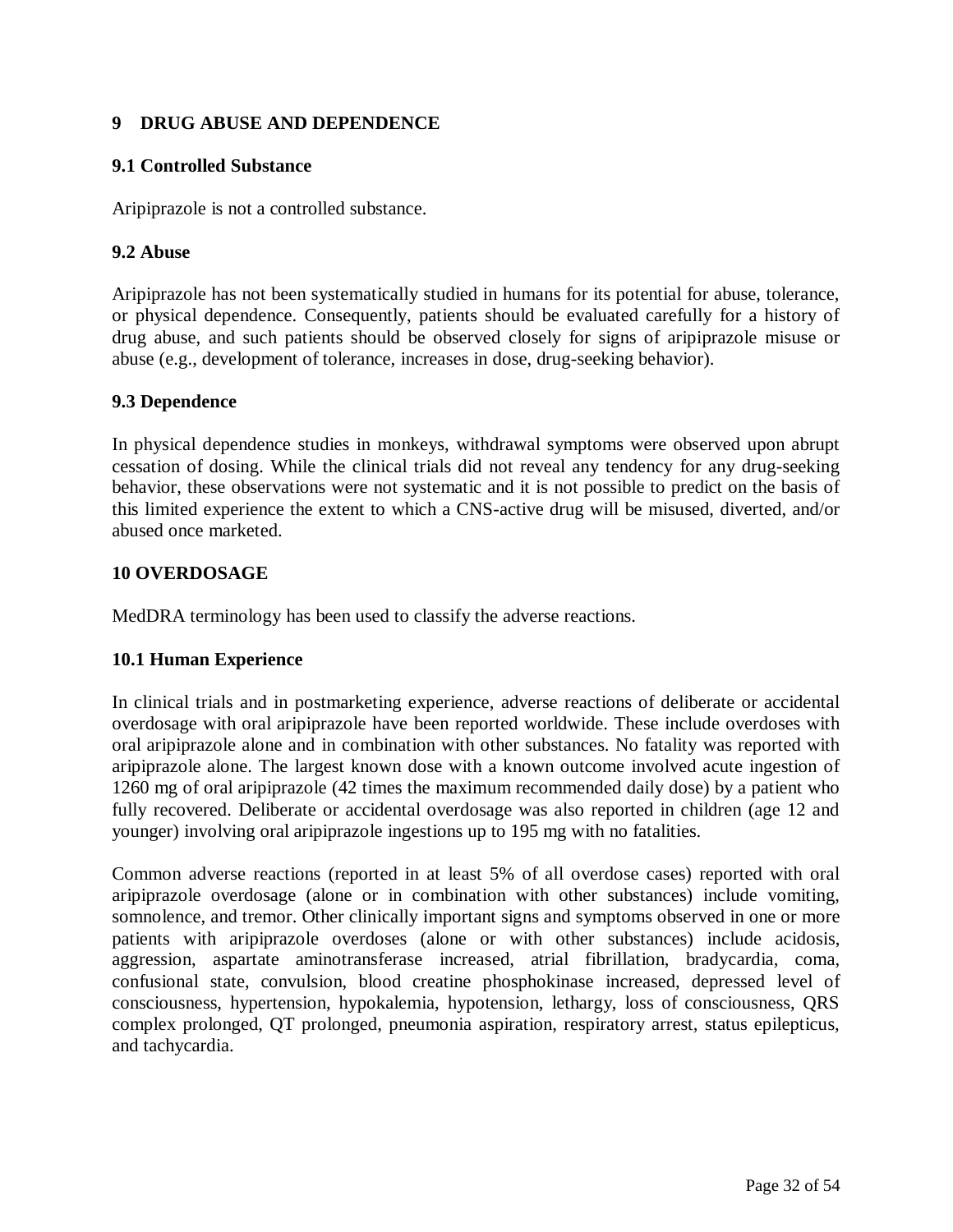### <span id="page-32-0"></span>**10.2 Management of Overdosage**

No specific information is available on the treatment of overdose with aripiprazole. An electrocardiogram should be obtained in case of overdosage and if QT interval prolongation is present, cardiac monitoring should be instituted. Otherwise, management of overdose should concentrate on supportive therapy, maintaining an adequate airway, oxygenation and ventilation, and management of symptoms. Close medical supervision and monitoring should continue until the patient recovers.

*Charcoal*: In the event of an overdose of aripiprazole, an early charcoal administration may be useful in partially preventing the absorption of aripiprazole. Administration of 50 g of activated charcoal, one hour after a single 15 mg oral dose of aripiprazole, decreased the mean AUC and  $C_{\text{max}}$  of aripiprazole by 50%.

*Hemodialysis*: Although there is no information on the effect of hemodialysis in treating an overdose with aripiprazole, hemodialysis is unlikely to be useful in overdose management since aripiprazole is highly bound to plasma proteins.

### **11 DESCRIPTION**

Aripiprazole is an atypical antipsychotic drug that is available as aripiprazole tablets, USP. Aripiprazole USP is 7-[4-[4-(2,3-dichlorophenyl)-1-piperazinyl]butoxy]-3,4-dihydrocarbostyril. The empirical formula is  $C_{23}H_{27}C_{2}N_{3}O_2$  and its molecular weight is 448.38. The chemical structure is:



Aripiprazole tablets, USP are available in 2 mg, 5 mg, 10 mg, 15 mg, 20 mg, and 30 mg strengths. Inactive ingredients include lactose monohydrate, magnesium stearate, microcrystalline cellulose, corn starch, hydroxypropyl cellulose and low-substituted hydroxypropyl cellulose. The 5 mg tablet also contains ferric oxide yellow. The 10 mg tablet, 15 mg tablet, 20 mg tablet, and 30 mg tablet also contains ferric oxide red.

Aripiprazole tablets meets USP Dissolution Test 2.

### **12 CLINICAL PHARMACOLOGY**

### **12.1 Mechanism of Action**

The mechanism of action of aripiprazole in schizophrenia is unclear. However, the efficacy of aripiprazole in the listed indications could be mediated through a combination of partial agonist activity at D2 and 5-HT1A receptors and antagonist activity at 5-HT2A receptors.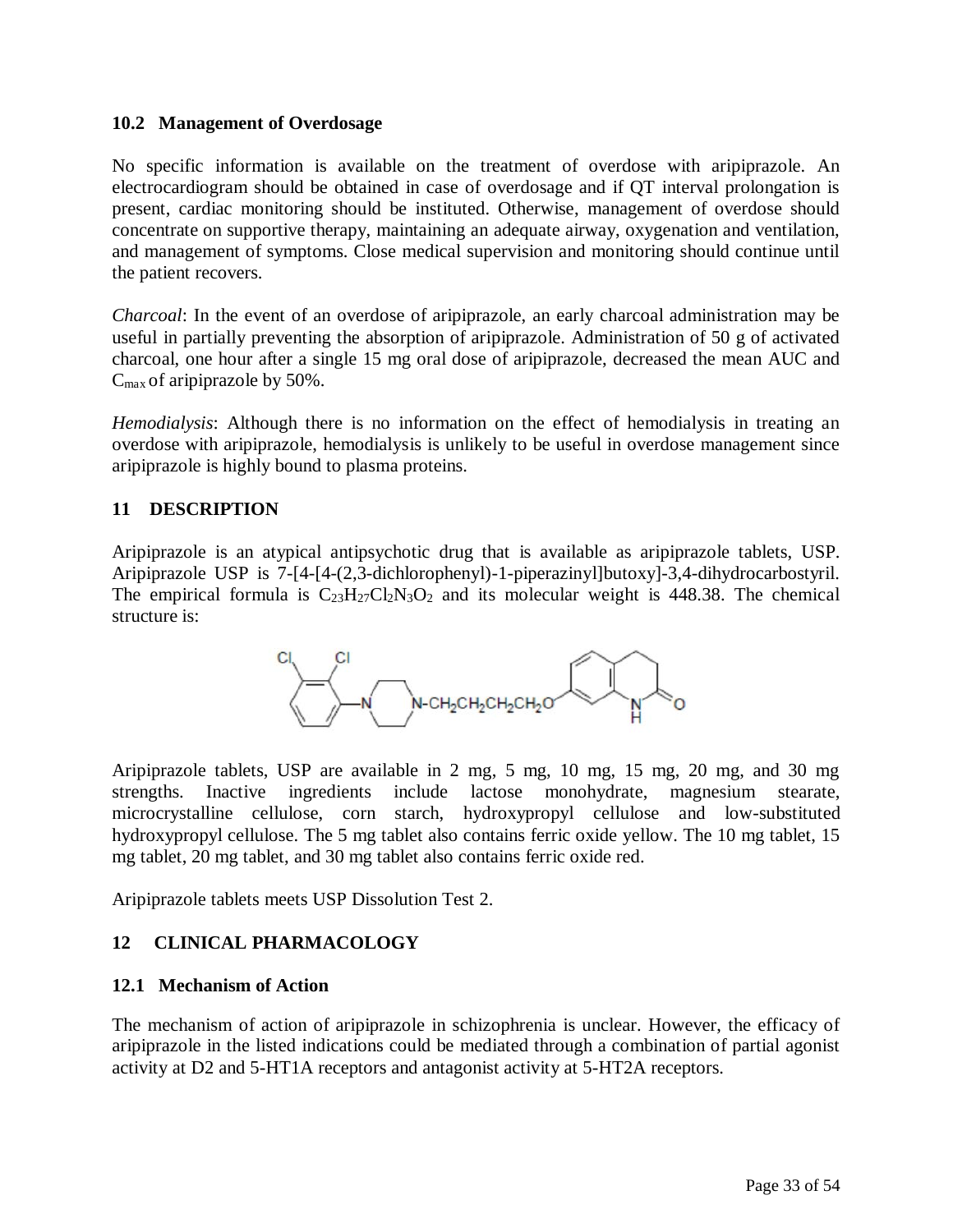### <span id="page-33-1"></span><span id="page-33-0"></span>**12.2 Pharmacodynamics**

Aripiprazole exhibits high affinity for dopamine  $D_2$  and  $D_3$ , serotonin 5-HT<sub>1A</sub> and 5-HT<sub>2A</sub> receptors ( $K_i$  values of 0.34 nM, 0.8 nM, 1.7 nM, and 3.4 nM, respectively), moderate affinity for dopamine D<sub>4</sub>, serotonin 5-HT<sub>2C</sub> and 5-HT<sub>7</sub>, alpha<sub>1</sub>-adrenergic and histamine H<sub>1</sub> receptors (K<sub>i</sub> values of 44 nM, 15 nM, 39 nM, 57 nM, and 61 nM, respectively), and moderate affinity for the serotonin reuptake site (K<sub>i</sub>=98 nM). Aripiprazole has no appreciable affinity for cholinergic muscarinic receptors  $(IC_{50} > 1000 \text{ nM}).$ 

### **12.3 Pharmacokinetics**

Aripiprazole activity is presumably primarily due to the parent drug, aripiprazole, and to a lesser extent, to its major metabolite, dehydro-aripiprazole, which has been shown to have affinities for D<sub>2</sub> receptors similar to the parent drug and represents 40% of the parent drug exposure in plasma. The mean elimination half-lives are about 75 hours and 94 hours for aripiprazole and dehydro-aripiprazole, respectively. Steady-state concentrations are attained within 14 days of dosing for both active moieties. Aripiprazole accumulation is predictable from single-dose pharmacokinetics. At steady-state, the pharmacokinetics of aripiprazole is dose-proportional. Elimination of aripiprazole is mainly through hepatic metabolism involving two P450 isozymes, CYP2D6 and CYP3A4. For CYP2D6 poor metabolizers, the mean elimination half-life for aripiprazole is about 146 hours.

Pharmacokinetic studies showed that aripiprazole orally disintegrating tablets are bioequivalent to aripiprazole tablets.

### ORAL ADMINISTRATION

### *Absorption*

*Tablet*: Aripiprazole is well absorbed after administration of the tablet, with peak plasma concentrations occurring within 3 hours to 5 hours; the absolute oral bioavailability of the tablet formulation is 87%. Aripiprazole tablets can be administered with or without food. Administration of a 15 mg aripiprazole tablet with a standard high-fat meal did not significantly affect the C<sub>max</sub> or AUC of aripiprazole or its active metabolite, dehydro-aripiprazole, but delayed Tmax by 3 hours for aripiprazole and 12 hours for dehydro-aripiprazole.

*Oral Solution:* Aripiprazole is well absorbed when administered orally as the solution. At equivalent doses, the plasma concentrations of aripiprazole from the solution were higher than that from the tablet formulation. In a relative bioavailability study comparing the pharmacokinetics of 30 mg aripiprazole as the oral solution to 30 mg aripiprazole tablets in healthy subjects, the solution to tablet ratios of geometric mean C<sub>max</sub> and AUC values were 122% and 114%, respectively *[see Dosage and Administration [\(2.8\)\]](#page-4-1)*. The single-dose pharmacokinetics of aripiprazole were linear and dose-proportional between the doses of 5 mg to 30 mg.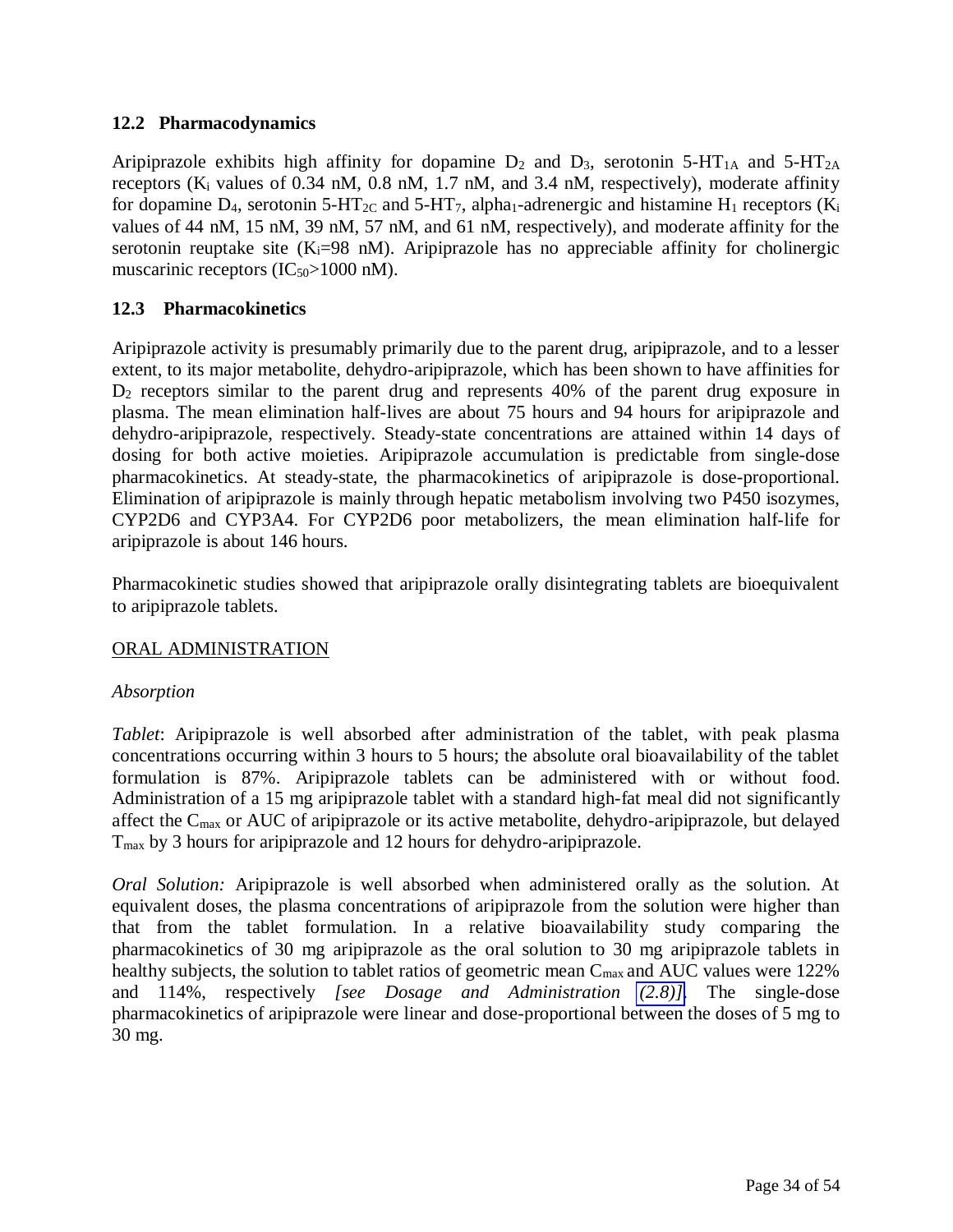#### *Distribution*

The steady-state volume of distribution of aripiprazole following intravenous administration is high (404 L or 4.9 L/kg), indicating extensive extravascular distribution. At therapeutic concentrations, aripiprazole and its major metabolite are greater than 99% bound to serum proteins, primarily to albumin. In healthy human volunteers administered 0.5 to 30 mg/day aripiprazole for 14 days, there was dose-dependent  $D_2$  receptor occupancy indicating brain penetration of aripiprazole in humans.

#### *Metabolism and Elimination*

Aripiprazole is metabolized primarily by three biotransformation pathways: dehydrogenation, hydroxylation, and N-dealkylation. Based on in vitro studies, CYP3A4 and CYP2D6 enzymes are responsible for dehydrogenation and hydroxylation of aripiprazole, and N-dealkylation is catalyzed by CYP3A4. Aripiprazole is the predominant drug moiety in the systemic circulation. At steady-state, dehydro-aripiprazole, the active metabolite, represents about 40% of aripiprazole AUC in plasma.

Following a single oral dose of  $[{}^{14}C]$ -labeled aripiprazole, approximately 25% and 55% of the administered radioactivity was recovered in the urine and feces, respectively. Less than 1% of unchanged aripiprazole was excreted in the urine and approximately 18% of the oral dose was recovered unchanged in the feces.

#### *Drug Interaction Studies*

Effects of other drugs on the exposures of aripiprazole and dehydro-aripiprazole are summarized in Figure 1 and [Figure 2,](#page-35-0) respectively. Based on simulation, a 4.5-fold increase in mean  $C_{\text{max}}$  and AUC values at steady-state is expected when extensive metabolizers of CYP2D6 are administered with both strong CYP2D6 and CYP3A4 inhibitors. A 3-fold increase in mean  $C_{\text{max}}$ and AUC values at steady-state is expected in poor metabolizers of CYP2D6 administered with strong CYP3A4 inhibitors.

# **Figure 1: The effects of other drugs on aripiprazole pharmacokinetics**<br>**Effect of Other Drugs on Aripiprazole**

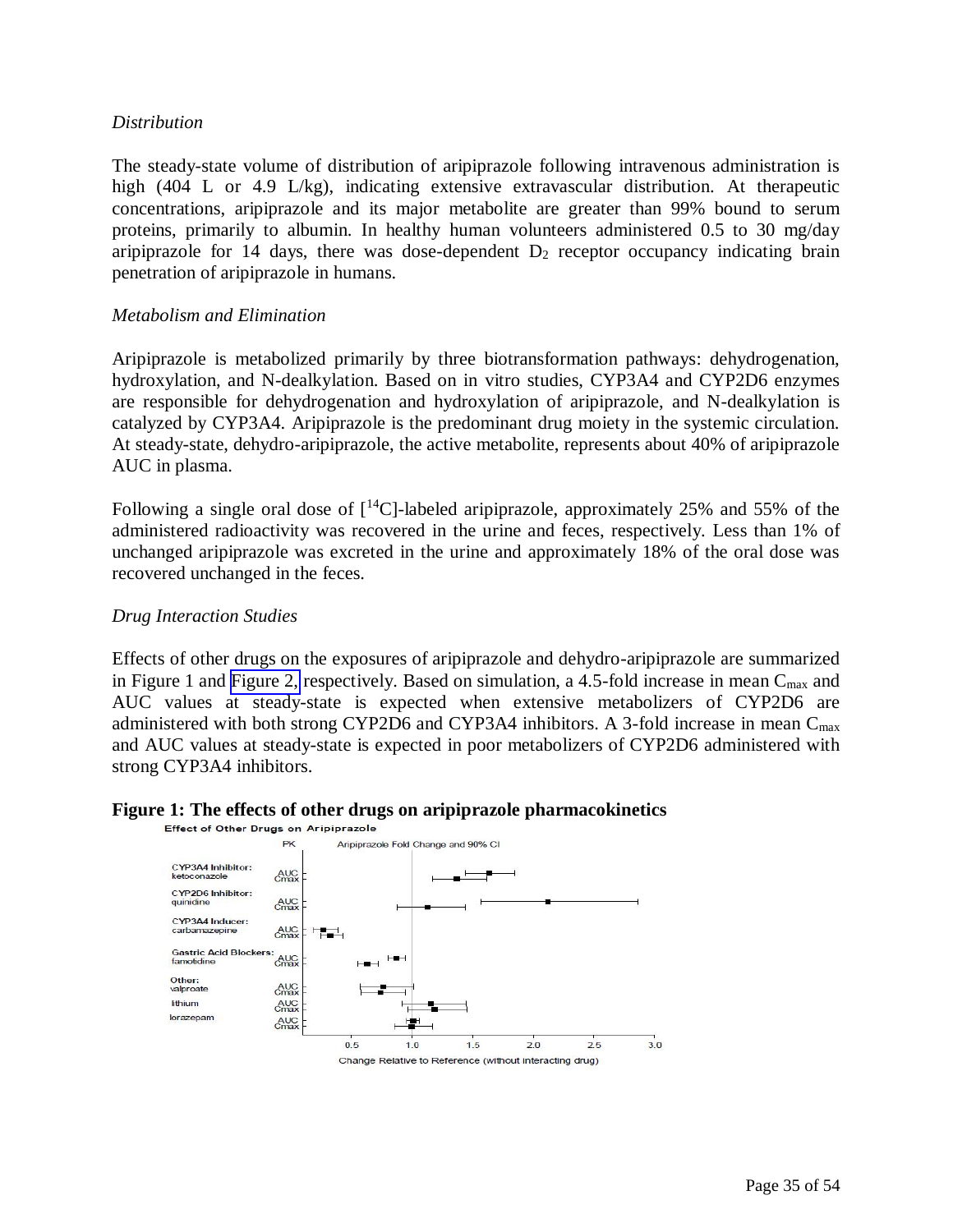#### **Figure 2: The effects of other drugs on dehydro-aripiprazole pharmacokinetics**

<span id="page-35-0"></span>

The effects of aripiprazole on the exposures of other drugs are summarized in Figure 3.





### *Studies in Specific Populations*

Exposures of aripiprazole and dehydro-aripiprazole in specific populations are summarized in [Figure 4](#page-36-0) and [Figure 5,](#page-36-0) respectively. In addition, in pediatric patients (10 to 17 years of age) administered with aripiprazole (20 mg to 30 mg), the body weight corrected aripiprazole clearance was similar to the adults.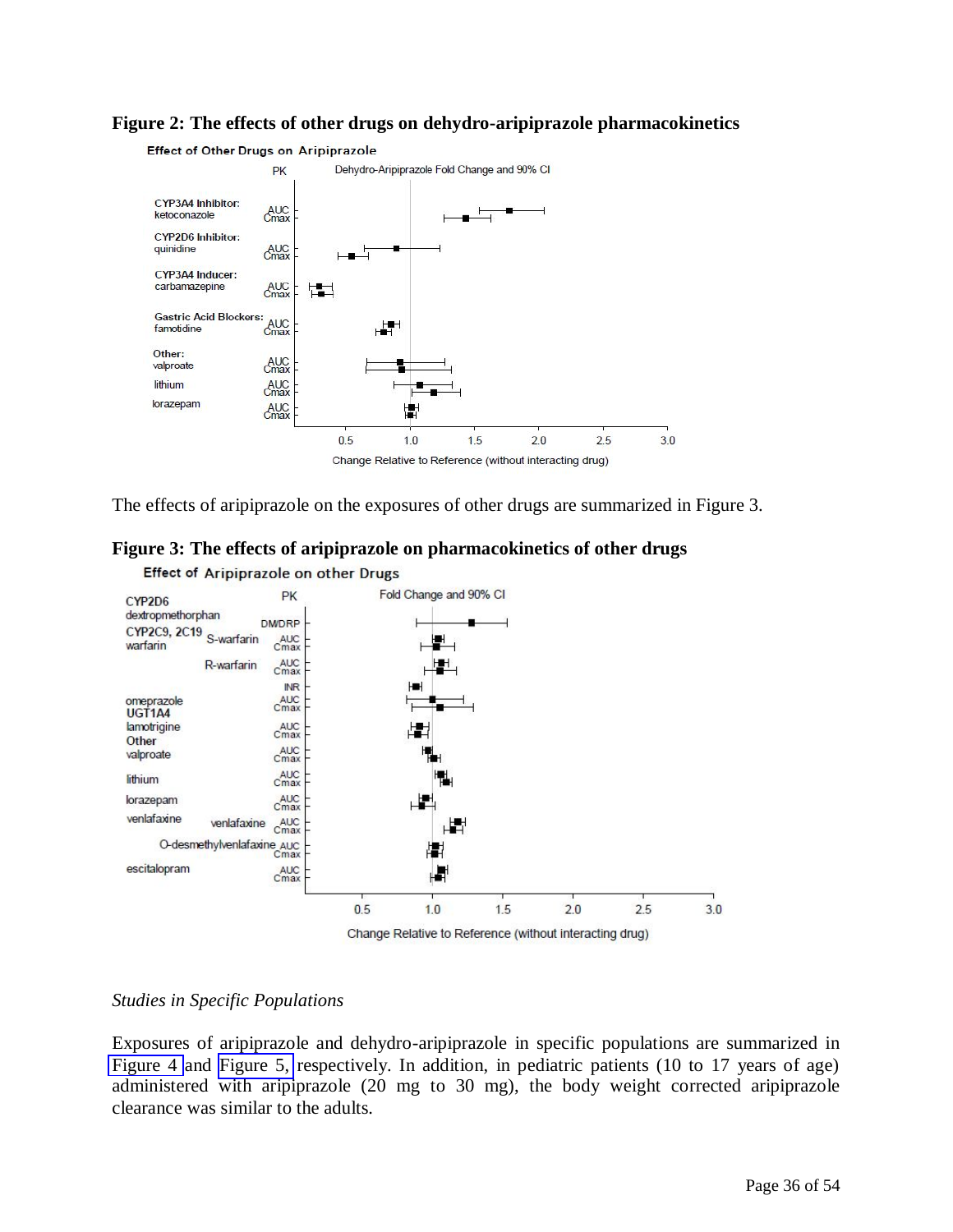### <span id="page-36-0"></span>**Figure 4: Effects of intrinsic factors on aripiprazole pharmacokinetics**



#### **Figure 5: Effects of intrinsic factors on dehydro-aripiprazole pharmacokinetics**

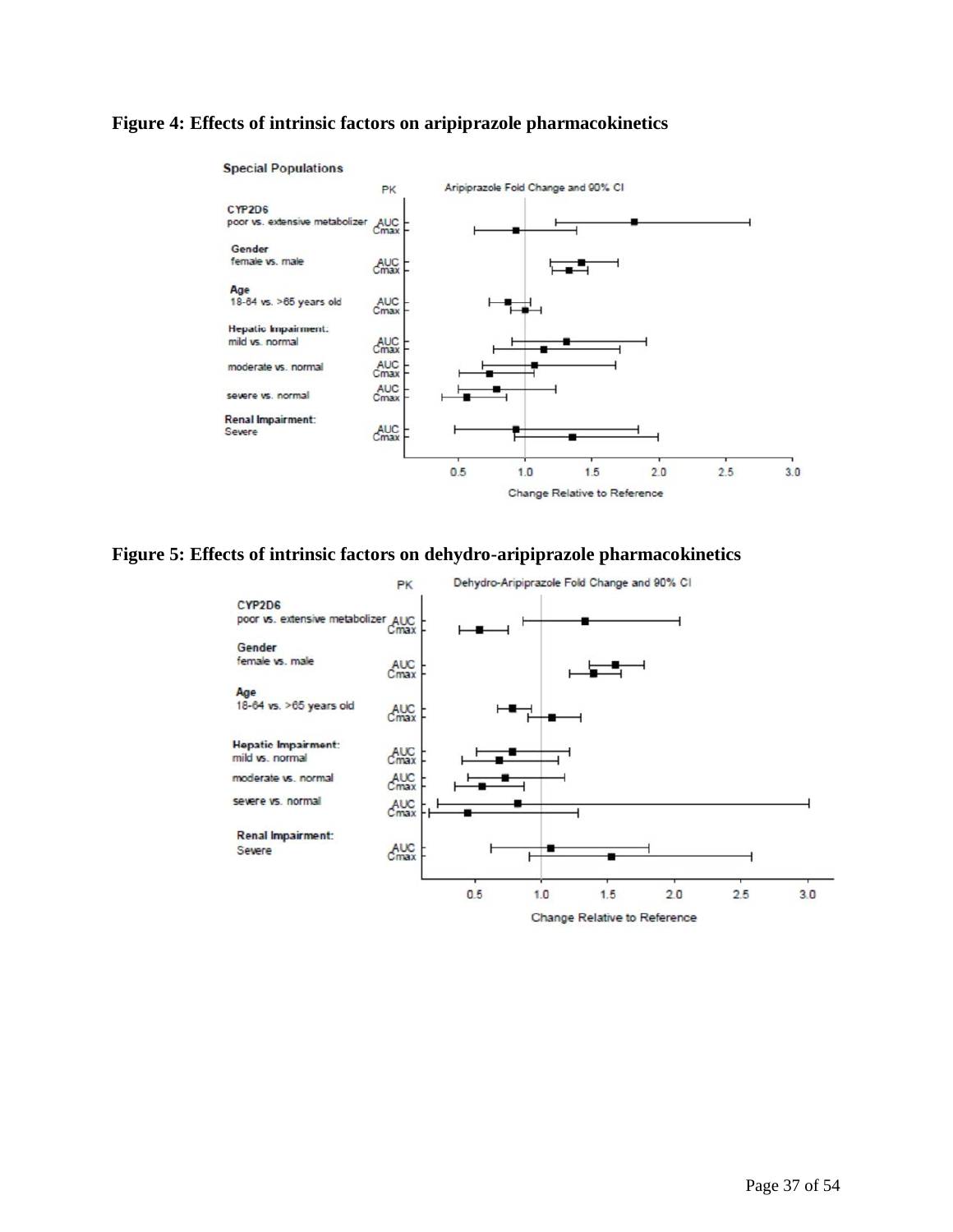### <span id="page-37-0"></span>**13 NONCLINICAL TOXICOLOGY**

### **13.1 Carcinogenesis, Mutagenesis, Impairment of Fertility**

### **Carcinogenesis**

Lifetime carcinogenicity studies were conducted in ICR mice, F344 rats, and Sprague-Dawley (SD) rats. Aripiprazole was administered for 2 years in the diet at doses of 1, 3, 10, and 30 mg/kg/day to ICR mice and 1, 3, and 10 mg/kg/day to F344 rats (0.2, 0.5, 2 and 5 times and 0.3, 1 and 3 times the MRHD of 30 mg/day based on mg/m<sup>2</sup> body surface area, respectively). In addition, SD rats were dosed orally for 2 years at 10, 20, 40, and 60 mg/kg/day, which are 3, 6, 13 and 19 times the MRHD based on  $mg/m^2$  body surface area. Aripiprazole did not induce tumors in male mice or male rats. In female mice, the incidences of pituitary gland adenomas and mammary gland adenocarcinomas and adenoacanthomas were increased at dietary doses of 3 to 30 mg/kg/day (0.5 to 5 times the MRHD). In female rats, the incidence of mammary gland fibroadenomas was increased at a dietary dose of 10 mg/kg/day (3 times the MRHD); and the incidences of adrenocortical carcinomas and combined adrenocortical adenomas/carcinomas were increased at an oral dose of 60 mg/kg/day (19 times the MRHD).

An increase in mammary, pituitary, and endocrine pancreas neoplasms has been found in rodents after chronic administration of other antipsychotic drugs and is considered to be mediated by prolonged dopamine  $D_2$ -receptor antagonism and hyperprolactinemia. Serum prolactin was not measured in the aripiprazole carcinogenicity studies. However, increases in serum prolactin levels were observed in female mice in a 13-week dietary study at the doses associated with mammary gland and pituitary tumors. Serum prolactin was not increased in female rats in 4 week and 13-week dietary studies at the dose associated with mammary gland tumors. The relevance for human risk of the findings of prolactin-mediated endocrine tumors in rodents is unclear.

### Mutagenesis

The mutagenic potential of aripiprazole was tested in the *in vitro* bacterial reverse-mutation assay, the *in vitro* bacterial DNA repair assay, the *in vitro* forward gene mutation assay in mouse lymphoma cells, the *in vitro* chromosomal aberration assay in Chinese hamster lung (CHL) cells, the *in vivo* micronucleus assay in mice, and the unscheduled DNA synthesis assay in rats. Aripiprazole and a metabolite (2,3-DCPP) were clastogenic in the *in vitro* chromosomal aberration assay in CHL cells with and without metabolic activation. The metabolite, 2,3-DCPP, increased numerical aberrations in the *in vitro* assay in CHL cells in the absence of metabolic activation. A positive response was obtained in the *in vivo* micronucleus assay in mice; however, the response was due to a mechanism not considered relevant to humans.

### Impairment of Fertility

Female rats were treated orally with aripiprazole from 2 weeks prior to mating through gestation day 7 at doses of 2, 6, and 20 mg/kg/day, which are 0.6, 2, and 6 times the MRHD of 30 mg/day based on mg/m<sup>2</sup> body surface area. Estrus cycle irregularities and increased corpora lutea were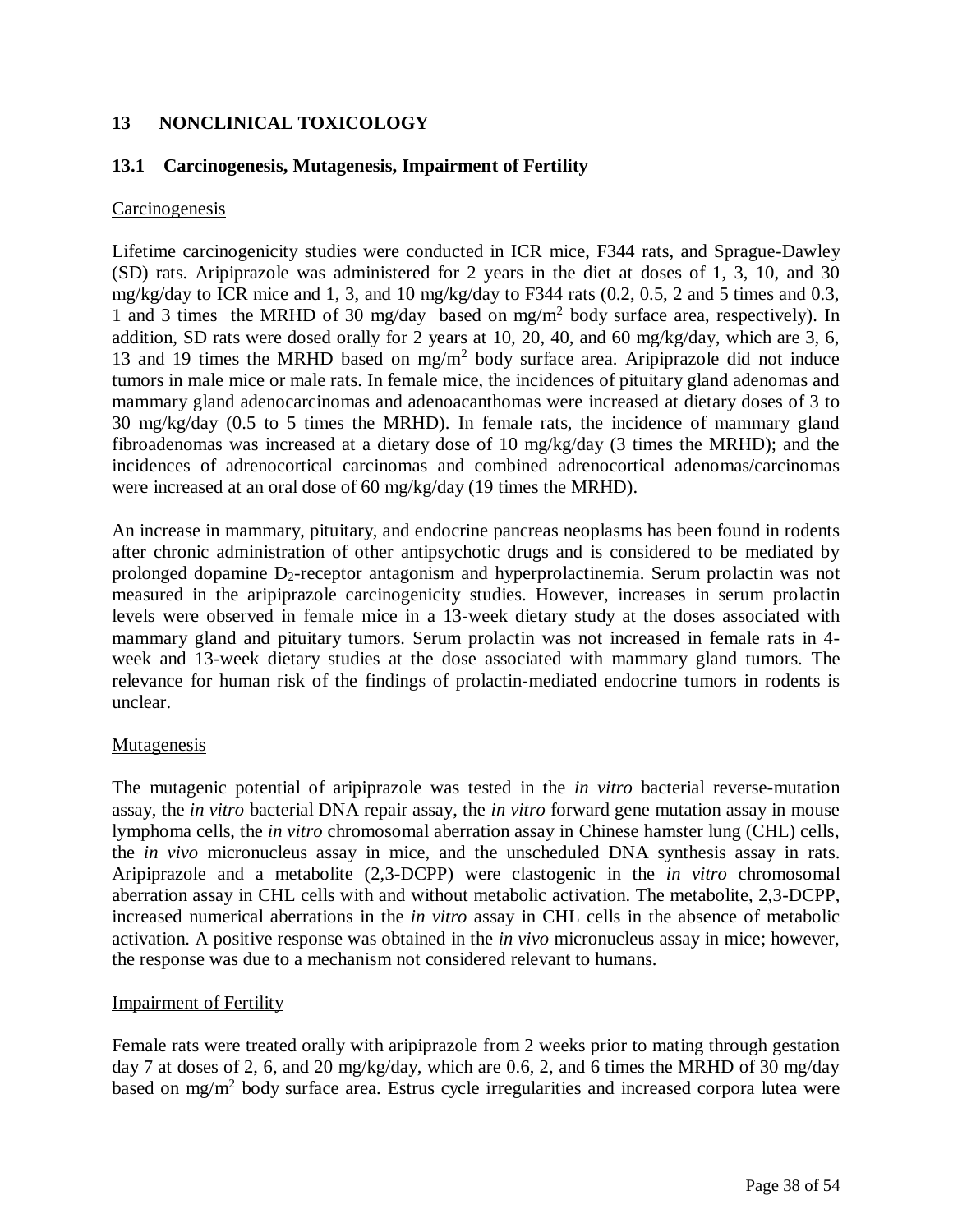<span id="page-38-1"></span><span id="page-38-0"></span>seen at all doses, but no impairment of fertility was seen. Increased pre-implantation loss was seen at 2 and 6 times the MRHD, and decreased fetal weight was seen at 6 times the MRHD.

Male rats were treated orally with aripiprazole from 9 weeks prior to mating through mating at doses of 20, 40, and 60 mg/kg/day, which are 6, 13, and 19 times the MRHD of 30 mg/day based on mg/m<sup>2</sup> body surface area. Disturbances in spermatogenesis were seen at 19 times the MRHD and prostate atrophy was seen at 13 and 19 times the MRHD without impairment of fertility.

### **13.2 Animal Toxicology and/or Pharmacology**

Aripiprazole produced retinal degeneration in albino rats in a 26-week chronic toxicity study at a dose of 60 mg/kg/day and in a 2-year carcinogenicity study at doses of 40 and 60 mg/kg/day which are 13 and 19 times the MRHD of 30 mg/day based on mg/m<sup>2</sup> body surface area. Evaluation of the retinas of albino mice and of monkeys did not reveal evidence of retinal degeneration. Additional studies to further evaluate the mechanism have not been performed. The relevance of this finding to human risk is unknown.

### **14 CLINICAL STUDIES**

Efficacy of the oral formulations of aripiprazole was established in the following adequate and well-controlled trials:

- Four short-term trials and one maintenance trial in adult patients and one short-term trial in adolescents (ages 13 to 17) with schizophrenia *[see Clinical Studies [\(14.1\)\]](#page-38-1)*
- One maintenance monotherapy trial and in one maintenance adjunctive trial in adult patients with bipolar I disorder *[see Clinical Studies [\(14.2\)\]](#page-41-0)*

**Additional pediatric use information is approved for Otsuka America Pharmaceutical, Inc.'s ABILIFY® (aripiprazole) product. However, due to Otsuka America Pharmaceutical, Inc.'s marketing exclusivity rights, this drug product is not labeled with that information.**

### **14.1 Schizophrenia**

### Adults

The efficacy of aripiprazole in the treatment of schizophrenia was evaluated in five short-term (4-week and 6-week), placebo-controlled trials of acutely relapsed inpatients who predominantly met DSM-III/IV criteria for schizophrenia. Four of the five trials were able to distinguish aripiprazole from placebo, but one study, the smallest, did not. Three of these studies also included an active control group consisting of either risperidone (one trial) or haloperidol (two trials), but they were not designed to allow for a comparison of aripiprazole and the active comparators.

In the four positive trials for aripiprazole, four primary measures were used for assessing psychiatric signs and symptoms. Efficacy was evaluated using total score on the Positive and Negative Syndrome Scale (PANSS). The PANSS is a 30 item scale that measures positive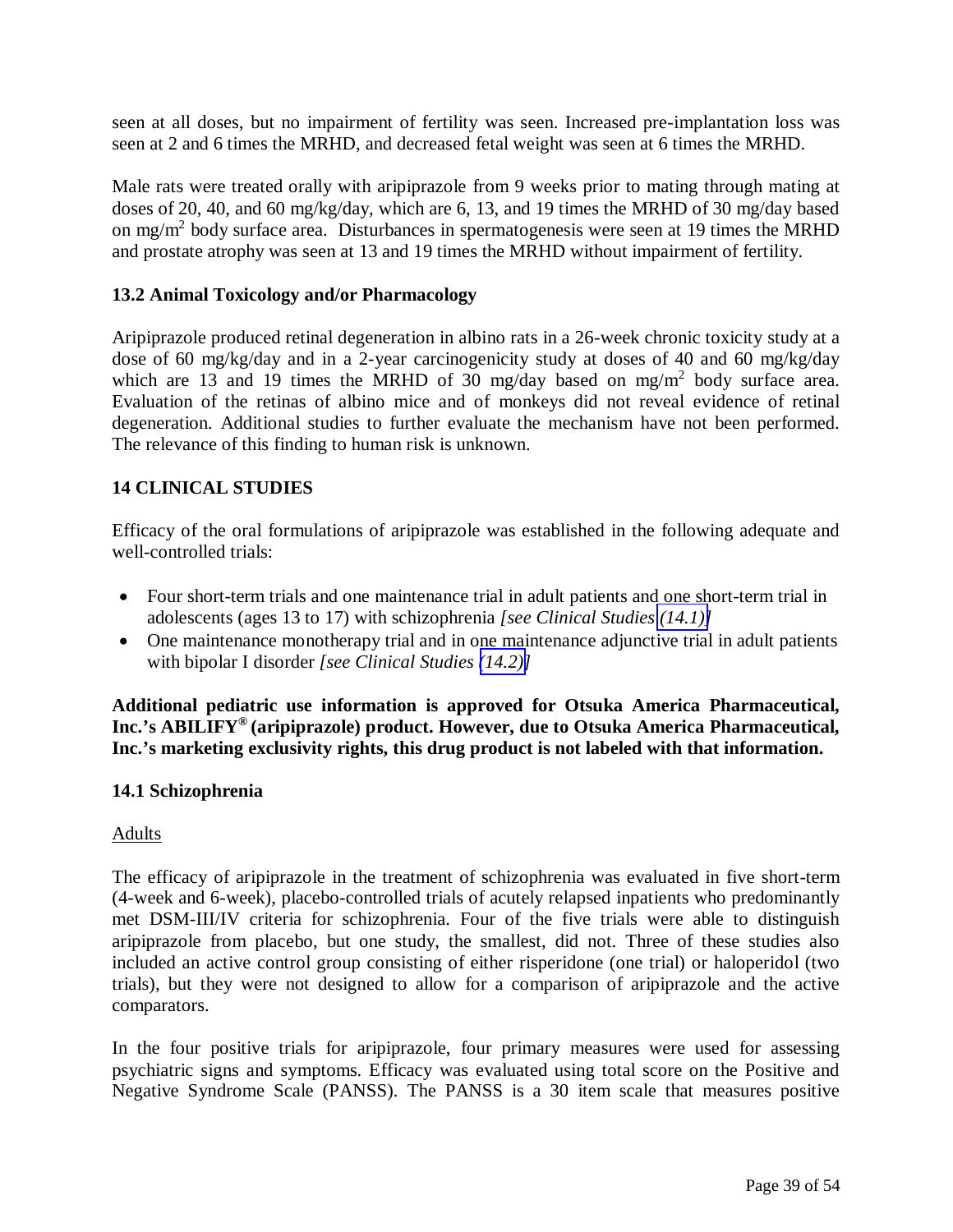symptoms of schizophrenia (7 items), negative symptoms of schizophrenia (7 items), and general psychopathology (16 items), each rated on a scale of 1 (absent) to 7 (extreme); total PANSS scores range from 30 to 210. The Clinical Global Impression (CGI) assessment reflects the impression of a skilled observer, fully familiar with the manifestations of schizophrenia, about the overall clinical state of the patient.

In a 4-week trial (n=414) comparing two fixed doses of aripiprazole (15 or 30 mg/day) to placebo, both doses of aripiprazole were superior to placebo in the PANSS total score (Study 1 in [Table 26\)](#page-40-0), PANSS positive subscale, and CGI-severity score. In addition, the 15 mg dose was superior to placebo in the PANSS negative subscale.

In a 4-week trial (n=404) comparing two fixed doses of aripiprazole (20 or 30 mg/day) to placebo, both doses of aripiprazole were superior to placebo in the PANSS total score (Study 2 in [Table 26\),](#page-40-1) PANSS positive subscale, PANSS negative subscale, and CGIseverity score.

In a 6-week trial (n=420) comparing three fixed doses of aripiprazole (10, 15, or 20 mg/day) to placebo, all three doses of aripiprazole were superior to placebo in the PANSS total score (Study 3 in [Table 26\),](#page-40-1) PANSS positive subscale, and the PANSS negative subscale.

In a 6-week trial (n=367) comparing three fixed doses of aripiprazole  $(2, 5, 0r 10 \text{ mg/day})$ to placebo, the 10 mg dose of aripiprazole was superior to placebo in the PANSS total score (Study 4 in [Table 26\),](#page-40-1) the primary outcome measure of the study. The 2 and 5 mg doses did not demonstrate superiority to placebo on the primary outcome measure.

Thus, the efficacy of 10, 15, 20, and 30 mg daily doses was established in two studies for each dose. Among these doses, there was no evidence that the higher dose groups offered any advantage over the lowest dose group of these studies.

An examination of population subgroups did not reveal any clear evidence of differential responsiveness on the basis of age, gender, or race.

A longer-term trial enrolled 310 inpatients or outpatients meeting DSM-IV criteria for schizophrenia who were, by history, symptomatically stable on other antipsychotic medications for periods of 3 months or longer. These patients were discontinued from their antipsychotic medications and randomized to aripiprazole 15 mg/day or placebo for up to 26 weeks of observation for relapse. Relapse during the double-blind phase was defined as CGI-Improvement score of  $\geq$ 5 (minimally worse), scores  $\geq$ 5 (moderately severe) on the hostility or uncooperativeness items of the PANSS, or  $\geq$ 20% increase in the PANSS total score. Patients receiving aripiprazole 15 mg/day experienced a significantly longer time to relapse over the subsequent 26 weeks compared to those receiving placebo (Study 5 in [Figure 6\).](#page-41-1) 

### Pediatric Patients

The efficacy of aripiprazole in the treatment of schizophrenia in pediatric patients (13 to 17 years of age) was evaluated in one 6-week, placebo-controlled trial of outpatients who met DSM-IV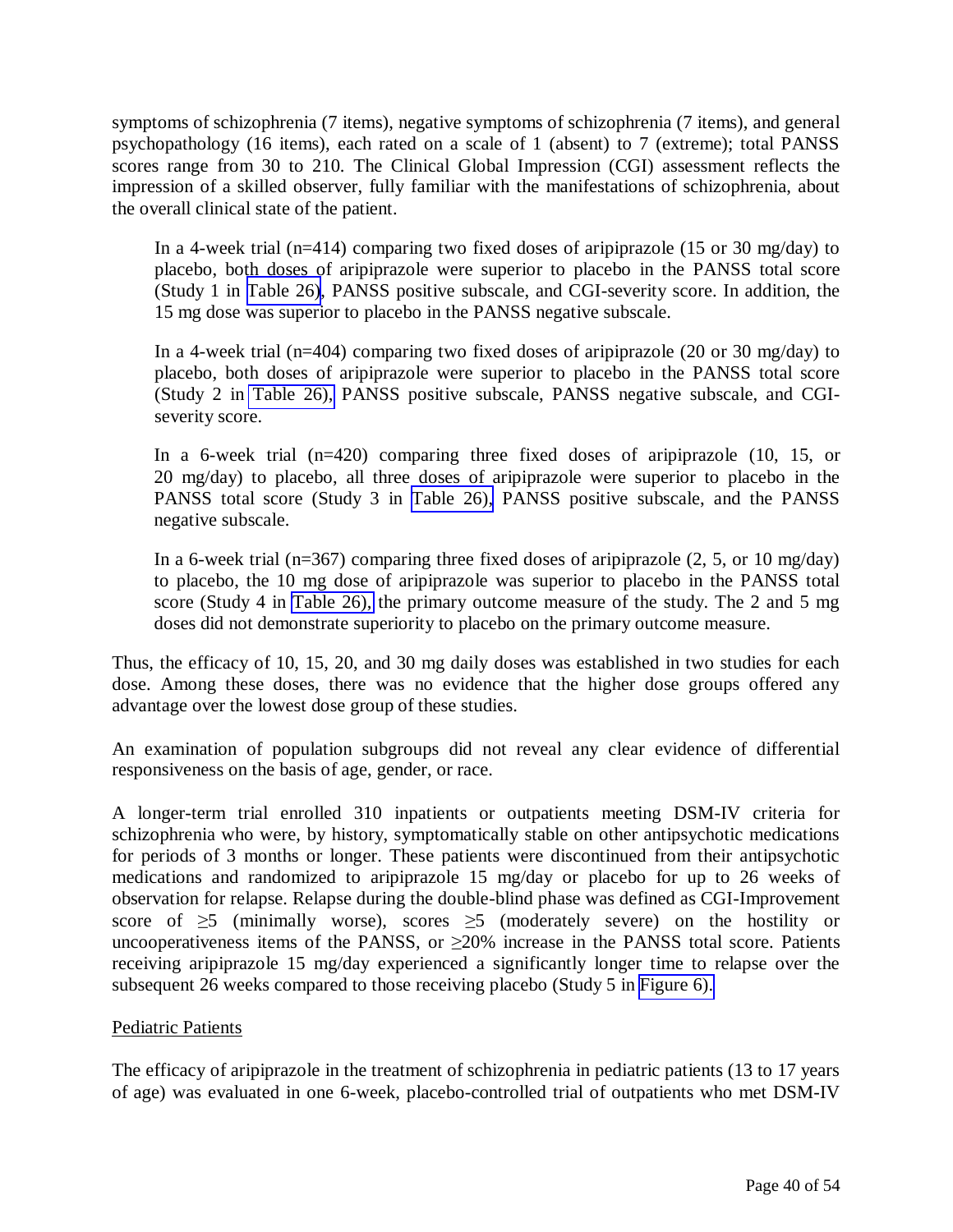<span id="page-40-1"></span><span id="page-40-0"></span>criteria for schizophrenia and had a PANSS score  $\geq 70$  at baseline. In this trial (n=302) comparing two fixed doses of aripiprazole (10 or 30 mg/day) to placebo, aripiprazole was titrated starting from 2 mg/day to the target dose in 5 days in the 10 mg/day treatment arm and in 11 days in the 30 mg/day treatment arm. Both doses of aripiprazole were superior to placebo in the PANSS total score (Study 6 in Table 26), the primary outcome measure of the study. The 30 mg/day dosage was not shown to be more efficacious than the 10 mg/day dose. Although maintenance efficacy in pediatric patients has not been systematically evaluated, maintenance efficacy can be extrapolated from adult data along with comparisons of aripiprazole pharmacokinetic parameters in adult and pediatric patients.

| <b>Study</b>               | <b>Treatment Group</b>                          | <b>Primary Efficacy Measure: PANSS</b>       |                                                              |                                                        |  |  |
|----------------------------|-------------------------------------------------|----------------------------------------------|--------------------------------------------------------------|--------------------------------------------------------|--|--|
| <b>Number</b>              |                                                 | <b>Mean</b><br><b>Baseline</b><br>Score (SD) | <b>LS Mean</b><br><b>Change from</b><br><b>Baseline (SE)</b> | Placebo-subtracted<br>Difference <sup>*</sup> (95% CI) |  |  |
| Study 1                    | Aripiprazole<br>$(15 \text{ mg/day})^{\dagger}$ | 98.5 (17.2)                                  | $-15.5(2.40)$                                                | $-12.6(-18.9, -6.2)$                                   |  |  |
|                            | Aripiprazole<br>$(30 \text{ mg/day})^{\dagger}$ | 99.0 (19.2)                                  | $-11.4(2.39)$                                                | $-8.5$ $(-14.8, -2.1)$                                 |  |  |
|                            | Placebo                                         | 100.2(16.5)                                  | $-2.9$<br>(2.36)                                             |                                                        |  |  |
| Study 2                    | Aripiprazole<br>$(20 \text{ mg/day})^{\dagger}$ | 92.6 (19.5)                                  | $-14.5(2.23)$                                                | $-9.6$ $(-15.4, -3.8)$                                 |  |  |
|                            | Aripiprazole<br>$(30 \text{ mg/day})^{\dagger}$ | 94.2 (18.5)                                  | $-13.9(2.24)$                                                | $-9.0$ $(-14.8, -3.1)$                                 |  |  |
|                            | Placebo                                         | 94.3 (18.5)                                  | $-5.0(2.17)$                                                 |                                                        |  |  |
| Study 3                    | Aripiprazole<br>$(10 \text{ mg/day})^{\dagger}$ | 92.7 (19.5)                                  | $-15.0(2.38)$                                                | $-12.7$ $(-19.00, -6.41)$                              |  |  |
|                            | Aripiprazole<br>$(15 \text{ mg/day})^{\dagger}$ | 93.2 (21.6)                                  | $-11.7(2.38)$                                                | $-9.4$ $(-15.71, -3.08)$                               |  |  |
|                            | Aripiprazole<br>$(20 \text{ mg/day})^{\dagger}$ | 92.5 (20.9)                                  | $-14.4(2.45)$                                                | $-12.1$ $(-18.53, -5.68)$                              |  |  |
|                            | Placebo                                         | 92.3 (21.8)                                  | $-2.3(2.35)$                                                 |                                                        |  |  |
| Study 4                    | Aripiprazole<br>$(2 \text{ mg/day})$            | 90.7(14.5)                                   | $-8.2(1.90)$                                                 | $-2.9$ $(-8.29, 2.47)$                                 |  |  |
|                            | Aripiprazole<br>$(5 \text{ mg/day})$            | 92.0 (12.6)                                  | $-10.6(1.93)$                                                | $-5.2$ $(-10.7, 0.19)$                                 |  |  |
|                            | Aripiprazole<br>$(10 \text{ mg/day})^{\dagger}$ | 90.0(11.9)                                   | $-11.3(1.88)$                                                | $-5.9$ $(-11.3, -0.58)$                                |  |  |
|                            | Placebo                                         | 90.8 (13.3)                                  | $-5.3(1.97)$                                                 |                                                        |  |  |
| Study 6<br>(Pediatric, 13- | Aripiprazole<br>$(10 \text{ mg/day})^{\dagger}$ | 93.6 (15.7)                                  | $-26.7(1.91)$                                                | $-5.5$ $(-10.7, -0.21)$                                |  |  |
| 17 years)                  | Aripiprazole<br>$(30 \text{ mg/day})^{\dagger}$ | 94.0(16.1)                                   | $-28.6(1.92)$                                                | $-7.4$ $(-12.7, -2.13)$                                |  |  |
|                            | Placebo                                         | 94.6 (15.6)                                  | $-21.2(1.93)$                                                |                                                        |  |  |

#### **Table 26: Schizophrenia Studies**

SD: standard deviation; SE: standard error; LS Mean: least-squares mean; CI: unadjusted confidence interval.

\*Difference (drug minus placebo) in least-squares mean change from baseline.

†Doses statistically significantly superior to placebo.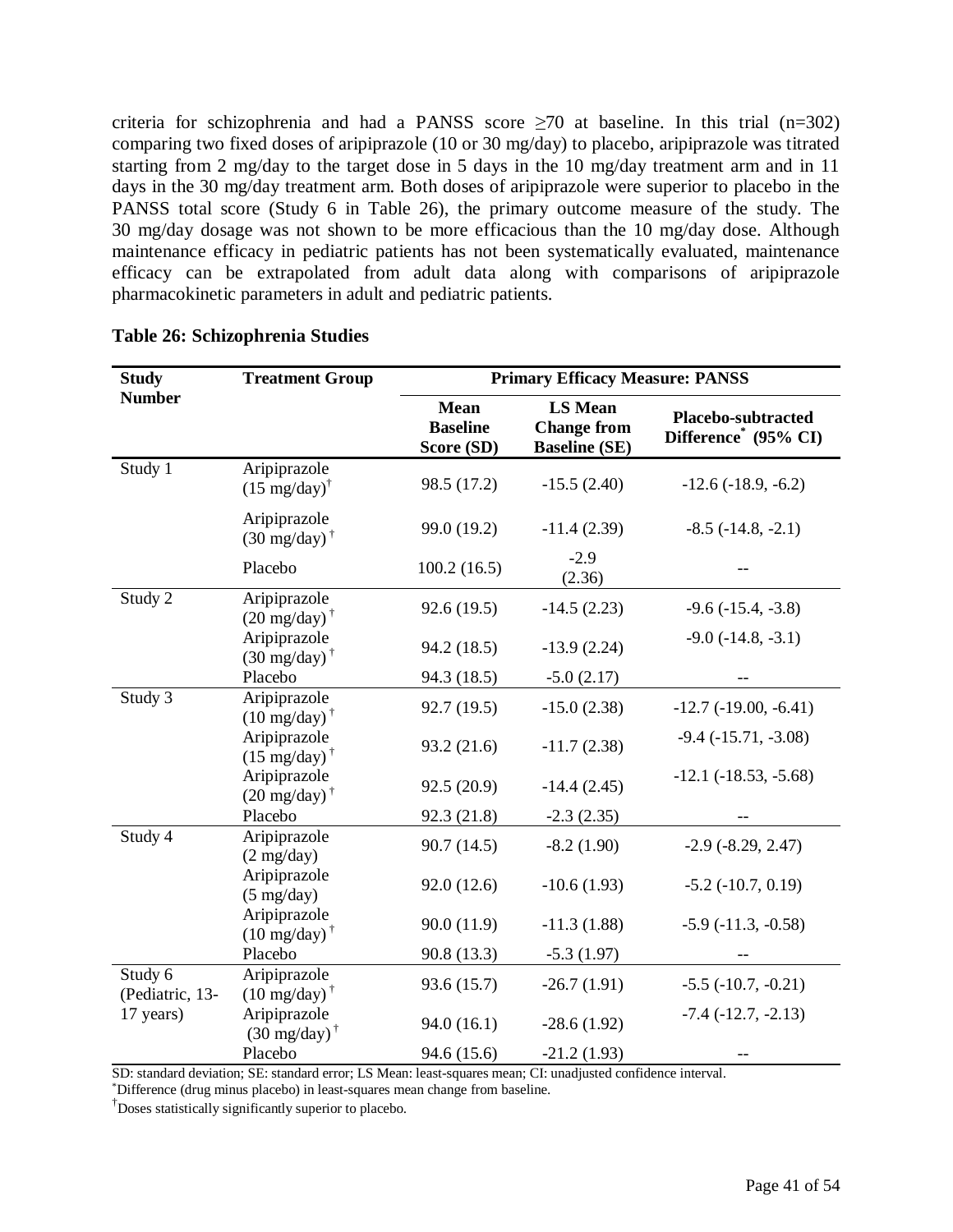

<span id="page-41-1"></span><span id="page-41-0"></span>**Figure 6: Kaplan-Meier Estimation of Cumulative Proportion of Patients with Relapse (Schizophrenia Study 5)**

#### **14.2 Bipolar Disorder**

#### Maintenance Treatment of Bipolar I Disorder

#### *Monotherapy Maintenance Therapy*

A maintenance trial was conducted in adult patients meeting DSM-IV criteria for bipolar I disorder with a recent manic or mixed episode who had been stabilized on open-label aripiprazole and who had maintained a clinical response for at least 6 weeks. The first phase of this trial was an open-label stabilization period in which inpatients and outpatients were clinically stabilized and then maintained on open-label aripiprazole (15 or 30 mg/day, with a starting dose of 30 mg/day) for at least 6 consecutive weeks. One hundred sixty-one outpatients were then randomized in a double-blind fashion, to either the same dose of aripiprazole they were on at the end of the stabilization and maintenance period or placebo and were then monitored for manic or depressive relapse. During the randomization phase, aripiprazole was superior to placebo on time to the number of combined affective relapses (manic plus depressive), the primary outcome measure for this study (Study 7 in [Figure 7\).](#page-42-0) A total of 55 mood events were observed during the double-blind treatment phase. Nineteen were from the aripiprazole group and 36 were from the placebo group. The number of observed manic episodes in the aripiprazole group (6) were fewer than that in the placebo group (19), while the number of depressive episodes in the aripiprazole group (9) was similar to that in the placebo group (11).

An examination of population subgroups did not reveal any clear evidence of differential responsiveness on the basis of age and gender; however, there were insufficient numbers of patients in each of the ethnic groups to adequately assess inter-group differences.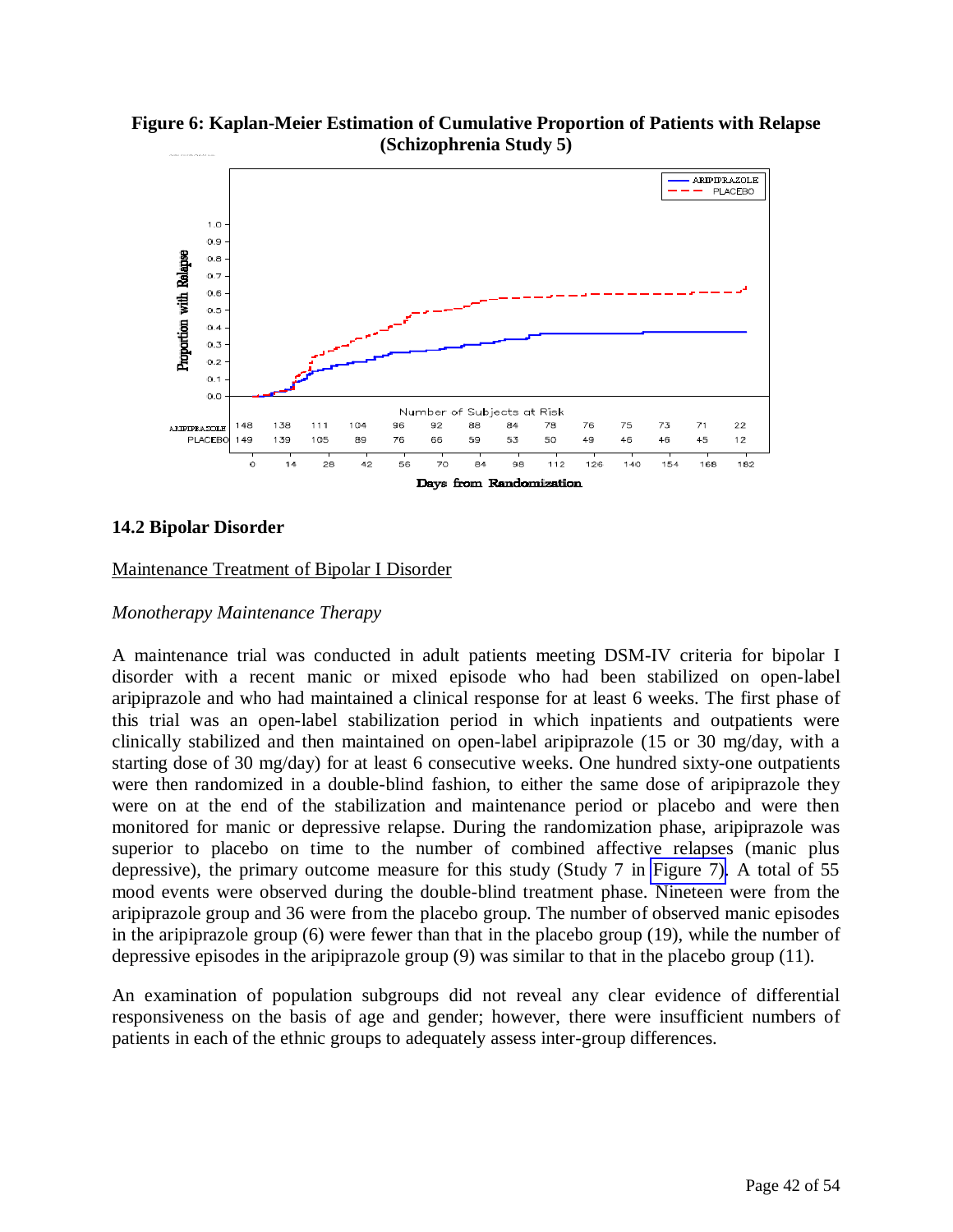<span id="page-42-0"></span>

**Figure 7: Kaplan-Meier Estimation of Cumulative Proportion of Patients with Relapse (Bipolar Study 7)** 

#### *Adjunctive Maintenance Therapy*

An adjunctive maintenance trial was conducted in adult patients meeting DSM-IV criteria for bipolar I disorder with a recent manic or mixed episode. Patients were initiated on open-label lithium (0.6 to 1.0 mEq/L) or valproate (50 to 125 μg/mL) at therapeutic serum levels, and remained on stable doses for 2 weeks. At the end of 2 weeks, patients demonstrating inadequate response (Y-MRS total score  $\geq$ 16 and  $\leq$ 35% improvement on the Y-MRS total score) to lithium or valproate received aripiprazole with a starting dose of 15 mg/day with the option to increase to 30 mg or reduce to 10 mg as early as day 4, as adjunctive therapy with open-label lithium or valproate. Prior to randomization, patients on the combination of single-blind aripiprazole and lithium or valproate were required to maintain stability (Y-MRS and MADRS total scores  $\leq$ 12) for 12 consecutive weeks. Three hundred thirty-seven patients were then randomized in a double-blind fashion, to either the same dose of aripiprazole they were on at the end of the stabilization period or placebo plus lithium or valproate and were then monitored for manic, mixed, or depressive relapse for a maximum of 52 weeks. aripiprazole was superior to placebo on the primary endpoint, time from randomization to relapse to any mood event (Study 8 in [Figure 8\).](#page-43-1) A mood event was defined as hospitalization for a manic, mixed, or depressive episode, study discontinuation due to lack of efficacy accompanied by Y-MRS score >16 and/or a MADRS >16, or an SAE of worsening disease accompanied by Y-MRS score >16 and/or a MADRS >16. A total of 68 mood events were observed during the double-blind treatment phase. Twenty-five were from the aripiprazole group and 43 were from the placebo group. The number of observed manic episodes in the aripiprazole group (7) were fewer than that in the placebo group (19), while the number of depressive episodes in the aripiprazole group (14) was similar to that in the placebo group (18). The Kaplan-Meier curves of the time from randomization to relapse to any mood event during the 52-week, double-blind treatment phase for aripiprazole and placebo groups are shown i[n Figure 8.](#page-43-2)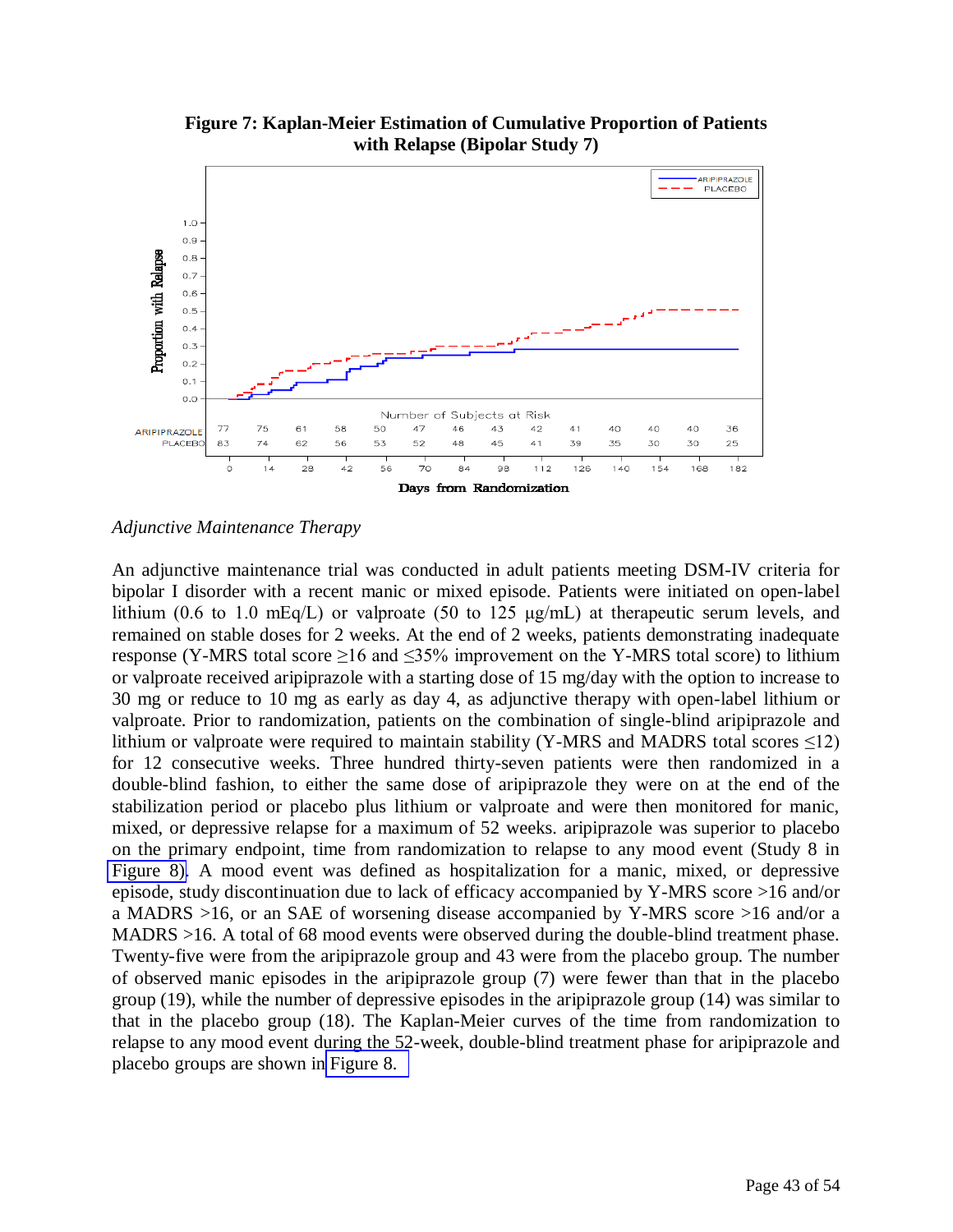<span id="page-43-2"></span><span id="page-43-1"></span>

<span id="page-43-0"></span>

An examination of population subgroups did not reveal any clear evidence of differential responsiveness on the basis of age and gender; however, there were insufficient numbers of patients in each of the ethnic groups to adequately assess inter-group differences.

**Additional pediatric use information is approved for Otsuka America Pharmaceutical, Inc.'s ARIPIPRAZOLE® (aripiprazole) product. However, due to Otsuka America Pharmaceutical, Inc.'s marketing exclusivity rights, this drug product is not labeled with that information.** 

#### **16 HOW SUPPLIED/STORAGE AND HANDLING**

#### **16.1 How Supplied**

Aripiprazole tablets, USP have markings on one side and are available in the strengths and packages listed in Table 32.

| <b>Tablet</b><br><b>Strength</b> | <b>Tablet</b><br><b>Color/Shape</b> | <b>Tablet Markings</b> | Pack Size                                                           | <b>NDC</b> Code              |
|----------------------------------|-------------------------------------|------------------------|---------------------------------------------------------------------|------------------------------|
| $2 \text{ mg}$                   | white round                         | " $AZ$ " and "1"       | Bottle of 30<br>with a child-<br>resistant closure<br>Bottle of 500 | 27241-051-03<br>27241-051-08 |

#### **Table 32: Aripiprazole Tablet, USP Presentations**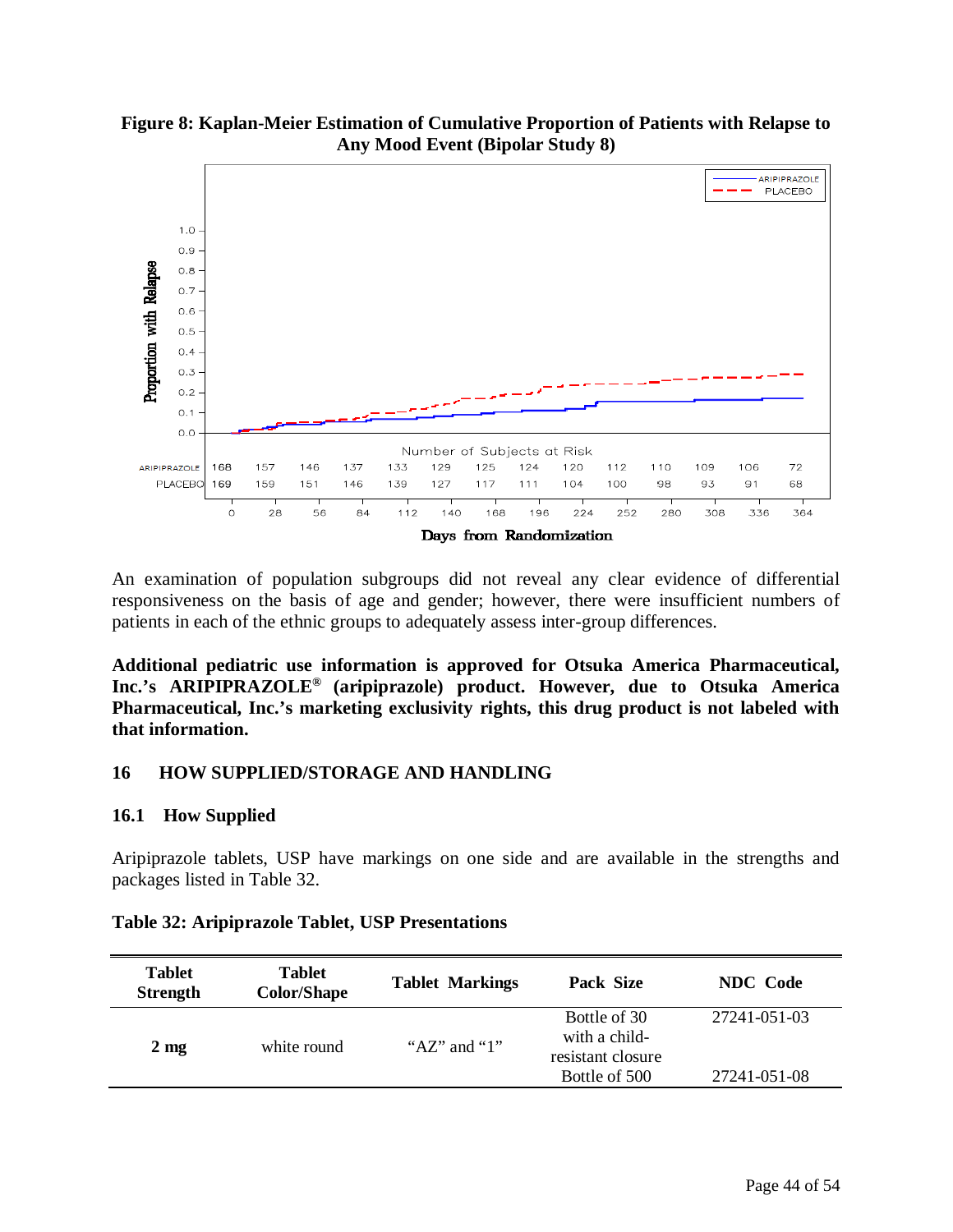<span id="page-44-1"></span><span id="page-44-0"></span>

|                 |                                   |                  | Bottle of 30      | 27241-052-03 |
|-----------------|-----------------------------------|------------------|-------------------|--------------|
| 5 <sub>mg</sub> | yellow slightly                   | " $AZ$ " and "2" | with a child-     |              |
|                 | mottled round                     |                  | resistant closure |              |
|                 |                                   |                  | Bottle of 500     | 27241-052-08 |
|                 |                                   |                  | Bottle of 30      | 27241-053-03 |
|                 | pink slightly                     | " $AZ$ " and "3" | with a child-     |              |
| $10 \text{ mg}$ | mottled round                     |                  | resistant closure |              |
|                 |                                   |                  | Bottle of 500     | 27241-053-08 |
|                 |                                   |                  | Bottle of 30      | 27241-054-03 |
|                 | pink slightly                     | " $AZ$ " and "4" | with a child-     |              |
| $15 \text{ mg}$ | mottled square                    |                  | resistant closure |              |
|                 |                                   |                  | Bottle of 500     | 27241-054-08 |
|                 |                                   |                  | Bottle of 30      | 27241-055-03 |
|                 | pink slightly<br>mottled modified | " $AZ5"$         | with a child-     |              |
| $20 \text{ mg}$ |                                   |                  | resistant closure |              |
|                 | rectangular                       |                  | Bottle of 500     | 27241-055-08 |
|                 |                                   |                  | Bottle of 30      | 27241-056-03 |
|                 | pink slightly                     | "AZ6"            | with a child-     |              |
| $30 \text{ mg}$ | mottled round                     |                  | resistant closure |              |
|                 |                                   |                  | Bottle of 500     | 27241-056-08 |

### **16.2 Storage**

### Tablets

Store at 25°C (77°F); excursions permitted between 15°C to 30°C (59°F to 86°F) *[see USP Controlled Room Temperature].*

### **17 PATIENT COUNSELING INFORMATION**

Advise the patient to read the FDA-approved patient labeling *[\(Medication Guide\).](#page-47-0)* 

### **Discuss the following issues with patients prescribed aripiprazole:**

### Clinical Worsening of Depression and Suicide Risk

Patients, their families, and their caregivers should be encouraged to be alert to the emergence of anxiety, agitation, panic attacks, insomnia, irritability, hostility, aggressiveness, impulsivity, akathisia (psychomotor restlessness), hypomania, mania, other unusual changes in behavior, worsening of depression, and suicidal ideation, especially early during antidepressant treatment and when the dose is adjusted up or down. Families and caregivers of patients should be advised to look for the emergence of such symptoms on a day-to-day basis, since changes may be abrupt. Such symptoms should be reported to the patient's prescriber or health professional, especially if they are severe, abrupt in onset, or were not part of the patient's presenting symptoms. Symptoms such as these may be associated with an increased risk for suicidal thinking and behavior **and indicate a need for very close monitoring and possibly changes in the medication** *[see Warnings and Precautions [\(5.3\)\]](#page-5-1).*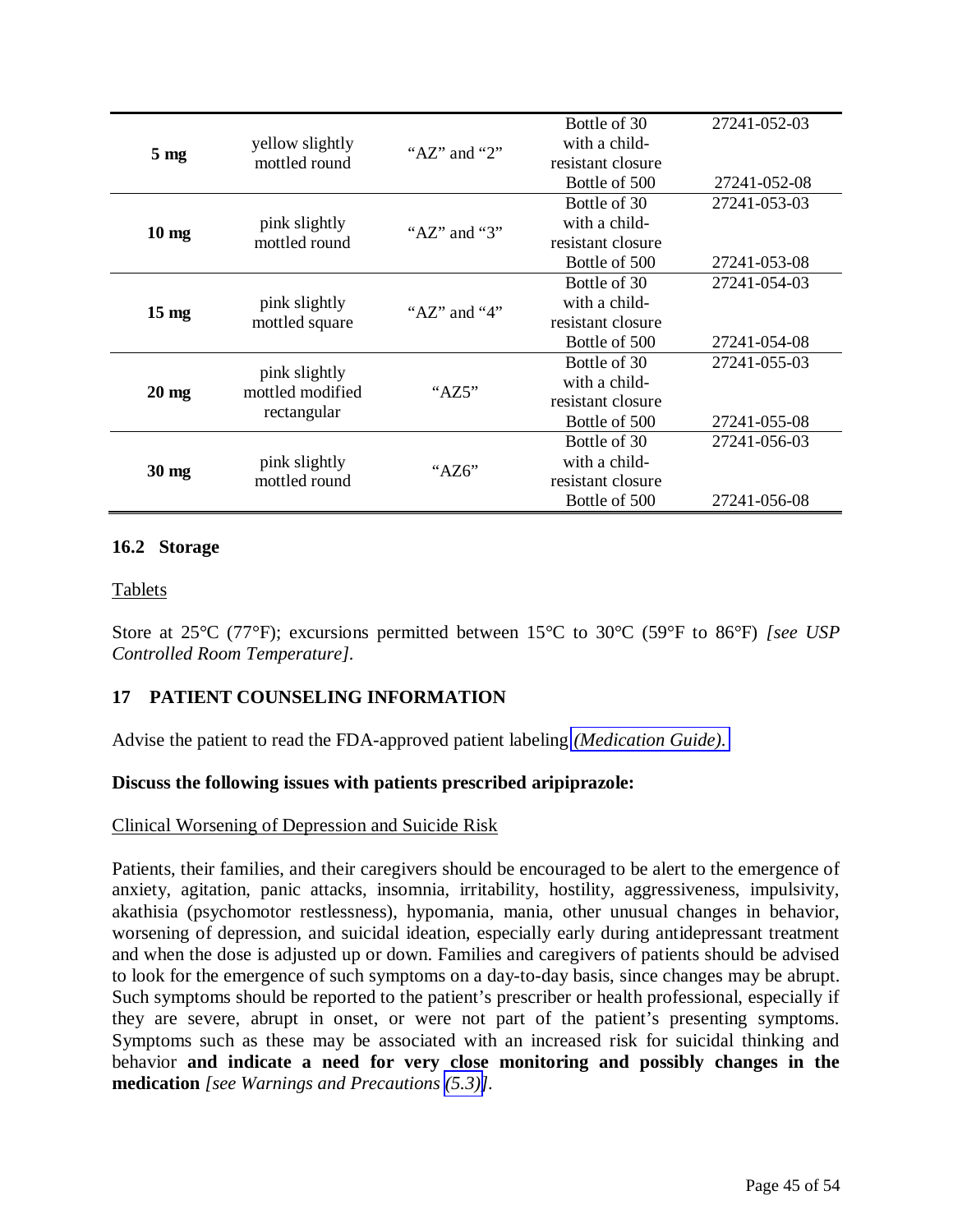Prescribers or other health professionals should inform patients, their families, and their caregivers about the benefits and risks associated with treatment with aripiprazole and should counsel them in its appropriate use. A patient Medication Guide including information about "Antidepressant Medicines, Depression and other Serious Mental Illness, and Suicidal Thoughts or Actions" is available for aripiprazole. The prescriber or health professional should instruct patients, their families, and their caregivers to read the Medication Guide and should assist them in understanding its contents. Patients should be given the opportunity to discuss the contents of the Medication Guide and to obtain answers to any questions they may have. It should be noted that aripiprazole is not approved as a single agent for treatment of depression and has not been evaluated in pediatric major depressive disorder.

### Pathological Gambling and Other Compulsive Behaviors

Advise patients and their caregivers of the possibility that they may experience compulsive urges to shop, intense urges to gamble, compulsive sexual urges, binge eating and/or other compulsive urges and the inability to control these urges while taking aripiprazole. In some cases, but not all, the urges were reported to have stopped when the dose was reduced or stopped *[see Warnings and Precautions [\(5.7\)\]](#page-14-1).* 

### Interference with Cognitive and Motor Performance

Because aripiprazole may have the potential to impair judgment, thinking, or motor skills, patients should be cautioned about operating hazardous machinery, including automobiles, until they are reasonably certain that aripiprazole therapy does not affect them adversely *[see Warnings and Precautions [\(5.12\)\]](#page-15-1)*.

### Concomitant Medication

Patients should be advised to inform their physicians if they are taking, or plan to take, any prescription or over-the-counter drugs, since there is a potential for interactions *[see Drug Interactions [\(7\)\].](#page-25-0)* 

### Heat Exposure and Dehydration

Patients should be advised regarding appropriate care in avoiding overheating and dehydration *[see Warnings and Precautions [\(5.13\)\]](#page-16-0)*.

### **Pregnancy**

Advise patients to notify their healthcare provider if they become pregnant or intend to become pregnant during treatment with aripiprazole. Advise patients that aripiprazole may cause extrapyramidal and/or withdrawal symptoms (agitation, hypertonia, hypotonia, tremor, somnolence, respiratory distress, and feeding disorder) in a neonate. Advise patients that there is a pregnancy registry that monitors pregnancy outcomes in women exposed to aripiprazole during pregnancy *[see Use in Specific Populations [\(8.1\)\].](#page-26-0)*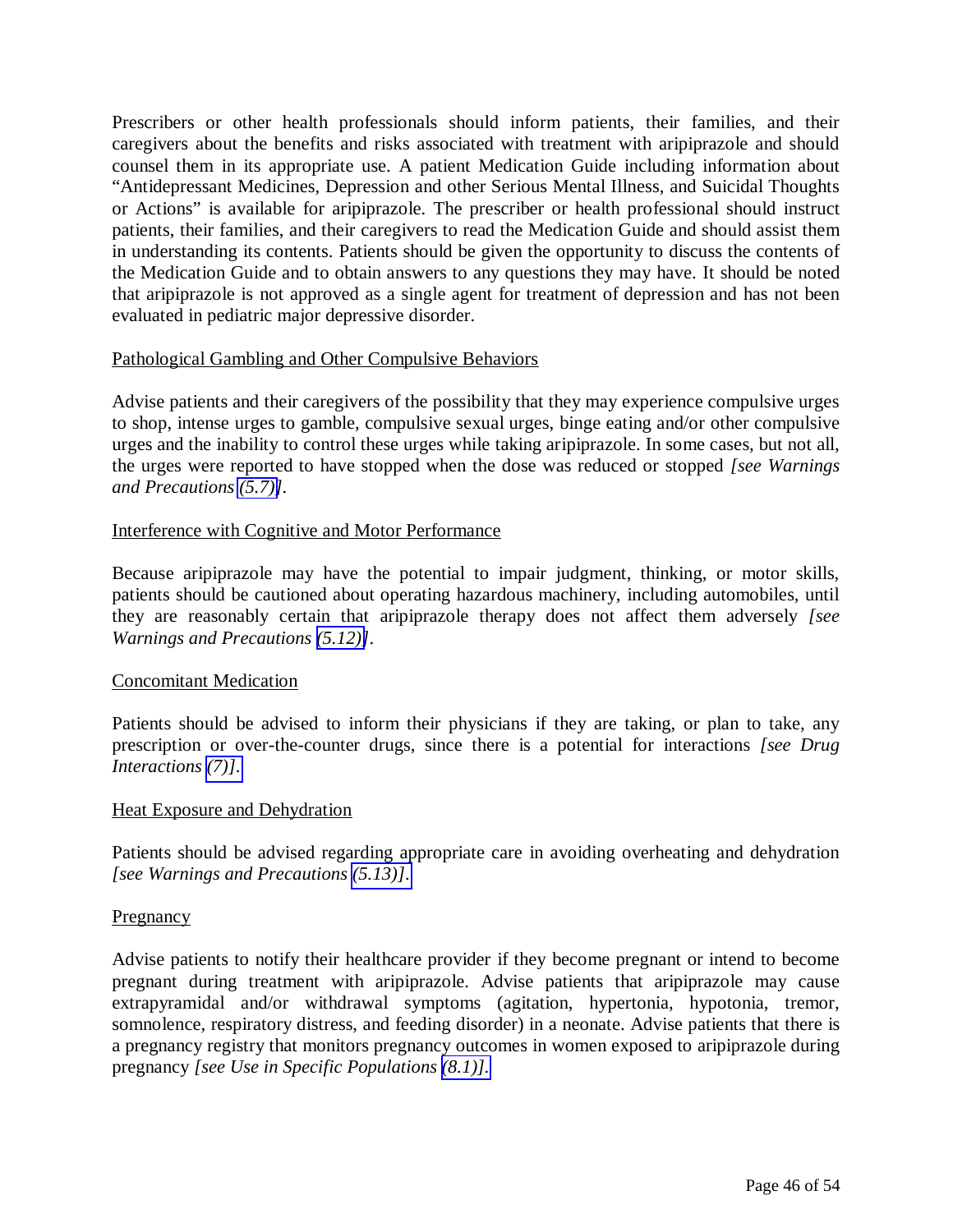Marketed by:

# **Ajanta Pharma USA Inc.**

Bridgewater, NJ 08807.

Made in India.

ABILIFY $^{\circ}$  is a trademark of Otsuka Pharmaceutical Company.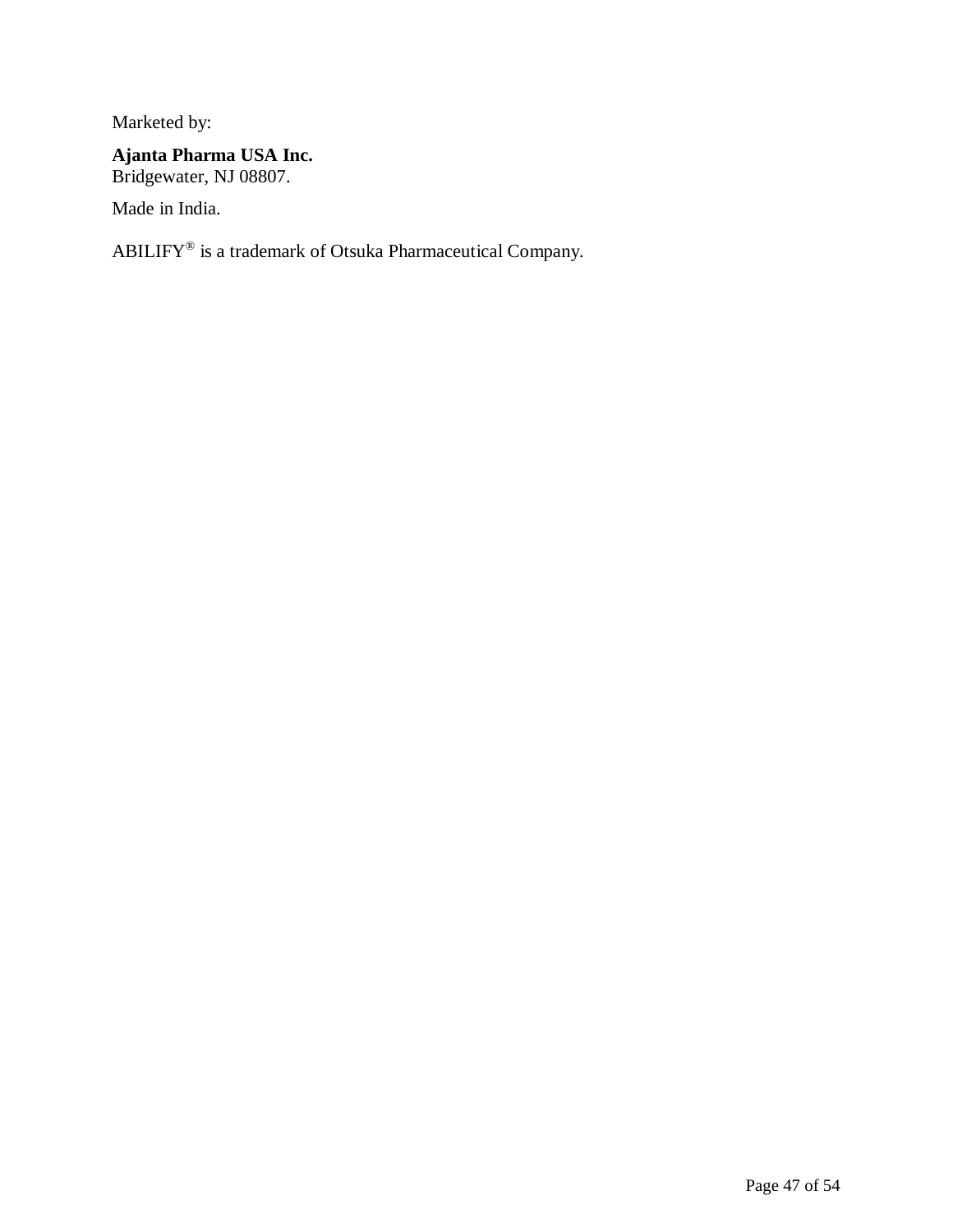### **MEDICATION GUIDE**

### **Aripiprazole (ar" i pip' ra zole) Tablets, USP**

#### <span id="page-47-0"></span>**What is the most important information I should know about aripiprazole tablets?**

(For other side effects, also see "What are the possible side effects of aripiprazole?").

Serious side effects may happen when you take aripiprazole tablets, including:

- **Increased risk of death in elderly patients with dementia-related psychosis:** Medicines like aripiprazole can raise the risk of death in elderly people who have lost touch with reality (psychosis) due to confusion and memory loss (dementia). Aripiprazole is not approved for the treatment of patients with dementia-related psychosis.
- **Risk of suicidal thoughts or actions:** Antidepressant medicines, depression and other serious mental illnesses, and suicidal thoughts or actions:
	- **1. Antidepressant medicines may increase suicidal thoughts or actions in some children, teenagers, and young adults within the first few months of treatment.**
	- **2. Depression and other serious mental illnesses are the most important causes of suicidal thoughts and actions. Some people may have a particularly high risk of having suicidal thoughts or actions.** These include people who have (or have a family history of) bipolar illness (also called manic-depressive illness) or suicidal thoughts or actions.

### **3. How can I watch for and try to prevent suicidal thoughts and actions in myself or a family member?**

- Pay close attention to any changes, especially sudden changes, in mood, behaviors, thoughts, or feelings. This is very important when an antidepressant medicine is started or when the dose is changed.
- Call the healthcare provider right away to report new or sudden changes in mood, behavior, thoughts, or feelings.
- Keep all follow-up visits with the healthcare provider as scheduled. Call the healthcare provider between visits as needed, especially if you have concerns about symptoms.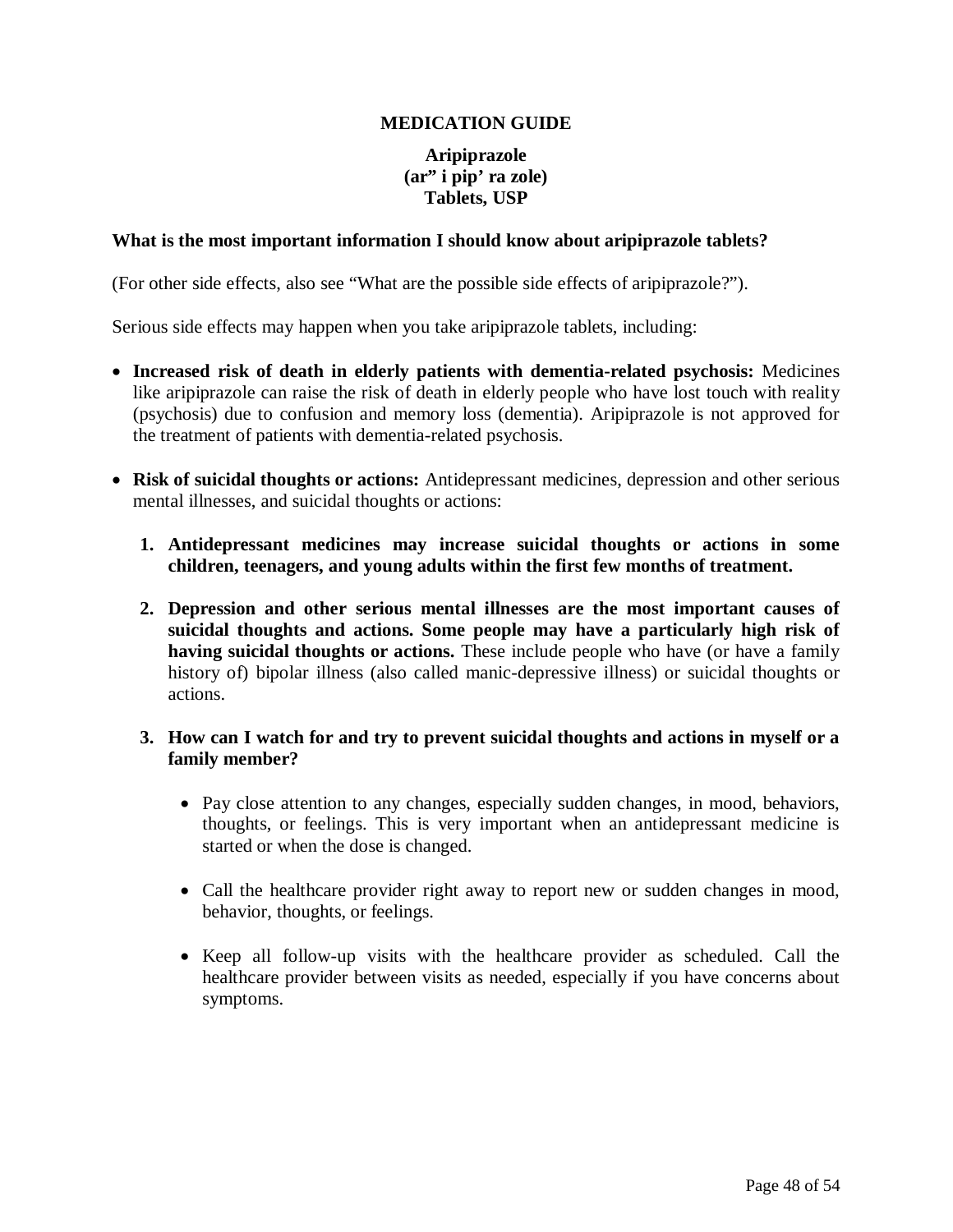**Call a healthcare provider right away if you or your family member has any of the following symptoms, especially if they are new, worse, or worry you:** 

- thoughts about suicide or dying
- attempts to commit suicide
- new or worse depression
- new or worse anxiety
- feeling very agitated or restless
- panic attacks
- trouble sleeping (insomnia)
- new or worse irritability
- acting aggressive, being angry, or violent
- acting on dangerous impulses
- an extreme increase in activity and talking (mania)
- other unusual changes in behavior or mood

#### **What else do I need to know about antidepressant medicines?**

- **Never stop an antidepressant medicine without first talking to a healthcare provider.**  Stopping an antidepressant medicine suddenly can cause other symptoms.
- **Antidepressants are medicines used to treat depression and other illnesses.** It is important to discuss all the risks of treating depression and also the risks of not treating it. Patients and their families or other caregivers should discuss all treatment choices with the healthcare provider, not just the use of antidepressants.
- Antidepressant medicines have other side effects. Talk to the healthcare provider about the side effects of the medicine prescribed for you or your family member.
- **Antidepressant medicines can interact with other medicines.** Know all of the medicines that you or your family member takes. Keep a list of all medicines to show the healthcare provider. Do not start new medicines without first checking with your healthcare provider.
- **Not all antidepressant medicines prescribed for children are FDA approved for use in children.** Talk to your child's healthcare provider for more information.

#### **What are aripiprazole tablets?**

 **Aripiprazole Oral Tablets are prescription medicines used to treat:** o Schizophrenia

#### **It is not known if aripiprazole is safe or effective in children:**

• under 13 years of age with schizophrenia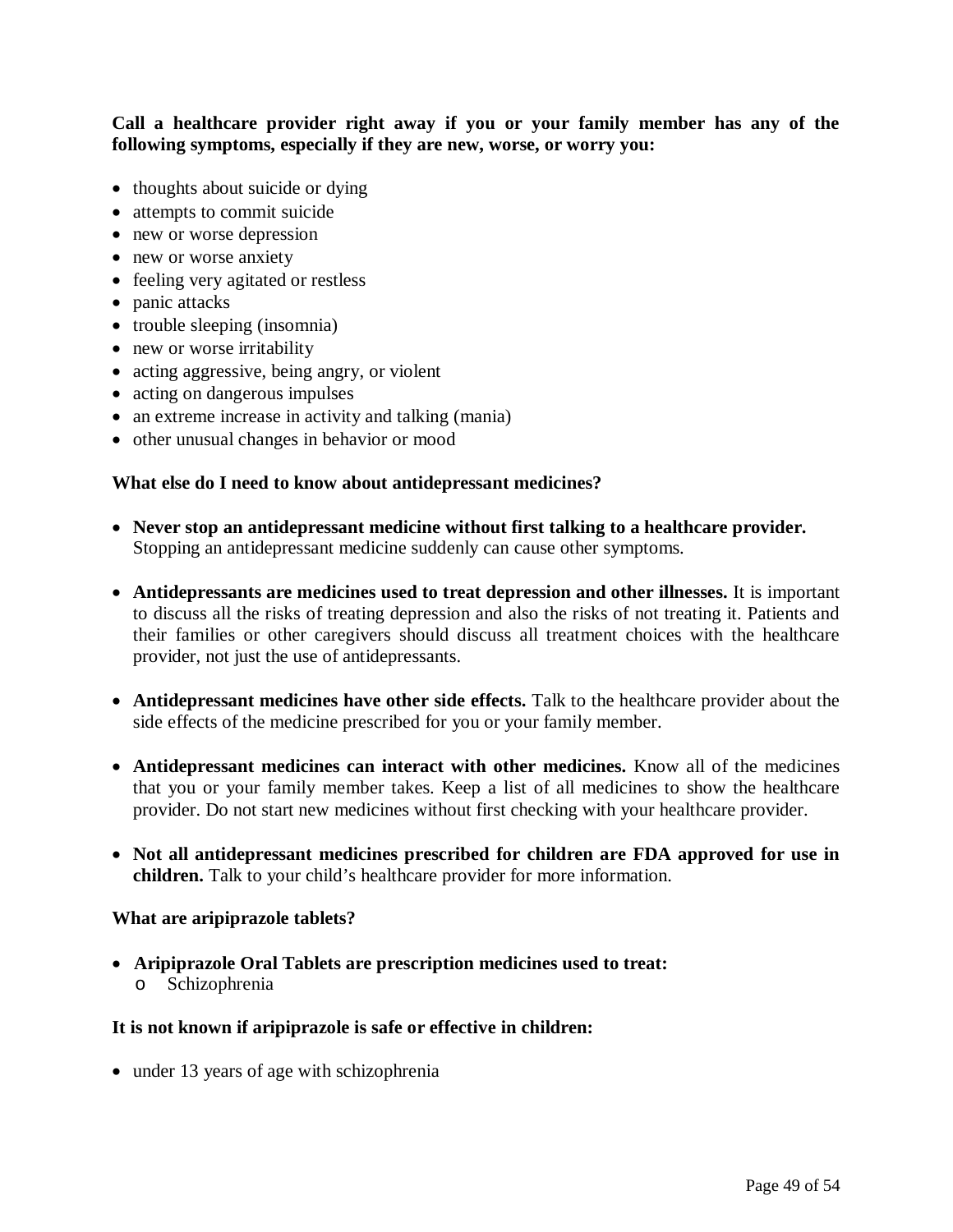**Do not take aripiprazole tablets if you** are allergic to aripiprazole or any of the ingredients in aripiprazole tablets. See the [end of this Medication Guide](#page-52-0) for a complete list of ingredients in aripiprazole tablets.

### **Before taking aripiprazole, tell your healthcare provider about all your medical conditions, including if you have or had:**

- diabetes or high blood sugar in you or your family; your healthcare provider should check your blood sugar before you start aripiprazole and also during therapy.
- seizures (convulsions).
- low or high blood pressure.
- heart problems or stroke.
- pregnancy or plans to become pregnant. It is not known if aripiprazole will harm your unborn baby.
	- o If you become pregnant while receiving aripiprazole, talk to your healthcare provider about registering with the National Pregnancy Registry for Atypical Antipsychotics. You can register by calling 1-866-961-2388 or go to http://womensmentalhealth.org/clinicaland-research programs/pregnancyregistry/.
- breast-feeding or plans to breast-feed. Aripiprazole passes into your breast milk. Talk to your healthcare provider about the best way to feed your baby if you receive aripiprazole.
- low white blood cell count.

 **Tell your healthcare provider about all the medicines that you take,** including prescription and over-the-counter medicines, vitamins, and herbal supplements.

Aripiprazole and other medicines may affect each other causing possible serious side effects. Aripiprazole may affect the way other medicines work, and other medicines may affect how aripiprazole works.

Your healthcare provider can tell you if it is safe to take aripiprazole with your other medicines. Do not start or stop any medicines while taking aripiprazole without talking to your healthcare provider first. Know the medicines you take. Keep a list of your medicines to show your healthcare provider and pharmacist when you get a new medicine.

### **How should I take aripiprazole?**

- Take aripiprazole exactly as your healthcare provider tells you to take it. Do not change the dose or stop taking aripiprazole yourself.
- Aripiprazole can be taken with or without food.
- Aripiprazole tablets should be swallowed whole.
- If you miss a dose of aripiprazole, take the missed dose as soon as you remember. If it is almost time for the next dose, just skip the missed dose and take your next dose at the regular time. Do not take two doses of aripiprazole at the same time.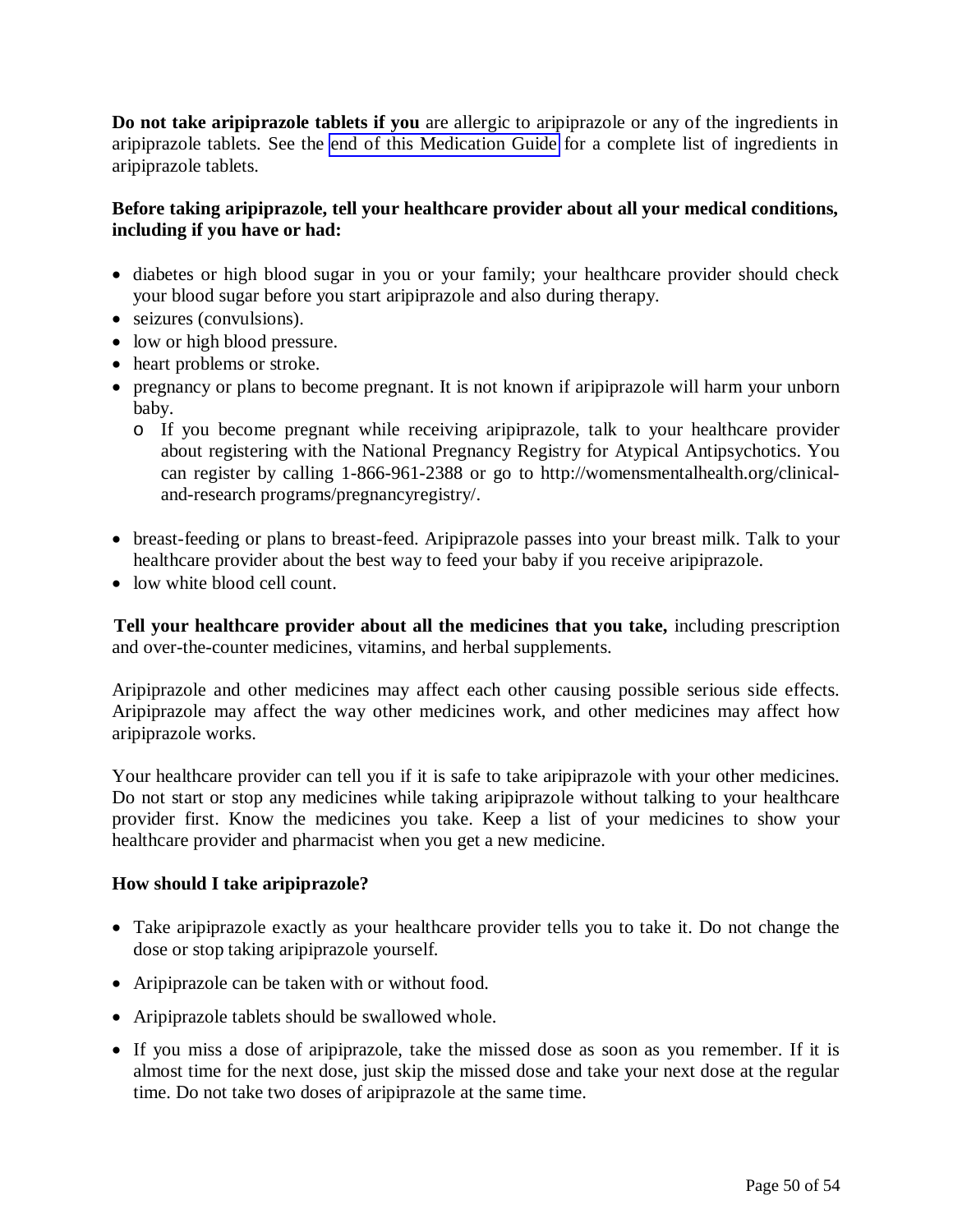If you take too much aripiprazole, call your healthcare provider or poison control center at 1-800-222-1222 right away, or go to the nearest hospital emergency room.

### **What should I avoid while taking aripiprazole?**

- Do not drive, operate heavy machinery, or do other dangerous activities until you know how aripiprazole affects you. Aripiprazole may make you drowsy.
- Avoid getting over-heated or dehydrated.
	- o Do not over-exercise.
	- o In hot weather, stay inside in a cool place if possible.
	- o Stay out of the sun. Do not wear too much or heavy clothing.
	- o Drink plenty of water.

### **What are the possible side effects of aripiprazole?**

**Aripiprazole may cause serious side effects, including:** 

- **See "What is the most important information I should know about aripiprazole?"**
- **Stroke in elderly people (cerebrovascular problems) that can lead to death**
- Neuroleptic malignant syndrome (NMS). Tell your healthcare provider right away if you have some or all of the following symptoms: high fever, stiff muscles, confusion, sweating, changes in pulse, heart rate, and blood pressure. These may be symptoms of a rare and serious condition that can lead to death. Call your healthcare provider right away if you have any of these symptoms.
- **Uncontrolled body movements (tardive dyskinesia).** Aripiprazole may cause movements that you cannot control in your face, tongue, or other body parts. Tardive dyskinesia may not go away, even if you stop receiving aripiprazole. Tardive dyskinesia may also start after you stop receiving aripiprazole.
- **Problems with your metabolism such as:** 
	- **High blood sugar (hyperglycemia) and diabetes.** Increases in blood sugar can happen in some people who take aripiprazole. Extremely high blood sugar can lead to coma or death. If you have diabetes or risk factors for diabetes (such as being overweight or a family history of diabetes), your healthcare provider should check your blood sugar before you start aripiprazole and during your treatment.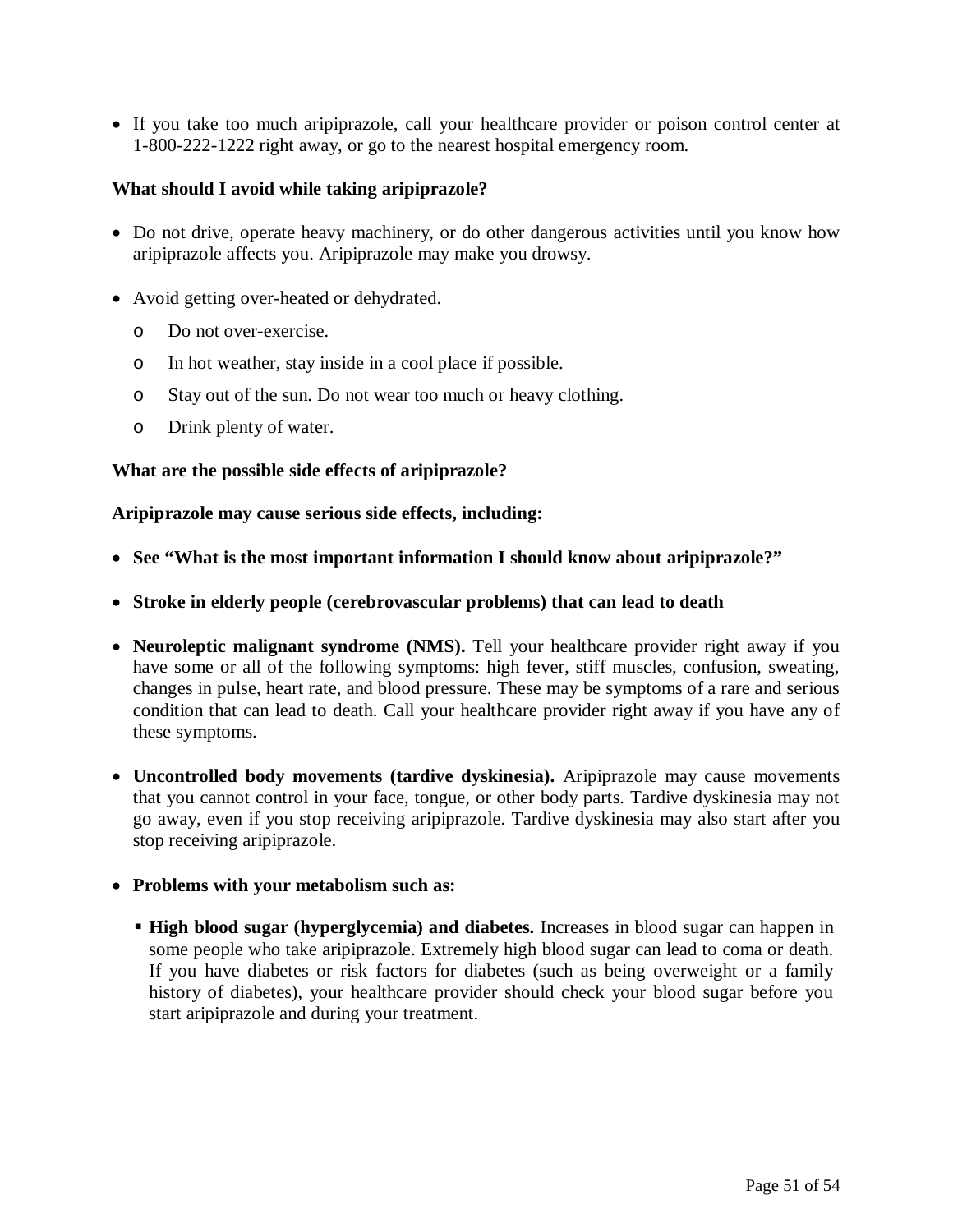### **Call your healthcare provider if you have any of these symptoms of high blood sugar while receiving aripiprazole:**

- $\triangleright$  feel very thirsty
- $\triangleright$  need to urinate more than usual
- $\triangleright$  feel very hungry
- $\triangleright$  feel weak or tired
- $\triangleright$  feel sick to your stomach
- $\triangleright$  feel confused, or your breath smells fruity
- o **Increased fat levels (cholesterol and triglycerides) in your blood.**
- o **Weight gain.** You and your healthcare provider should check your weight regularly.
- **Unusual urges.** Some people taking aripiprazole have had unusual urges, such as gambling, binge eating or eating that you cannot control (compulsive), compulsive shopping and sexual urges.

If you or your family members notice that you are having unusual urges or behaviors, talk to your healthcare provider.

- **Orthostatic hypotension (decreased blood pressure).** Lightheadedness or fainting may happen when rising too quickly from a sitting or lying position.
- **Falls.** Aripiprazole may make you sleepy or dizzy, may cause a decrease in your blood pressure when changing position and can slow your thinking and motor skills which may lead to falls that can cause fractures or other injuries.
- **Low white blood cell count**
- **Seizures (convulsions)**
- **Problems with control of your body temperature especially when you exercise a lot or are in an area that is very hot. It is important for you to drink water to avoid**  dehydration. See "What should I avoid while receiving aripiprazole?"
- **Difficulty swallowing that can cause food or liquid to get into your lungs.**

#### **The most common side effects of aripiprazole in adults include:**

- Nausea dizziness
- vomiting anxiety
- constipation insomnia
- 
-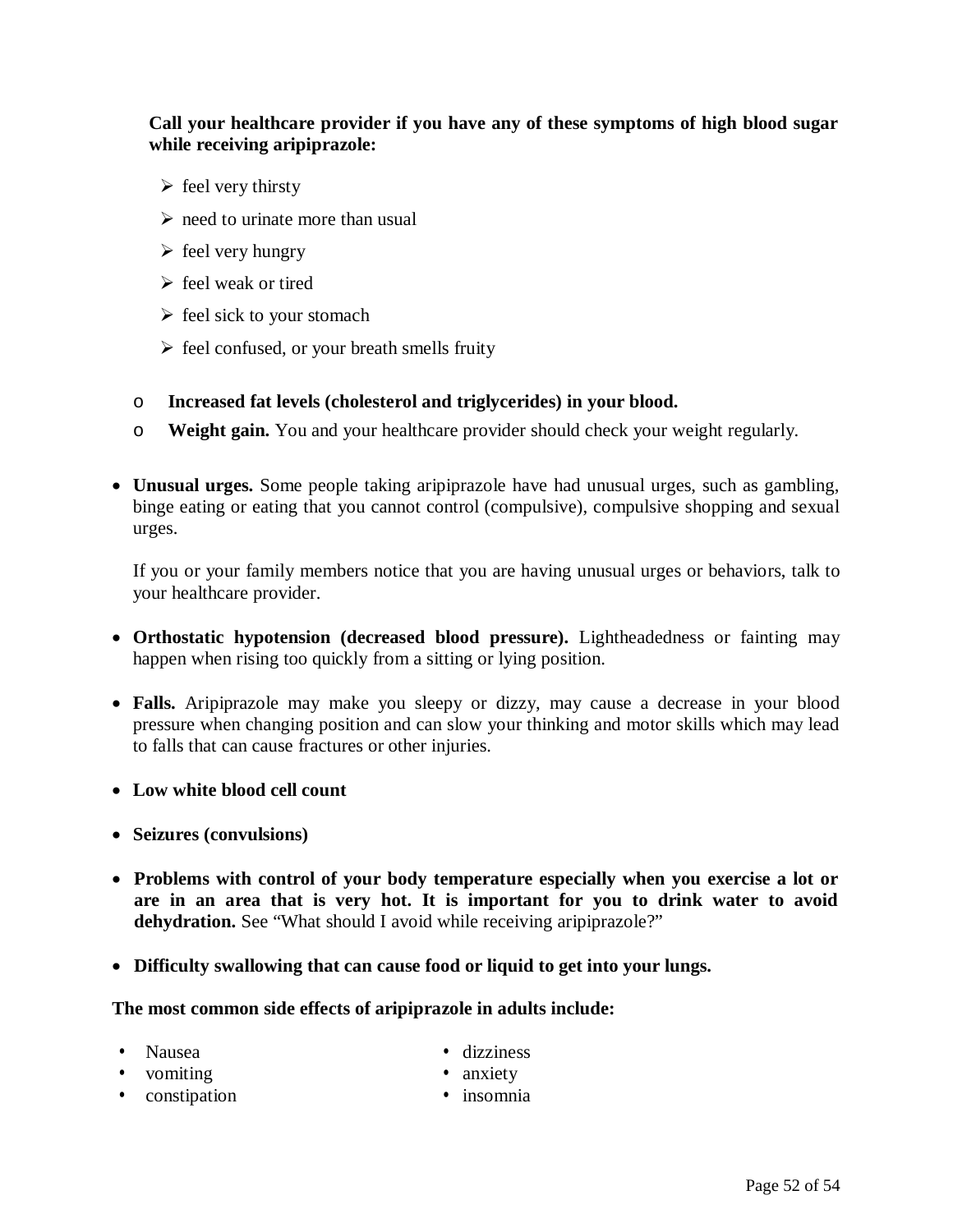- 
- blurred vision
- upper respiratory illness

# **The most common side effects of aripiprazole in children include:**

- feeling sleepy insomnia
- headache nausea
- 
- 
- increased or decreased appetite
- increased saliva or drooling
- <span id="page-52-0"></span>• headache • restlessness
	- inner sense of restlessness/need to move (akathisia)
	-
	-
- vomiting stuffy nose
- fatigue veight gain
	- uncontrolled movement such as restlessness, tremor
	- muscle stiffness

These are not all the possible side effects of aripiprazole.

Call your doctor for medical advice about side effects. You may report side effects to FDA at 1-800-FDA-1088.

### **How should I store aripiprazole tablets?**

Aripiprazole tablets comes in a child-resistant package.

• Store aripiprazole tablets at room temperature, between  $68^{\circ}$ F to  $77^{\circ}$ F (20 $^{\circ}$ C to 25 $^{\circ}$ C).

### **Keep aripiprazole tablets and all medicines out of the reach of children.**

### **General information about the safe and effective use of aripiprazole tablets.**

Medicines are sometimes prescribed for purposes other than those listed in a Medication Guide. Do not use aripiprazole for a condition for which it was not prescribed. Do not give aripiprazole to other people, even if they have the same symptoms you have. It may harm them. You can ask your healthcare provider or pharmacist for information about aripiprazole that was written for healthcare professionals.

For more information about aripiprazole tablets, call **Ajanta Pharma USA Inc. at 855-664- 7744**.

### **What are the ingredients in aripiprazole tablets?**

### **Active ingredient:** aripiprazole

### **Inactive ingredients:**

**Tablets:** lactose monohydrate, magnesium stearate, microcrystalline cellulose, corn starch, hydroxypropyl cellulose and low-substituted hydroxypropyl cellulose. The 5 mg tablet contains ferric oxide yellow. The 10 mg tablet, 15 mg tablet, 20 mg tablet, and 30 mg tablet contains ferric oxide red.